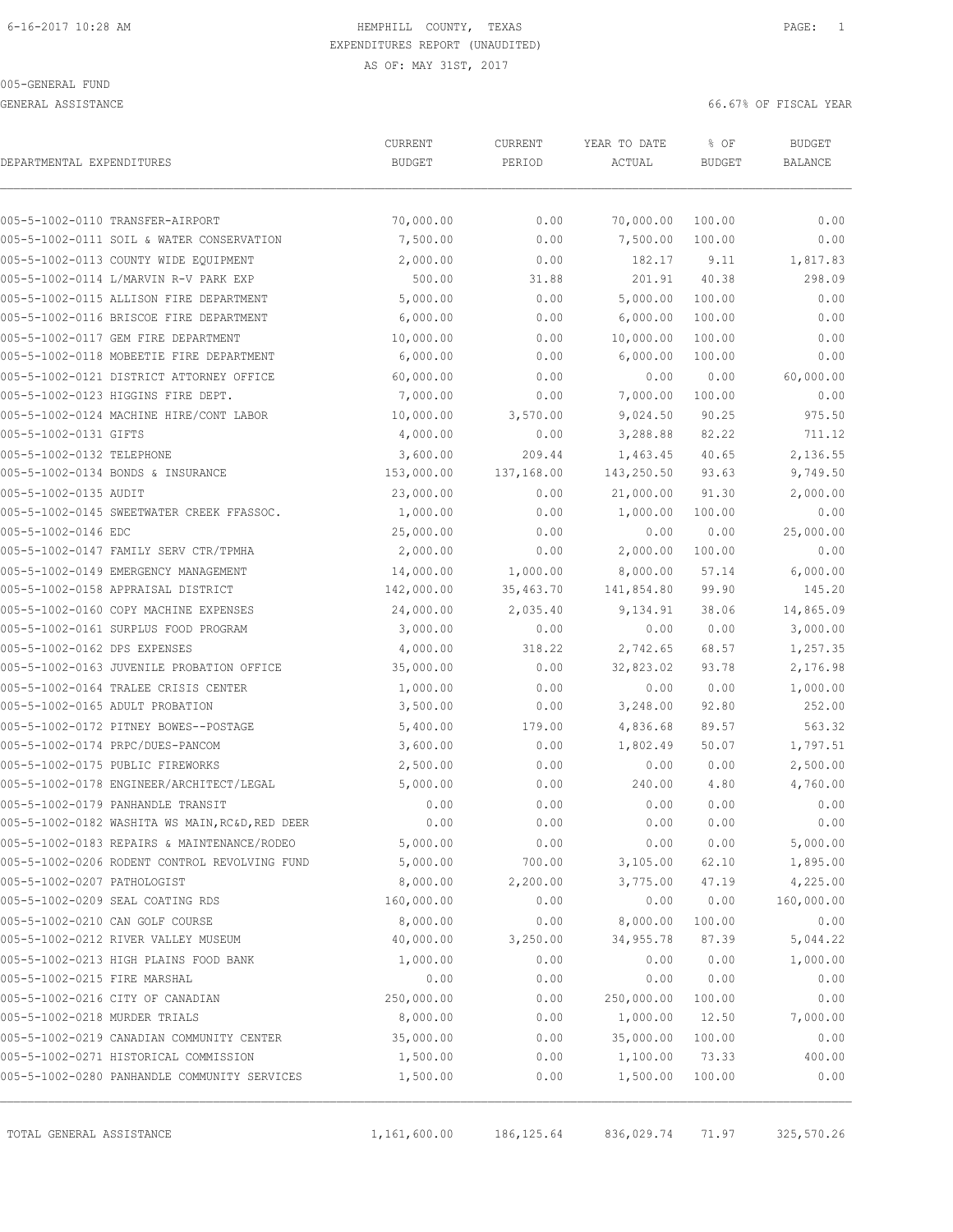COUNTY & DISTRICT CLERK 66.67% OF FISCAL YEAR

|                                               | CURRENT       | CURRENT   | YEAR TO DATE | % OF          | <b>BUDGET</b> |
|-----------------------------------------------|---------------|-----------|--------------|---------------|---------------|
| DEPARTMENTAL EXPENDITURES                     | <b>BUDGET</b> | PERIOD    | ACTUAL       | <b>BUDGET</b> | BALANCE       |
|                                               |               |           |              |               |               |
| 005-5-1510-0090 CO & DISTRICT CLK             | 57,165.00     | 4,763.74  | 38,110.04    | 66.67         | 19,054.96     |
| 005-5-1510-0094 DEPUTY CLERK-GANDARA          | 37,080.00     | 3,090.00  | 24,720.00    | 66.67         | 12,360.00     |
| 005-5-1510-0095 DEPUTY CLERK-WITT             | 37,080.00     | 3,090.00  | 24,720.00    | 66.67         | 12,360.00     |
| 005-5-1510-0096 LONGEVITY                     | 500.00        | 95.00     | 675.00       | $135.00$ (    | 175.00)       |
| 005-5-1510-0097 CHIEF DEPUTY CLERK-GUERRERO   | 39,140.00     | 3,261.66  | 26,093.36    | 66.67         | 13,046.64     |
| 005-5-1510-0098 PART TIME                     | 0.00          | 0.00      | 0.00         | 0.00          | 0.00          |
| 005-5-1510-0101 SOCIAL SECURITY/MEDICARE      | 13,500.00     | 911.84    | 7,450.43     | 55.19         | 6,049.57      |
| 005-5-1510-0102 RETIREMENT                    | 21,500.00     | 1,430.04  | 15,717.48    | 73.10         | 5,782.52      |
| 005-5-1510-0103 GROUP TERM LIFE               | 600.00        | 34.33     | 308.67       | 51.45         | 291.33        |
| 005-5-1510-0104 GROUP INSURANCE               | 32,000.00     | 2,408.76  | 19,593.20    | 61.23         | 12,406.80     |
| 005-5-1510-0105 UNEMPLOYMENT INSURANCE        | 1,000.00      | 0.00      | 76.99        | 7.70          | 923.01        |
| 005-5-1510-0106 WORKERS' COMPENSATION         | 2,400.00      | 600.00    | 1,800.00     | 75.00         | 600.00        |
| 005-5-1510-0109 POSTAGE                       | 1,800.00      | 0.00      | 702.82       | 39.05         | 1,097.18      |
| 005-5-1510-0112 TRAVEL                        | 7,000.00      | 1,001.13  | 3,532.30     | 50.46         | 3,467.70      |
| 005-5-1510-0119 DUES & SUBSCRIPTIONS          | 200.00        | 0.00      | 245.00       | $122.50$ (    | 45.00         |
| 005-5-1510-0132 TELEPHONE                     | 3,800.00      | 346.02    | 2,369.04     | 62.34         | 1,430.96      |
| 005-5-1510-0142 SOFTWARE SUPPORT              | 28,000.00     | 1,749.50  | 14,255.14    | 50.91         | 13,744.86     |
| 005-5-1510-0183 OFFICE EQUIP. REPAIRS & MAIN. | 500.00        | 0.00      | 0.00         | 0.00          | 500.00        |
| 005-5-1510-0188 OFFICE SUPPLIES               | 6,000.00      | 407.55    | 3,140.41     | 52.34         | 2,859.59      |
| 005-5-1510-0189 INVENTORY                     | 2,000.00      | 0.00      | 0.00         | 0.00          | 2,000.00      |
| 005-5-1510-0510 CAPITAL OUTLAY                | 6,000.00      | 0.00      | 0.00         | 0.00          | 6,000.00      |
| TOTAL COUNTY & DISTRICT CLERK                 | 297,265.00    | 23,189.57 | 183,509.88   | 61.73         | 113,755.12    |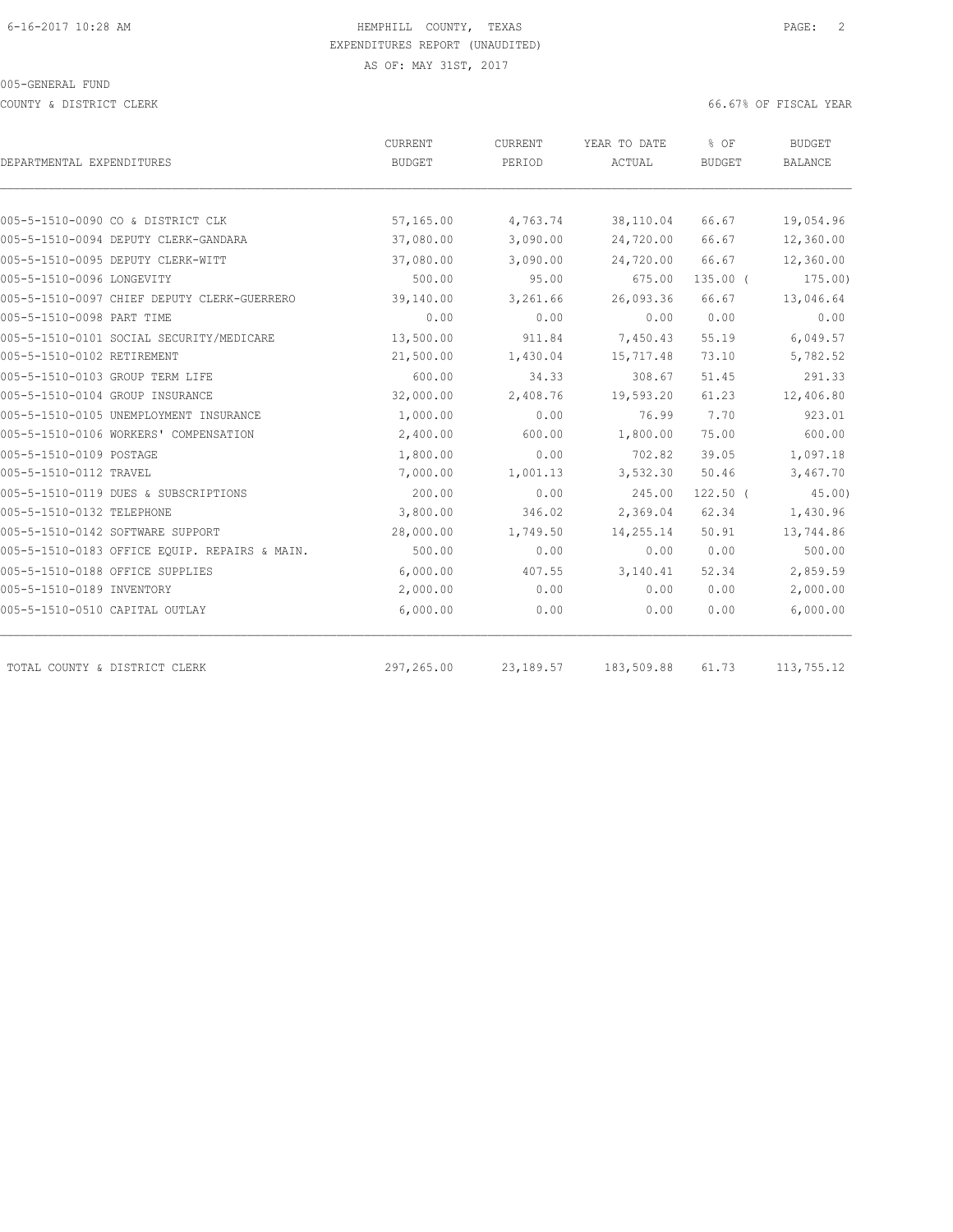COUNTY EXTENSION SERVICE 66.67% OF FISCAL YEAR

| DEPARTMENTAL EXPENDITURES                     | <b>CURRENT</b><br><b>BUDGET</b> | <b>CURRENT</b><br>PERIOD | YEAR TO DATE<br>ACTUAL | % OF<br><b>BUDGET</b> | <b>BUDGET</b><br>BALANCE |
|-----------------------------------------------|---------------------------------|--------------------------|------------------------|-----------------------|--------------------------|
|                                               |                                 |                          |                        |                       |                          |
| 005-5-1520-0091 CEA-AG/A. HOLLOWAY            | 34,758.00                       | 2,896.50                 | 23, 172.00             | 66.67                 | 11,586.00                |
| 005-5-1520-0092 CEA-FCS/T. HOLLOWAY           | 34,758.00                       | 2,896.50                 | 23, 172.00             | 66.67                 | 11,586.00                |
| 005-5-1520-0096 LONGEVITY                     | 550.00                          | 50.00                    | 375.00                 | 68.18<br>65.71        | 175.00                   |
| 005-5-1520-0097 CEA SECRETARY-EWING           | 39,140.00                       | 3,261.66                 | 25,718.77              |                       | 13, 421.23               |
| 005-5-1520-0098 PART-TIME SECRETARY           | 0.00                            | 0.00                     | 0.00                   | 0.00                  | 0.00                     |
| 005-5-1520-0101 SOCIAL SECURITY/MEDICARE      | 9,200.00                        | 701.08                   | 5,578.10               | 60.63                 | 3,621.90                 |
| 005-5-1520-0102 RETIREMENT                    | 4,980.00                        | 326.16                   | 3,512.91               | 70.54                 | 1,467.09                 |
| 005-5-1520-0103 GROUP TERM LIFE               | 150.00                          | 7.82                     | 69.22                  | 46.15                 | 80.78                    |
| 005-5-1520-0104 GROUP INSURANCE               | 8,000.00                        | 43.17                    | 259.02                 | 3.24                  | 7,740.98                 |
| 005-5-1520-0105 UNEMPLOYMENT INSURANCE        | 350.00                          | 0.00                     | 69.82                  | 19.95                 | 280.18                   |
| 005-5-1520-0106 WORKERS' COMPENSATION         | 1,700.00                        | 150.00                   | 450.00                 | 26.47                 | 1,250.00                 |
| 005-5-1520-0109 POSTAGE                       | 1,000.00                        | 23.75                    | 449.60                 | 44.96                 | 550.40                   |
| 005-5-1520-0112 TRAVEL/AG- A. HOLLOWAY        | 7,500.00                        | 762.34                   | 3,526.18               | 47.02                 | 3,973.82                 |
| 005-5-1520-0114 TRAVEL/FCS-T. HOLLOWAY        | 2,500.00                        | 62.87                    | 916.34                 | 36.65                 | 1,583.66                 |
| 005-5-1520-0119 DUES & SUBSCRIPTIONS          | 1,000.00                        | 0.00                     | 320.00                 | 32.00                 | 680.00                   |
| 005-5-1520-0122 FUEL & OIL                    | 3,500.00                        | 574.42                   | 1,502.51               | 42.93                 | 1,997.49                 |
| 005-5-1520-0132 TELEPHONE                     | 3,000.00                        | 403.80                   | 2,899.95               | 96.67                 | 100.05                   |
| 005-5-1520-0137 VEHICLE REPAIRS & MAINTENANCE | 1,500.00                        | 0.00                     | 3,780.59               | $252.04$ (            | 2, 280.59                |
| 005-5-1520-0142 IT TECH SUPPORT               | 1,500.00                        | 231.18                   | 1,124.72               | 74.98                 | 375.28                   |
| 005-5-1520-0183 OFFICE EQUIP.REPAIRS & MAIN.  | 500.00                          | 0.00                     | 0.00                   | 0.00                  | 500.00                   |
| 005-5-1520-0188 OFFICE SUPPLIES               | $2,500.00$ (                    | 795.60                   | 764.82                 | 30.59                 | 1,735.18                 |
| 005-5-1520-0189 INVENTORY/EQUIPMENT           | 2,000.00                        | 0.00                     | 0.00                   | 0.00                  | 2,000.00                 |
| 005-5-1520-0201 COMPUTER SUPPLIES & MAINT.    | 500.00                          | 0.00                     | 0.00                   | 0.00                  | 500.00                   |
| 005-5-1520-0202 STOCK SHOW                    | 1,500.00                        | 0.00                     | 1,500.00               | 100.00                | 0.00                     |
| 005-5-1520-0203 4-H FUND                      | 1,500.00                        | 0.00                     | 0.00                   | 0.00                  | 1,500.00                 |
| 005-5-1520-0204 TRAVEL-SECRETARY              | 500.00                          | 0.00                     | 87.30                  | 17.46                 | 412.70                   |
| 005-5-1520-0205 4-H FARM PROJECTS & MAINT.    | 2,500.00                        | 0.00                     | 3,759.34               | $150.37$ (            | 1, 259.34)               |
| 005-5-1520-0510 CAPITAL OUTLAY                | 20,000.00                       | 0.00                     | 0.00                   | 0.00                  | 20,000.00                |
| TOTAL COUNTY EXTENSION SERVICE                | 186,586.00                      | 11,595.65                | 103,008.19             | 55.21                 | 83,577.81                |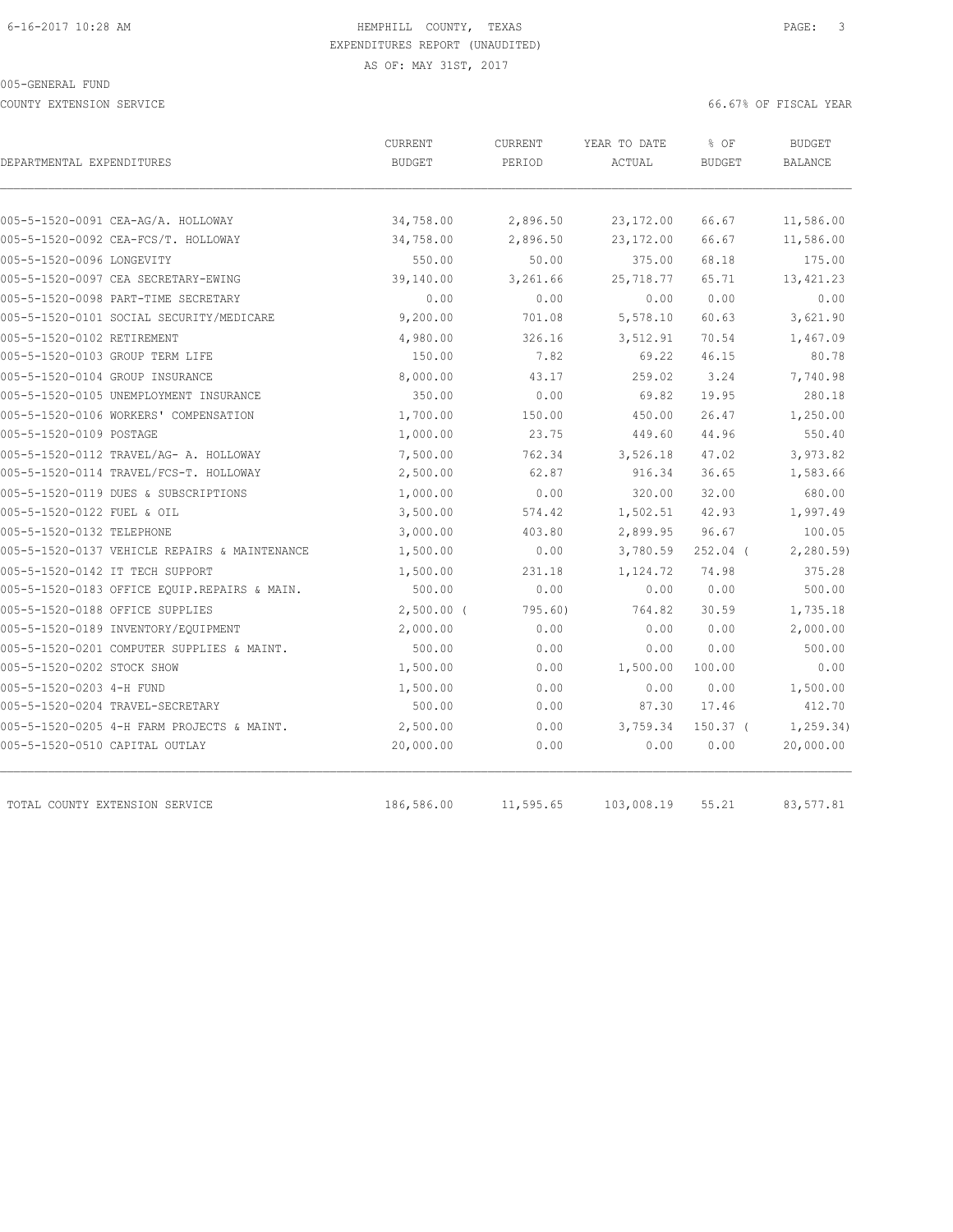COUNTY TREASURER 66.67% OF FISCAL YEAR

| DEPARTMENTAL EXPENDITURES                  | CURRENT<br><b>BUDGET</b> | CURRENT<br>PERIOD | YEAR TO DATE<br>ACTUAL | % OF<br><b>BUDGET</b> | <b>BUDGET</b><br><b>BALANCE</b> |
|--------------------------------------------|--------------------------|-------------------|------------------------|-----------------------|---------------------------------|
| 005-5-1530-0090 COUNTY TREASURER           | 57,165.00                | 4,763.74          | 38,110.04              | 66.67                 | 19,054.96                       |
| 005-5-1530-0095 CHIEF DEP TREASURER-REED   | 19,570.00                | 1,630.84          | 13,046.64              | 66.67                 | 6,523.36                        |
| 005-5-1530-0096 LONGEVITY                  | 850.00                   | 80.00             | 640.00                 | 75.29                 | 210.00                          |
| 005-5-1530-0098 DEPUTY TREASURER/PART-TIME | 500.00                   | 0.00              | 0.00                   | 0.00                  | 500.00                          |
| 005-5-1530-0101 SOCIAL SECURITY/MEDICARE   | 6,000.00                 | 436.42            | 3,587.41               | 59.79                 | 2,412.59                        |
| 005-5-1530-0102 RETIREMENT                 | 9,750.00                 | 647.46            | 7,122.02               | 73.05                 | 2,627.98                        |
| 005-5-1530-0103 GROUP TERM LIFE            | 280.00                   | 15.56             | 139.96                 | 49.99                 | 140.04                          |
| 005-5-1530-0104 GROUP INSURANCE            | 12,000.00                | 910.49            | 7,405.75               | 61.71                 | 4,594.25                        |
| 005-5-1530-0105 UNEMPLOYMENT INSURANCE     | 150.00                   | 0.00              | 22.86                  | 15.24                 | 127.14                          |
| 005-5-1530-0106 WORKERS' COMPENSATION      | 1,500.00                 | 300.00            | 900.00                 | 60.00                 | 600.00                          |
| 005-5-1530-0109 POSTAGE                    | 1,800.00                 | 0.00              | 112.11                 | 6.23                  | 1,687.89                        |
| 005-5-1530-0112 TRAVEL                     | 2,500.00                 | 799.87            | 1,211.57               | 48.46                 | 1,288.43                        |
| 005-5-1530-0119 DUES & SUBSCRIPTIONS       | 1,100.00                 | 0.00              | 743.02                 | 67.55                 | 356.98                          |
| 005-5-1530-0132 TELEPHONE                  | 1,600.00                 | 131.91            | 923.90                 | 57.74                 | 676.10                          |
| 005-5-1530-0140 OFFICE EQUIPMENT REPAIR    | 2,000.00                 | 0.00              | 1,800.00               | 90.00                 | 200.00                          |
| 005-5-1530-0142 MAINTENANCE CONTRACTS      | 15,000.00                | 0.00              | 14,872.30              | 99.15                 | 127.70                          |
| 005-5-1530-0188 OFFICE SUPPLIES            | 2,500.00                 | 55.72             | 542.38                 | 21.70                 | 1,957.62                        |
| 005-5-1530-0189 INVENTORY/EQUIPMENT        | 5,000.00                 | 0.00              | 99.89                  | 2.00                  | 4,900.11                        |
| TOTAL COUNTY TREASURER                     | 139,265.00               | 9,772.01          | 91,279.85              | 65.54                 | 47,985.15                       |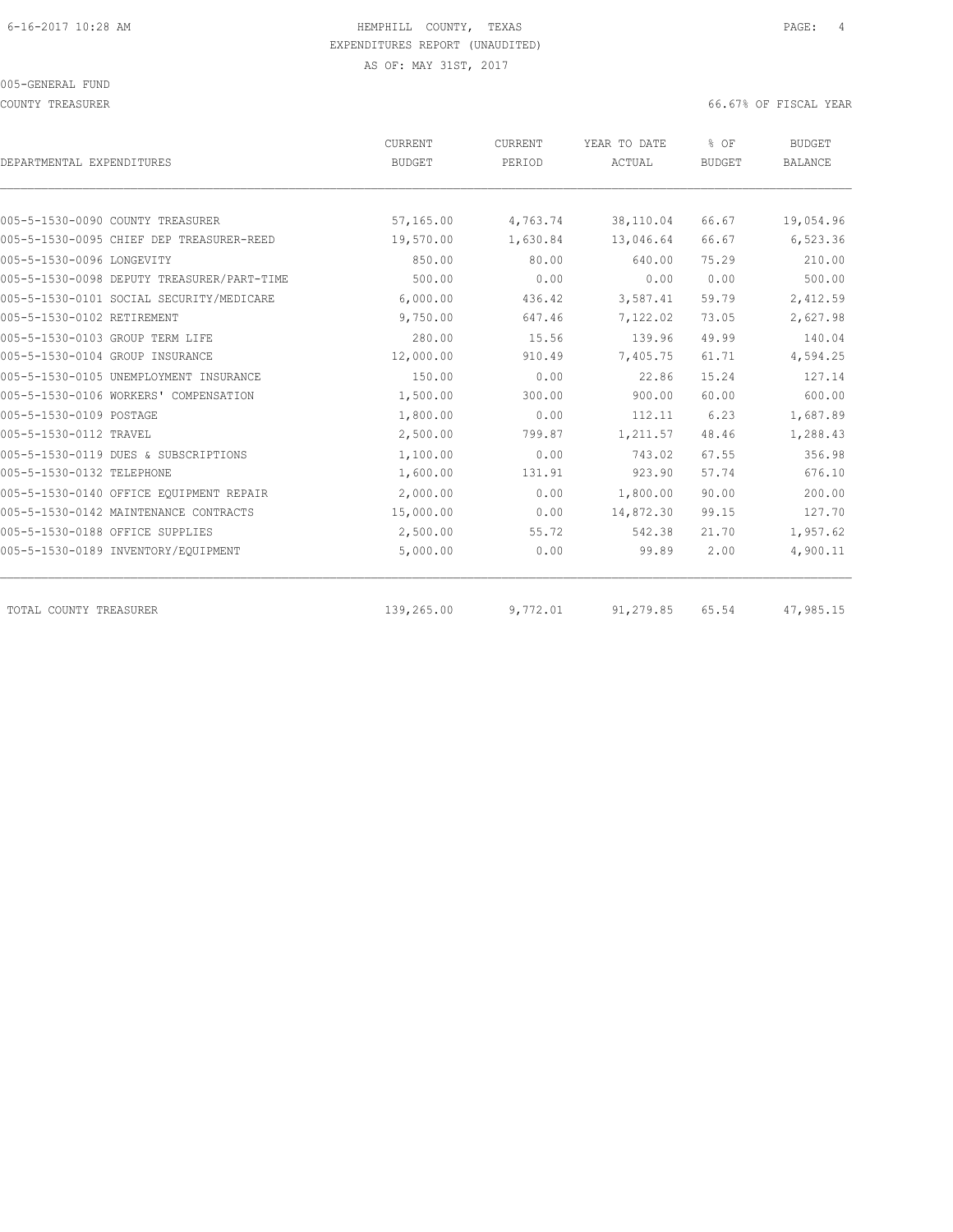COUNTY TAX COLLECTOR 66.67% OF FISCAL YEAR

| DEPARTMENTAL EXPENDITURES                | CURRENT<br><b>BUDGET</b> | <b>CURRENT</b><br>PERIOD | YEAR TO DATE<br>ACTUAL | % OF<br>BUDGET | <b>BUDGET</b><br>BALANCE |
|------------------------------------------|--------------------------|--------------------------|------------------------|----------------|--------------------------|
|                                          |                          |                          |                        |                |                          |
| 005-5-1540-0090 COUNTY TAX COLLECTOR     | 57,165.00                | 4,763.74                 | 38,110.04              | 66.67          | 19,054.96                |
| 005-5-1540-0094 PART TIME HELP           | 0.00                     | 0.00                     | 0.00                   | 0.00           | 0.00                     |
| 005-5-1540-0095 CHIEF DEPUTY TAC/JACKSON | 39,140.00                | 3,261.66                 | 26,093.36              | 66.67          | 13,046.64                |
| 005-5-1540-0096 LONGEVITY                | 2,700.00                 | 230.00                   | 1,760.00               | 65.19          | 940.00                   |
| 005-5-1540-0097 DEPUTY TAC/BENTLEY       | 37,080.00                | 3,090.00                 | 24,720.00              | 66.67          | 12,360.00                |
| 005-5-1540-0098 DEPUTY TAC/CLARK         | 37,080.00                | 3,090.00                 | 24,720.00              | 66.67          | 12,360.00                |
| 005-5-1540-0101 SOCIAL SECURITY/MEDICARE | 13,500.00                | 1,045.94                 | 8,282.06               | 61.35          | 5,217.94                 |
| 005-5-1540-0102 RETIREMENT               | 21,850.00                | 1,443.54                 | 15,864.98              | 72.61          | 5,985.02                 |
| 005-5-1540-0103 GROUP TERM LIFE          | 600.00                   | 34.66                    | 311.62                 | 51.94          | 288.38                   |
| 005-5-1540-0104 GROUP INSURANCE          | 32,000.00                | 2,408.76                 | 19,601.30              | 61.25          | 12,398.70                |
| 005-5-1540-0105 UNEMPLOYMENT INSURANCE   | 1,000.00                 | 0.00                     | 72.82                  | 7.28           | 927.18                   |
| 005-5-1540-0106 WORKERS' COMPENSATION    | 2,400.00                 | 600.00                   | 1,800.00               | 75.00          | 600.00                   |
| 005-5-1540-0109 POSTAGE                  | 10,000.00                | 0.00                     | 3, 411.75              | 34.12          | 6,588.25                 |
| 005-5-1540-0112 TRAVEL                   | 4,000.00                 | 0.00                     | 1,703.64               | 42.59          | 2,296.36                 |
| 005-5-1540-0119 DUES & SUBSCRIPTIONS     | 1,000.00                 | 22.95                    | 347.95                 | 34.80          | 652.05                   |
| 005-5-1540-0132 TELEPHONE                | 3,200.00                 | 311.60                   | 2,020.28               | 63.13          | 1,179.72                 |
| 005-5-1540-0134 BONDS & INSURANCE        | 0.00                     | 0.00                     | 0.00                   | 0.00           | 0.00                     |
| 005-5-1540-0138 DATA PROCESSING          | 48,000.00                | 0.00                     | 20,950.00              | 43.65          | 27,050.00                |
| 005-5-1540-0142 IT/MAINTENANCE CONTRACTS | 1,500.00                 | 0.00                     | 559.00                 | 37.27          | 941.00                   |
| 005-5-1540-0148 ADVERTISING              | 1,000.00                 | 0.00                     | 0.00                   | 0.00           | 1,000.00                 |
| 005-5-1540-0150 JUDGEMENTS               | 0.00                     | 0.00                     | 0.00                   | 0.00           | 0.00                     |
| 005-5-1540-0181 CITATIONS & SUBPOENAS    | 500.00                   | 50.00                    | 682.50                 | $136.50$ (     | 182.50                   |
| 005-5-1540-0188 OFFICE SUPPLIES          | 7,000.00                 | 238.07                   | 1,149.13               | 16.42          | 5,850.87                 |
| 005-5-1540-0189 INVENTORY/EQUIPMENT      | 3,000.00                 | 0.00                     | 0.00                   | 0.00           | 3,000.00                 |
| 005-5-1540-0510 CAPITAL OUTLAY           | 6,000.00                 | 0.00                     | 0.00                   | 0.00           | 6,000.00                 |
| TOTAL COUNTY TAX COLLECTOR               | 329,715.00               | 20,590.92                | 192,160.43             | 58.28          | 137,554.57               |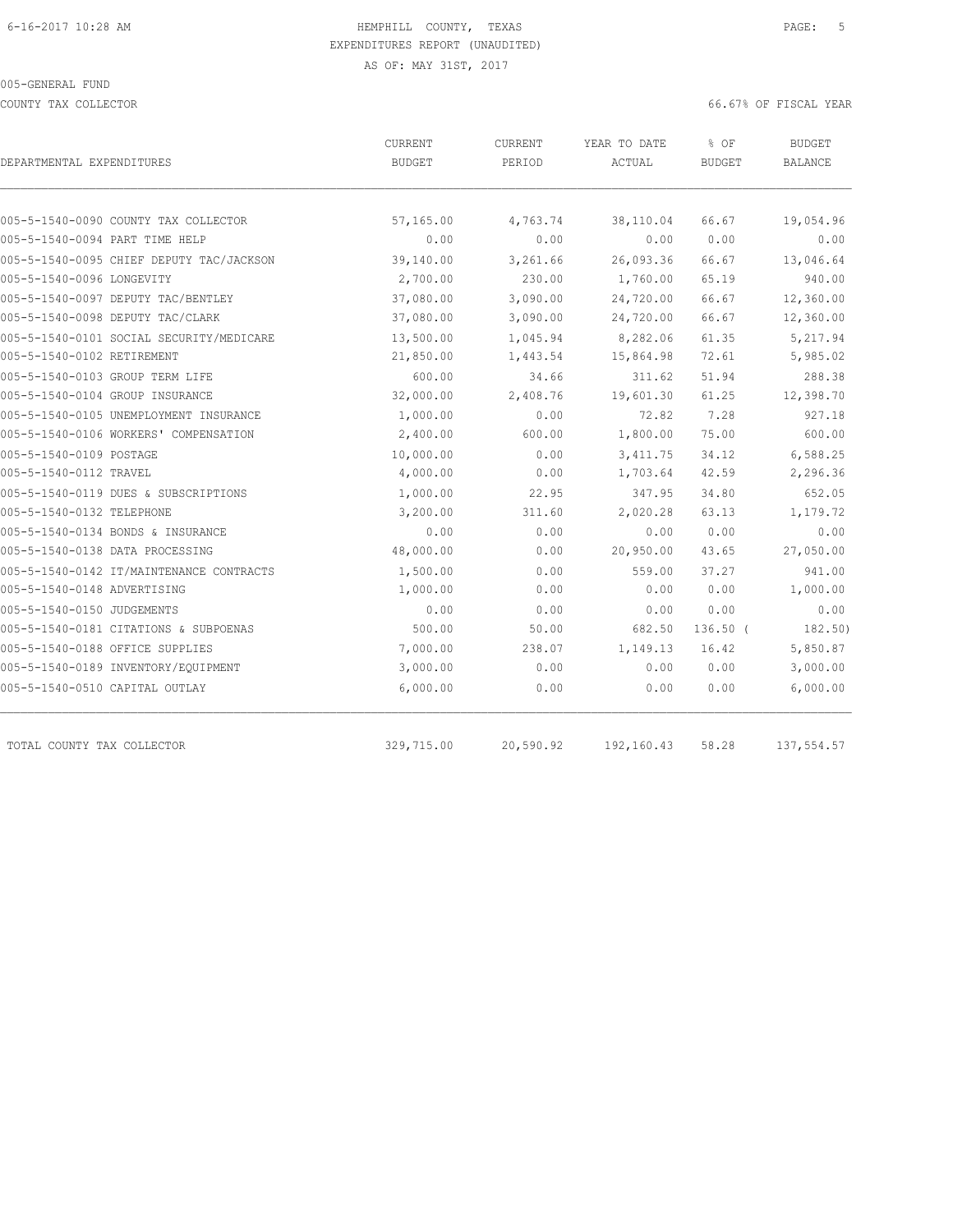JURY & ELECTION 66.67% OF FISCAL YEAR

| DEPARTMENTAL EXPENDITURES                      | <b>CURRENT</b><br><b>BUDGET</b> | <b>CURRENT</b><br>PERIOD | YEAR TO DATE<br>ACTUAL | % OF<br><b>BUDGET</b> | <b>BUDGET</b><br><b>BALANCE</b> |
|------------------------------------------------|---------------------------------|--------------------------|------------------------|-----------------------|---------------------------------|
|                                                |                                 |                          |                        |                       |                                 |
| 005-5-2400-0101 SOCIAL SECURITY/MEDICARE       | 0.00                            | 0.00                     | 176.92                 | $0.00$ (              | 176.92)                         |
| 005-5-2400-0106 WORKERS' COMPENSATION          | 2,500.00                        | 186.00                   | 558.00                 | 22.32                 | 1,942.00                        |
| 005-5-2400-0114 COUNTY COURT EXPENSES          | 1,500.00                        | 0.00                     | 1,701.00               | $113.40$ (            | 201.00                          |
| 005-5-2400-0115 CO.CRT. CONT LAB-REPORTER      | 1,500.00                        | 0.00                     | 0.00                   | 0.00                  | 1,500.00                        |
| 005-5-2400-0116 CO.CRT.CONT LAB-CRT APP ATTNY  | 5,000.00                        | 1,150.00                 | 9,188.25               | 183.77 (              | 4, 188.25                       |
| 005-5-2400-0117 ELECTION EXPENSES              | $15,000.00$ (                   | 1, 112.58)               | 9,620.00               | 64.13                 | 5,380.00                        |
| 005-5-2400-0118 ELECTION JUDGES                | 7,000.00                        | 0.00                     | 5,803.19               | 82.90                 | 1,196.81                        |
| 005-5-2400-0124 CONTRACT LABOR - CRT INTERPRET | 2,500.00                        | 0.00                     | 0.00                   | 0.00                  | 2,500.00                        |
| 005-5-2400-0131 OTHER EXPENSE                  | 0.00                            | 0.00                     | 0.00                   | 0.00                  | 0.00                            |
| 005-5-2400-0150 GRAND JURORS                   | 2,500.00                        | 0.00(                    | 240.00)                | $9.60 -$              | 2,740.00                        |
| 005-5-2400-0151 PETIT JURORS                   | 2,500.00                        | 0.00                     | 1,080.00               | 43.20                 | 1,420.00                        |
| 005-5-2400-0152 JUSTICE COURT JURORS           | 500.00                          | 0.00                     | 0.00                   | 0.00                  | 500.00                          |
| 005-5-2400-0196 CHILD PROT SER CRT APP ATTY    | 16,000.00                       | 0.00                     | 1,310.00               | 8.19                  | 14,690.00                       |
| 005-5-2400-0197 CHILD PROT SER CRT REPORTER    | 1,500.00                        | 100.00                   | 100.00                 | 6.67                  | 1,400.00                        |
| TOTAL JURY & ELECTION                          | 58,000.00                       | 323.42                   | 29, 297.36             | 50.51                 | 28,702.64                       |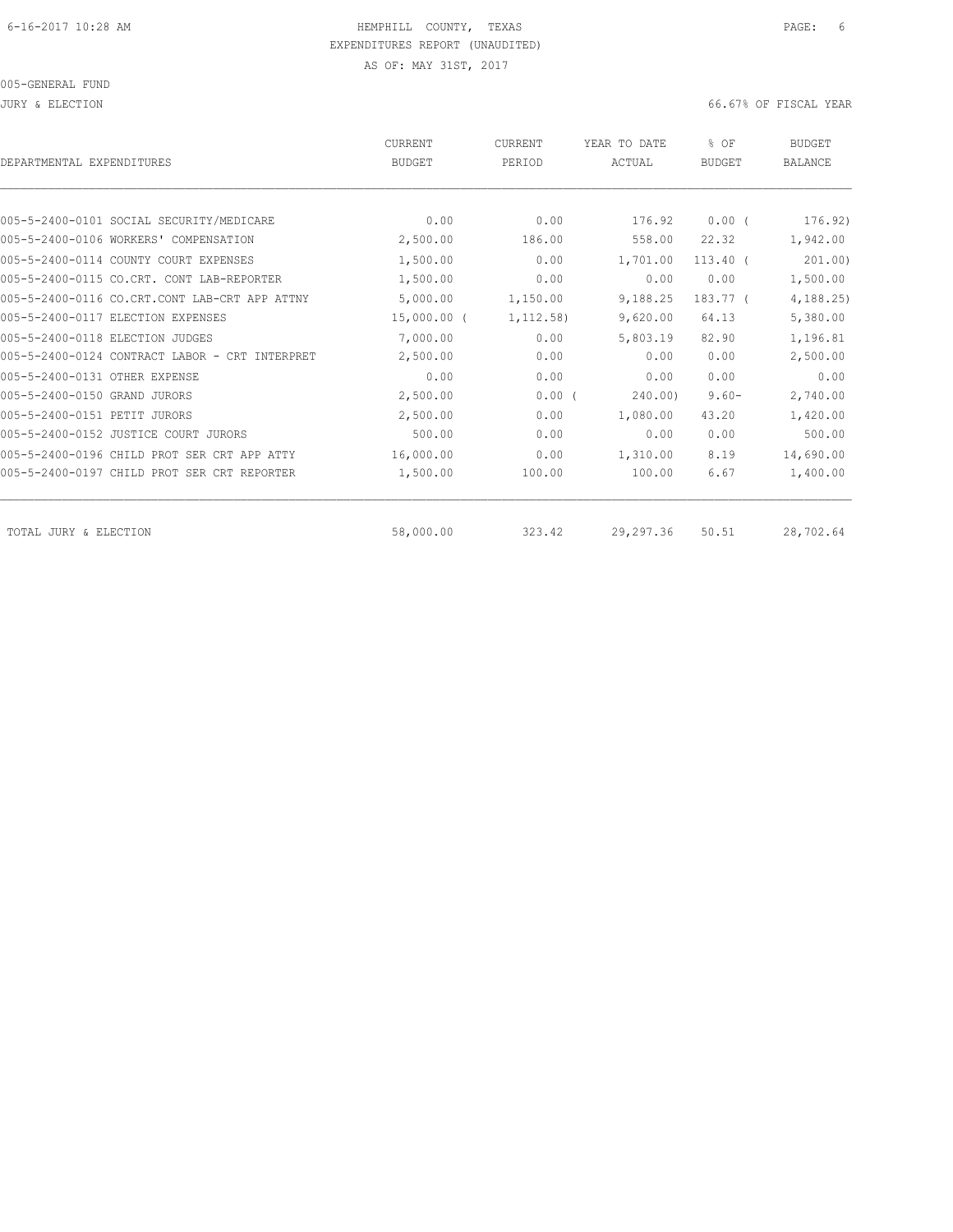DISTRICT COURT COURT COURT COURT COURT COURT COURT COURT COURT COURT COURT COURT COURT COURT COURT COURT COURT

| DEPARTMENTAL EXPENDITURES                      | <b>CURRENT</b><br><b>BUDGET</b> | CURRENT<br>PERIOD | YEAR TO DATE<br>ACTUAL | % OF<br><b>BUDGET</b> | <b>BUDGET</b><br><b>BALANCE</b> |
|------------------------------------------------|---------------------------------|-------------------|------------------------|-----------------------|---------------------------------|
|                                                |                                 |                   |                        |                       |                                 |
| 005-5-2410-0090 JUDGE-EMMERT                   | 1,850.00                        | 154.17            | 1,233.36               | 66.67                 | 616.64                          |
| 005-5-2410-0095 COURT BAILIFF-HOLLAND          | 11,500.00                       | 949.84            | 7,598.72               | 66.08                 | 3,901.28                        |
| 005-5-2410-0096 LONGEVITY SPECIAL              | 500.00                          | 50.96             | 388.08                 | 77.62                 | 111.92                          |
| 005-5-2410-0097 COURT REPORTER-MCCLENDON       | 15,500.00                       | 1,287.72          | 10,301.87              | 66.46                 | 5,198.13                        |
| 005-5-2410-0098 COURT ADMINISTRATOR-BURCH      | 8,400.00                        | 696.16            | 5,569.28               | 66.30                 | 2,830.72                        |
| 005-5-2410-0101 SOCIAL SECURITY/MEDICARE       | 3,000.00                        | 240.12            | 1,919.57               | 63.99                 | 1,080.43                        |
| 005-5-2410-0102 RETIREMENT                     | 4,950.00                        | 313.90            | 3,449.69               | 69.69                 | 1,500.31                        |
| 005-5-2410-0103 GROUP TERM LIFE                | 150.00                          | 7.53              | 67.74                  | 45.16                 | 82.26                           |
| 005-5-2410-0104 GROUP INSURANCE                | 6,000.00                        | 1,701.00          | 3,402.00               | 56.70                 | 2,598.00                        |
| 005-5-2410-0105 UNEMPLOYMENT INSURANCE         | 200.00                          | 0.00              | 22.16                  | 11.08                 | 177.84                          |
| 005-5-2410-0106 WORKERS' COMPENSATION          | 2,400.00                        | 560.00            | 1,680.00               | 70.00                 | 720.00                          |
| 005-5-2410-0116 DIST CRT-CONT LAB-CRT APP ATTN | 24,500.00                       | 2,902.40          | 8,692.40               | 35.48                 | 15,807.60                       |
| 005-5-2410-0124 CONTRACT LABOR                 | 2,000.00                        | 0.00              | 109.08                 | 5.45                  | 1,890.92                        |
| 005-5-2410-0154 JUDICIAL DISTRICT ASSESSMENT   | 500.00                          | 0.00              | 0.00                   | 0.00                  | 500.00                          |
| 005-5-2410-0155 BUDGET REIMBURSEMENT           | 8,000.00                        | 4,175.81          | 4,175.81               | 52.20                 | 3,824.19                        |
| 005-5-2410-0219 STATEMENT OF FACTS             | 4,000.00                        | 0.00              | 0.00                   | 0.00                  | 4,000.00                        |
| TOTAL DISTRICT COURT                           | 93,450.00                       | 13,039.61         | 48,609.76              | 52.02                 | 44,840.24                       |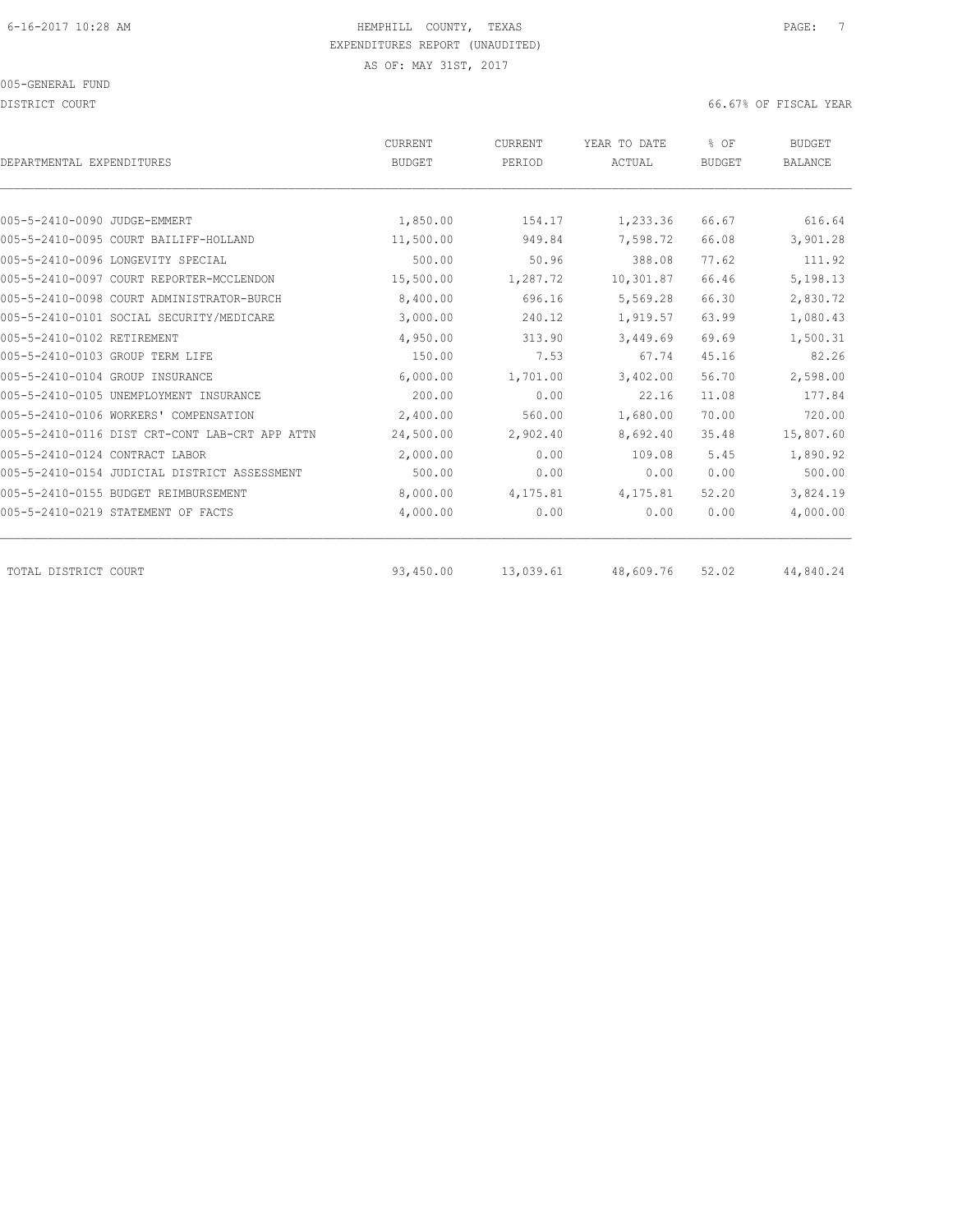COUNTY JUDGE 66.67% OF FISCAL YEAR

| DEPARTMENTAL EXPENDITURES                     | CURRENT<br><b>BUDGET</b> | CURRENT<br>PERIOD | YEAR TO DATE<br>ACTUAL | % OF<br><b>BUDGET</b> | <b>BUDGET</b><br><b>BALANCE</b> |
|-----------------------------------------------|--------------------------|-------------------|------------------------|-----------------------|---------------------------------|
|                                               |                          |                   |                        |                       |                                 |
| 005-5-2500-0082 OVERTIME                      | 1,000.00                 | 0.00              | 0.00                   | 0.00                  | 1,000.00                        |
| 005-5-2500-0090 JUDGE SALARY                  | 59,534.00                | 4,961.16          | 39,689.36              | 66.67                 | 19,844.64                       |
| 005-5-2500-0091 JUVENILE CRT JUDGE (1)        | 3,081.00                 | 256.76            | 2,054.08               | 66.67                 | 1,026.92                        |
| 005-5-2500-0092 STATE/CO JUDGE SAL SUPPLEMENT | 25,200.00                | 2,100.00          | 16,800.00              | 66.67                 | 8,400.00                        |
| 005-5-2500-0094 JANITOR/LONGORIA              | 38,000.00                | 3,166.66          | 25, 333.36             | 66.67                 | 12,666.64                       |
| 005-5-2500-0095 JANITOR/JOHNSON               | 41,200.00                | 3,433.34          | 27,466.64              | 66.67                 | 13,733.36                       |
| 005-5-2500-0096 LONGEVITY                     | 2,300.00                 | 190.00            | 1,515.00               | 65.87                 | 785.00                          |
| 005-5-2500-0097 ADMINSTRATIVE ASST/BRUNSON    | 39,140.00                | 3,261.66          | 26,093.36              | 66.67                 | 13,046.64                       |
| 005-5-2500-0098 PART-TIME SECRETARY           | 1,500.00                 | 100.00            | 703.13                 | 46.88                 | 796.87                          |
| 005-5-2500-0101 SOCIAL SECURITY/MEDICARE      | 16,500.00                | 1,267.54          | 10,215.79              | 61.91                 | 6,284.21                        |
| 005-5-2500-0102 RETIREMENT                    | 26,800.00                | 1,739.96          | 19,138.59              | 71.41                 | 7,661.41                        |
| 005-5-2500-0103 GROUP TERM LIFE               | 750.00                   | 41.76             | 375.77                 | 50.10                 | 374.23                          |
| 005-5-2500-0104 GROUP INSURANCE               | 24,000.00                | 1,807.72          | 14,691.25              | 61.21                 | 9,308.75                        |
| 005-5-2500-0105 UNEMPLOYMENT INSURANCE        | 300.00                   | 0.00              | 76.90                  | 25.63                 | 223.10                          |
| 005-5-2500-0106 WORKERS' COMPENSATION         | 2,300.00                 | 780.00            | 2,340.00               | $101.74$ (            | 40.00)                          |
| 005-5-2500-0109 POSTAGE                       | 600.00                   | 0.00              | 201.69                 | 33.62                 | 398.31                          |
| 005-5-2500-0112 TRAVEL                        | 6,000.00                 | 456.15            | 2,179.85               | 36.33                 | 3,820.15                        |
| 005-5-2500-0119 DUES & SUBSCRIPTIONS          | 4,000.00                 | 0.00              | 3,008.60               | 75.22                 | 991.40                          |
| 005-5-2500-0122 FUEL & OIL                    | 0.00                     | 0.00              | 0.00                   | 0.00                  | 0.00                            |
| 005-5-2500-0130 COMMUNICATION REPAIRS         | 500.00                   | 0.00              | 0.00                   | 0.00                  | 500.00                          |
| 005-5-2500-0132 TELEPHONE                     | 3,000.00                 | 277.60            | 1,927.01               | 64.23                 | 1,072.99                        |
| 005-5-2500-0139 TRAINING SEMINARS             | 2,000.00                 | 0.00              | 0.00                   | 0.00                  | 2,000.00                        |
| 005-5-2500-0148 ADVERTISING                   | 2,000.00                 | 162.06            | 1,667.03               | 83.35                 | 332.97                          |
| 005-5-2500-0183 OFFICE EOUIP-R&M              | 500.00                   | 0.00              | 50.00                  | 10.00                 | 450.00                          |
| 005-5-2500-0188 OFFICE SUPPLIES               | 2,500.00                 | 0.00              | 443.45                 | 17.74                 | 2,056.55                        |
| 005-5-2500-0189 INVENTORY/EQUIPMENT           | 0.00                     | 0.00              | 0.00                   | 0.00                  | 0.00                            |

TOTAL COUNTY JUDGE 302,705.00 24,002.37 195,970.86 64.74 106,734.14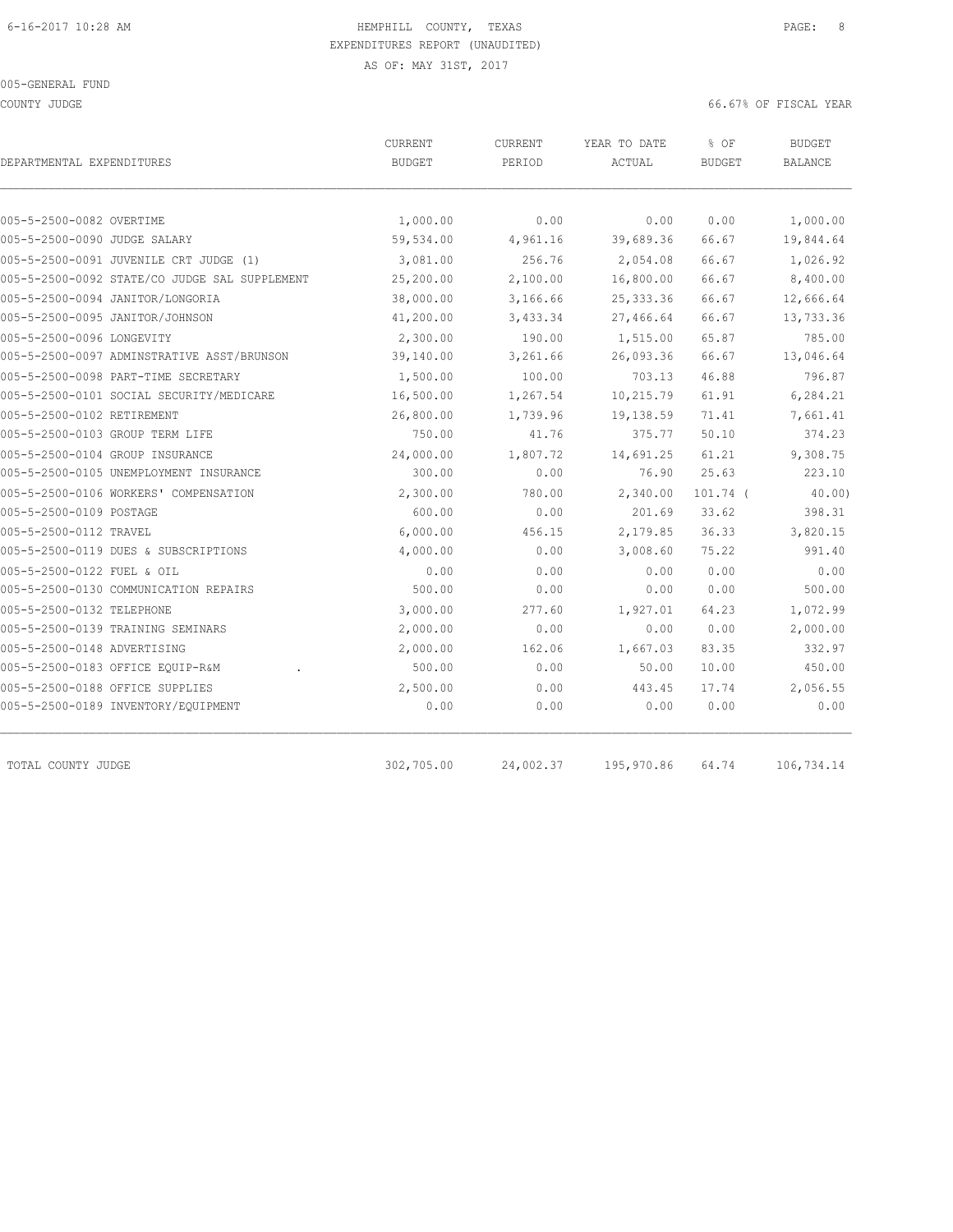JUVENILE PROBATION 66.67% OF FISCAL YEAR

| DEPARTMENTAL EXPENDITURES                     | CURRENT<br><b>BUDGET</b> | CURRENT<br>PERIOD | YEAR TO DATE<br>ACTUAL | % OF<br><b>BUDGET</b> | <b>BUDGET</b><br>BALANCE |
|-----------------------------------------------|--------------------------|-------------------|------------------------|-----------------------|--------------------------|
|                                               |                          |                   |                        |                       |                          |
| 005-5-2510-0090 STATE/CHIEF JUV PRO OFFICER   | 61,480.00                | 5,123.34          | 40,986.64              | 66.67                 | 20,493.36                |
| 005-5-2510-0096 JPO/LONGEVITY                 | 600.00                   | 50.00             | 400.00                 | 66.67                 | 200.00                   |
| 005-5-2510-0101 JPO SOCIAL SEC/MEDICARE       | 4,770.00                 | 398.04            | 3,184.32               | 66.76                 | 1,585.68                 |
| 005-5-2510-0102 JPO RETIREMENT                | 12,500.00                | 520.34            | 5,723.67               | 45.79                 | 6,776.33                 |
| 005-5-2510-0103 JPO GROUP TERM LIFE           | 230.00                   | 12.48             | 112.38                 | 48.86                 | 117.62                   |
| 005-5-2510-0104 JPO GROUP INSURANCE           | 7,500.00                 | 602.19            | 4,898.30               | 65.31                 | 2,601.70                 |
| 005-5-2510-0105 JPO/UNEMPLOYMENT              | 100.00                   | 0.00              | 39.13                  | 39.13                 | 60.87                    |
| 005-5-2510-0106 JPO/WORKERS' COMP             | 580.00                   | 150.00            | 450.00                 | 77.59                 | 130.00                   |
| 005-5-2510-0132 JUVENILE PROBATION CELL PHONE | 360.00                   | 30.00             | 240.00                 | 66.67                 | 120.00                   |
| TOTAL JUVENILE PROBATION                      | 88,120.00                | 6,886.39          | 56,034.44              | 63.59                 | 32,085.56                |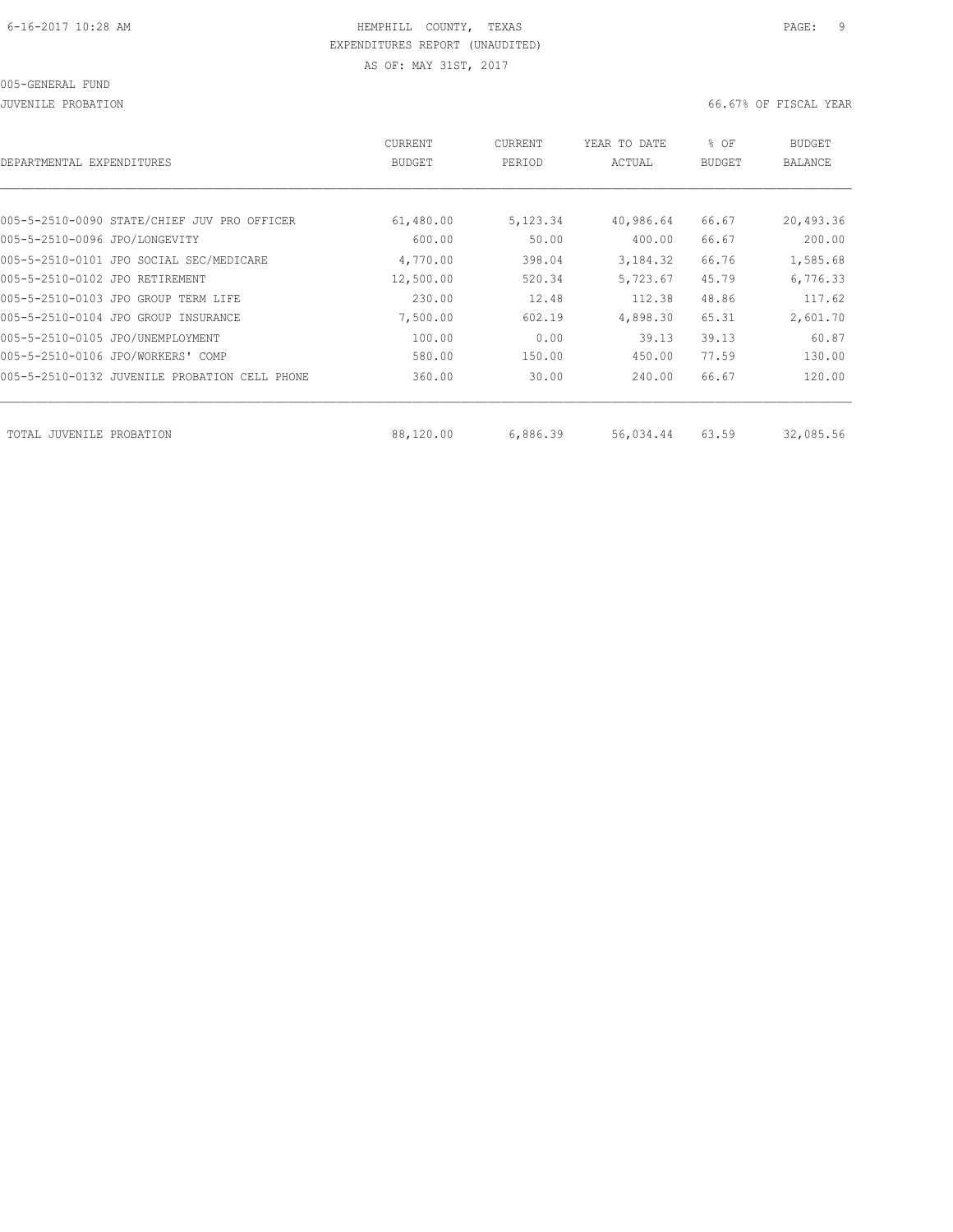LOCAL JUVENILE PROBATION 66.67% OF FISCAL YEAR

| DEPARTMENTAL EXPENDITURES                     | CURRENT<br><b>BUDGET</b> | CURRENT<br>PERIOD | YEAR TO DATE<br>ACTUAL | % OF<br>BUDGET | BUDGET<br>BALANCE |
|-----------------------------------------------|--------------------------|-------------------|------------------------|----------------|-------------------|
|                                               |                          |                   |                        |                |                   |
| 005-5-2520-0090 31ST DISTRICT JUV PRO OFFICER | 51,940.00                | 4,328.34          | 34,626.64              | 66.67          | 17,313.36         |
| 005-5-2520-0096 JPO LOCAL/LONGEVITY           | 370.00                   | 30.00             | 240.00                 | 64.86          | 130.00            |
| 005-5-2520-0101 LOCAL JPO SS/MEDICARE         | 4,050.00                 | 335.72            | 2,685.74               | 66.31          | 1,364.26          |
| 005-5-2520-0102 LOCAL JPO RETIREMENT          | 10,520.00                | 438.84            | 4,827.17               | 45.89          | 5,692.83          |
| 005-5-2520-0103 LOCAL JPO GROUP TERM LIFE     | 200.00                   | 10.54             | 94.82                  | 47.41          | 105.18            |
| 005-5-2520-0104 LOCAL JPO GROUP INSURANCE     | 7,500.00                 | 602.19            | 4,898.30               | 65.31          | 2,601.70          |
| 005-5-2520-0105 JPO LOCAL/UNEMPLOYMENT        | 100.00                   | 0.00              | 33.00                  | 33.00          | 67.00             |
| 005-5-2520-0106 JPO LOCAL/WORKERS' COMP       | 580.00                   | 150.00            | 450.00                 | 77.59          | 130.00            |
| 005-5-2520-0132 LOCAL JPO CELL PHONE          | 360.00                   | 30.00             | 240.00                 | 66.67          | 120.00            |
| TOTAL LOCAL JUVENILE PROBATION                | 75,620.00                | 5,925.63          | 48,095.67              | 63.60          | 27,524.33         |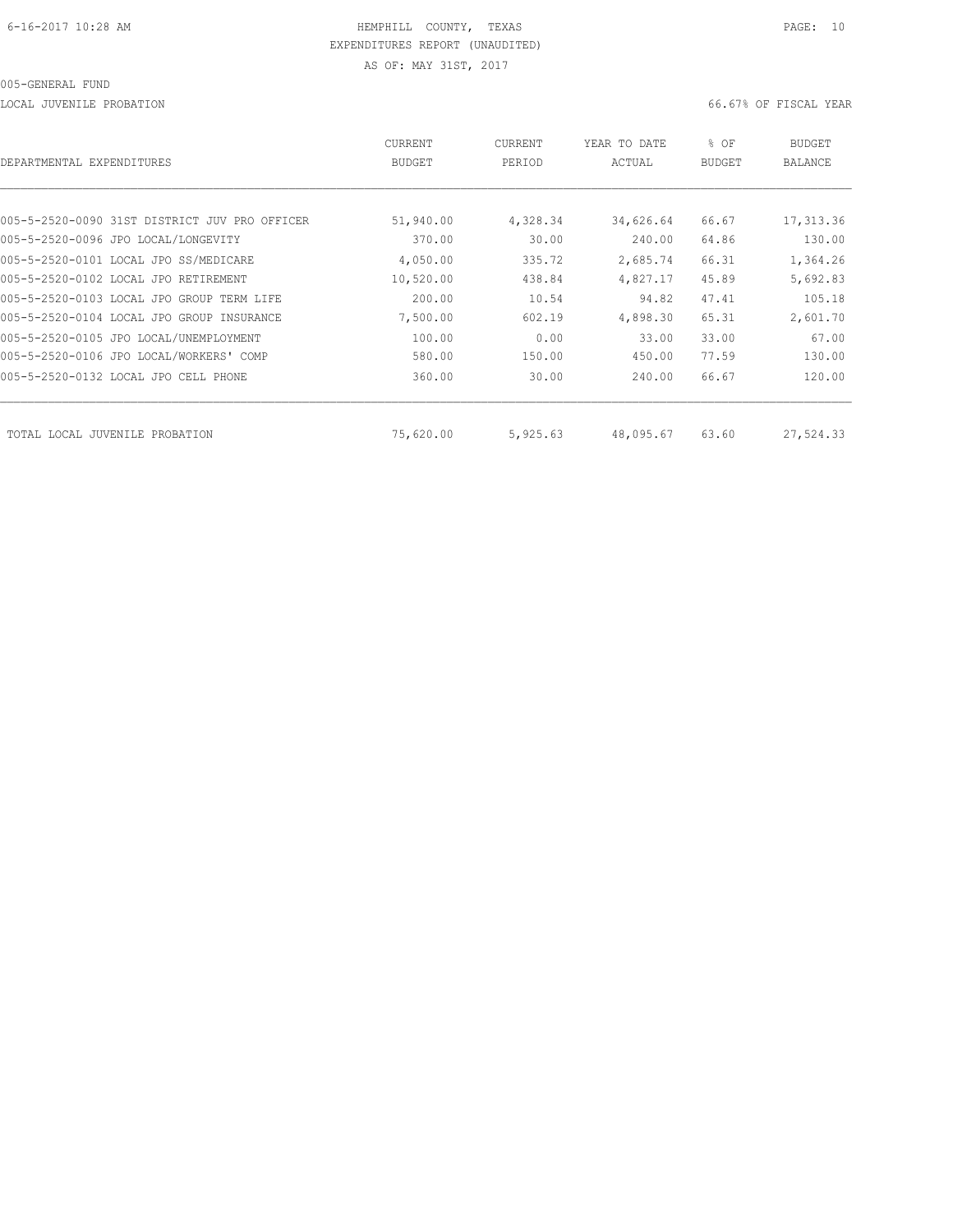### 005-GENERAL FUND

COUNTY ATTORNEY 66.67% OF FISCAL YEAR

| DEPARTMENTAL EXPENDITURES                     | CURRENT<br><b>BUDGET</b> | CURRENT<br>PERIOD | YEAR TO DATE<br>ACTUAL | % OF<br><b>BUDGET</b> | <b>BUDGET</b><br><b>BALANCE</b> |
|-----------------------------------------------|--------------------------|-------------------|------------------------|-----------------------|---------------------------------|
|                                               |                          |                   |                        |                       |                                 |
| 005-5-2550-0090 COUNTY ATTORNEY               | 57,165.00                | 4,763.74          | 38,110.04              | 66.67                 | 19,054.96                       |
| 005-5-2550-0091 CO ATTNY ST SALARY SUPPLEMENT | 23,333.00                | 1,944.40          | 15,555.27              | 66.67                 | 7,777.73                        |
| 005-5-2550-0095 LEGAL ASST/REED               | 19,570.00                | 1,630.84          | 13,046.64              | 66.67                 | 6,523.36                        |
| 005-5-2550-0096 LONGEVITY                     | 0.00                     | 0.00              | 0.00                   | 0.00                  | 0.00                            |
| 005-5-2550-0101 SOCIAL SECURITY/MEDICARE      | 7,700.00                 | 628.77            | 5,006.14               | 65.01                 | 2,693.86                        |
| 005-5-2550-0102 RETIREMENT                    | 12,600.00                | 833.90            | 9,172.96               | 72.80                 | 3,427.04                        |
| 005-5-2550-0103 GROUP TERM LIFE               | 400.00                   | 20.00             | 180.04                 | 45.01                 | 219.96                          |
| 005-5-2550-0104 GROUP INSURANCE               | 12,000.00                | 896.08            | 7,273.68               | 60.61                 | 4,726.32                        |
| 005-5-2550-0105 UNEMPLOYMENT INSURANCE        | 200.00                   | 0.00              | 2.51                   | 1.26                  | 197.49                          |
| 005-5-2550-0106 WORKERS' COMPENSATION         | 1,500.00                 | 150.00            | 450.00                 | 30.00                 | 1,050.00                        |
| 005-5-2550-0109 POSTAGE                       | 250.00                   | 0.00              | 144.92                 | 57.97                 | 105.08                          |
| 005-5-2550-0112 TRAVEL/EDUCATION              | 3,500.00                 | 0.00              | 3,291.30               | 94.04                 | 208.70                          |
| 005-5-2550-0119 DUES & SUBSCRIPTIONS          | 300.00                   | 574.00            | 743.50                 | $247.83$ (            | 443.50)                         |
| 005-5-2550-0132 TELEPHONE                     | 1,600.00                 | 149.05            | 973.73                 | 60.86                 | 626.27                          |
| 005-5-2550-0140 OFFICE EOUIPMENT REPAIRS      | 500.00                   | 0.00              | 3,331.99               | $666.40$ (            | 2,831.99)                       |
| 005-5-2550-0142 SOFTWARE SUPPORT              | 3,500.00                 | 891.00            | 1,782.00               | 50.91                 | 1,718.00                        |
| 005-5-2550-0168 C/ATTY LAW LIB                | 0.00                     | 0.00              | 0.00                   | 0.00                  | 0.00                            |
| 005-5-2550-0188 OFFICE SUPPLIES               | 1,000.00                 | 102.93            | 709.81                 | 70.98                 | 290.19                          |
| 005-5-2550-0189 INVENTORY/EQUIPMENT           | 500.00                   | 0.00              | 439.99                 | 88.00                 | 60.01                           |
| TOTAL COUNTY ATTORNEY                         | 145,618.00               | 12,584.71         | 100,214.52             | 68.82                 | 45, 403. 48                     |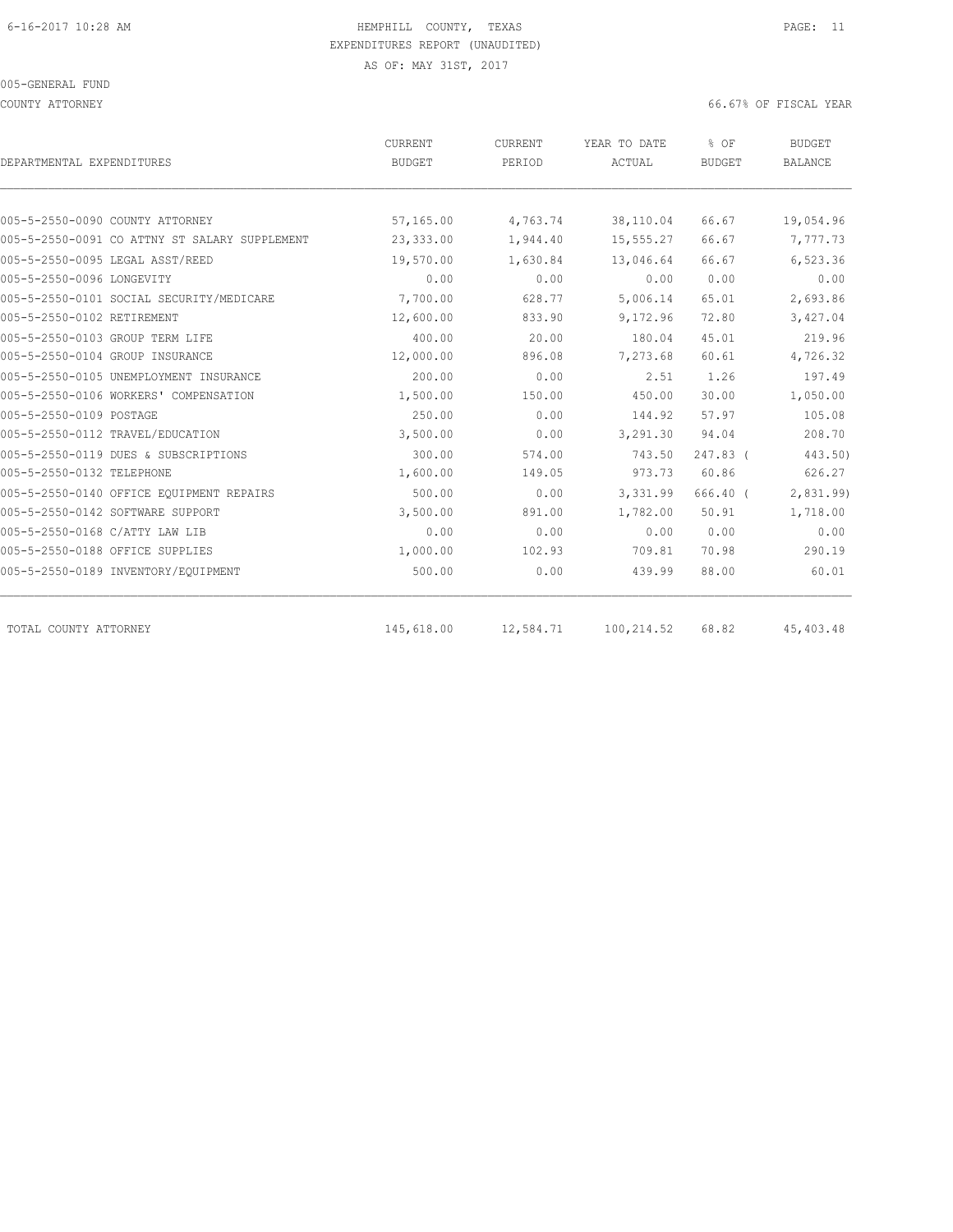COUNTY JUSTICE OF PEACE **EXECUTE OF PEACE** 66.67% OF FISCAL YEAR

|                                          | CURRENT       | CURRENT    | YEAR TO DATE | % OF<br><b>BUDGET</b> | <b>BUDGET</b><br><b>BALANCE</b> |
|------------------------------------------|---------------|------------|--------------|-----------------------|---------------------------------|
| DEPARTMENTAL EXPENDITURES                | <b>BUDGET</b> | PERIOD     | ACTUAL       |                       |                                 |
|                                          |               |            |              |                       |                                 |
| 005-5-2560-0090 JUSTICE OF THE PEACE     | 57,165.00     | 4,763.74   | 38,110.04    | 66.67                 | 19,054.96                       |
| 005-5-2560-0096 LONGEVITY                | 530.00        | 50.00      | 370.00       | 69.81                 | 160.00                          |
| 005-5-2560-0097 JP SECRETARY-NAVARRO     | 39,140.00     | 3,261.66   | 26,093.36    | 66.67                 | 13,046.64                       |
| 005-5-2560-0098 PART-TIME                | 0.00          | 0.00       | 0.00         | 0.00                  | 0.00                            |
| 005-5-2560-0101 SOCIAL SECURITY/MEDICARE | 7,500.00      | 611.64     | 4,889.27     | 65.19                 | 2,610.73                        |
| 005-5-2560-0102 RETIREMENT               | 12,250.00     | 807.54     | 8,876.98     | 72.47                 | 3,373.02                        |
| 005-5-2560-0103 GROUP TERM LIFE          | 350.00        | 19.38      | 174.30       | 49.80                 | 175.70                          |
| 005-5-2560-0104 GROUP INSURANCE          | 8,000.00      | 604.10     | 4,913.82     | 61.42                 | 3,086.18                        |
| 005-5-2560-0105 UNEMPLOYMENT INSURANCE   | 100.00        | 0.00       | 25.11        | 25.11                 | 74.89                           |
| 005-5-2560-0106 WORKERS' COMPENSATION    | 1,200.00      | 300.00     | 900.00       | 75.00                 | 300.00                          |
| 005-5-2560-0109 POSTAGE                  | 400.00        | 0.00       | 130.39       | 32.60                 | 269.61                          |
| 005-5-2560-0112 TRAVEL                   | 1,500.00      | 0.00       | 0.00         | 0.00                  | 1,500.00                        |
| 005-5-2560-0119 DUES & SUBSCRIPTIONS     | 1,000.00      | 0.00       | 461.95       | 46.20                 | 538.05                          |
| 005-5-2560-0131 OTHER EXPENSE            | 0.00          | 0.00       | 0.00         | 0.00                  | 0.00                            |
| 005-5-2560-0132 TELEPHONE                | 1,500.00      | 142.90     | 955.32       | 63.69                 | 544.68                          |
| 005-5-2560-0140 SOFTWARE                 | 3,600.00      | 0.00       | 1,169.99     | 32.50                 | 2,430.01                        |
| 005-5-2560-0188 OFFICE SUPPLIES          | 2,000.00      | 613.61     | 958.34       | 47.92                 | 1,041.66                        |
| TOTAL COUNTY JUSTICE OF PEACE            | 136,235.00    | 11, 174.57 | 88,028.87    | 64.62                 | 48,206.13                       |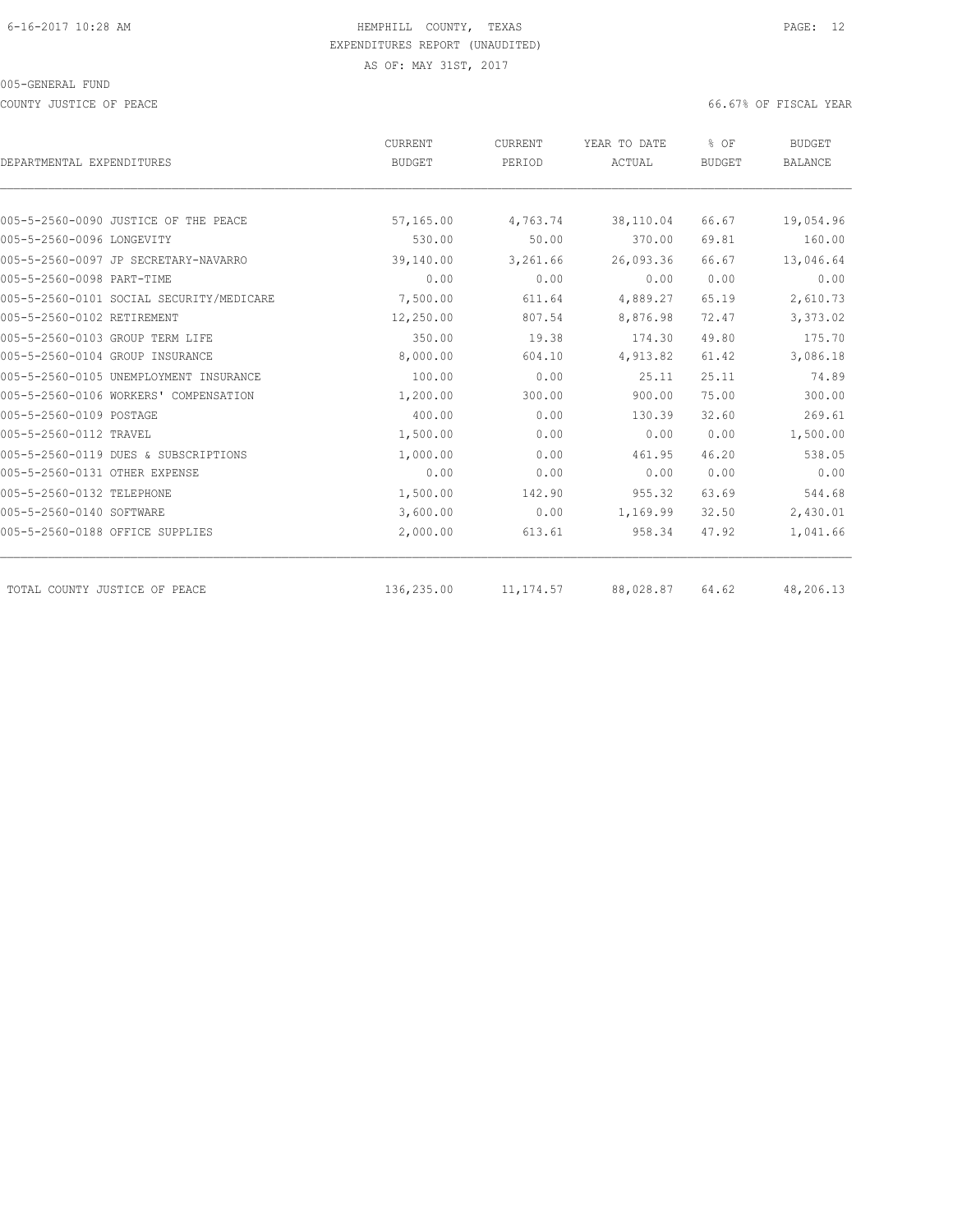CANADIAN FIRE DEPT 66.67% OF FISCAL YEAR

| DEPARTMENTAL EXPENDITURES             | CURRENT<br><b>BUDGET</b> | CURRENT<br>PERIOD | YEAR TO DATE<br>ACTUAL | % OF<br><b>BUDGET</b> | <b>BUDGET</b><br>BALANCE |
|---------------------------------------|--------------------------|-------------------|------------------------|-----------------------|--------------------------|
|                                       |                          |                   |                        |                       |                          |
| 005-5-3019-0119 DUES & SUBSCRIPTIONS  | 500.00                   | 0.00              | 0.00                   | 0.00                  | 500.00                   |
| 005-5-3019-0122 FUEL & OIL            | 6,000.00                 | 0.00              | 4,355.25               | 72.59                 | 1,644.75                 |
| 005-5-3019-0124 CONTRACT LABOR        | 5,000.00                 | 214.50            | 5,764.50               | $115.29$ $($          | 764.50)                  |
| 005-5-3019-0125 TIRES & TUBES         | 5,000.00                 | 0.00              | 523.38                 | 10.47                 | 4,476.62                 |
| 005-5-3019-0128 SUPPLIES              | 7,000.00                 | 142.70            | 8,617.49               | $123.11$ $($          | 1,617.49                 |
| 005-5-3019-0130 COMMUNICATION REPAIRS | 5,000.00                 | 30.00             | 591.85                 | 11.84                 | 4,408.15                 |
| 005-5-3019-0137 VEHICLE R&M           | 10,000.00                | 671.15            | 17,935.99              | $179.36$ (            | 7, 935.99                |
| 005-5-3019-0139 TRAINING SEMINARS     | 5,000.00                 | 0.00              | 0.00                   | 0.00                  | 5,000.00                 |
| 005-5-3019-0141 UNIFORMS & CLOTHING   | 7,000.00                 | 709.00            | 1,194.00               | 17.06                 | 5,806.00                 |
| 005-5-3019-0185 BUILDING R&M          | 2,000.00                 | 0.00              | 249.48                 | 12.47                 | 1,750.52                 |
| 005-5-3019-0187 PENSION FUND          | 18,000.00                | 4,025.01          | 11,950.04              | 66.39                 | 6,049.96                 |
| 005-5-3019-0189 INVENTORY             | 10,000.00                | 0.00              | 460.00                 | 4.60                  | 9,540.00                 |
| 005-5-3019-0510 CAPITAL OUTLAY        | 10,000.00                | 0.00              | 25, 212.50             | $252.13$ (            | 15, 212.50)              |
| TOTAL CANADIAN FIRE DEPT              | 90,500.00                | 5,792.36          | 76,854.48              | 84.92                 | 13,645.52                |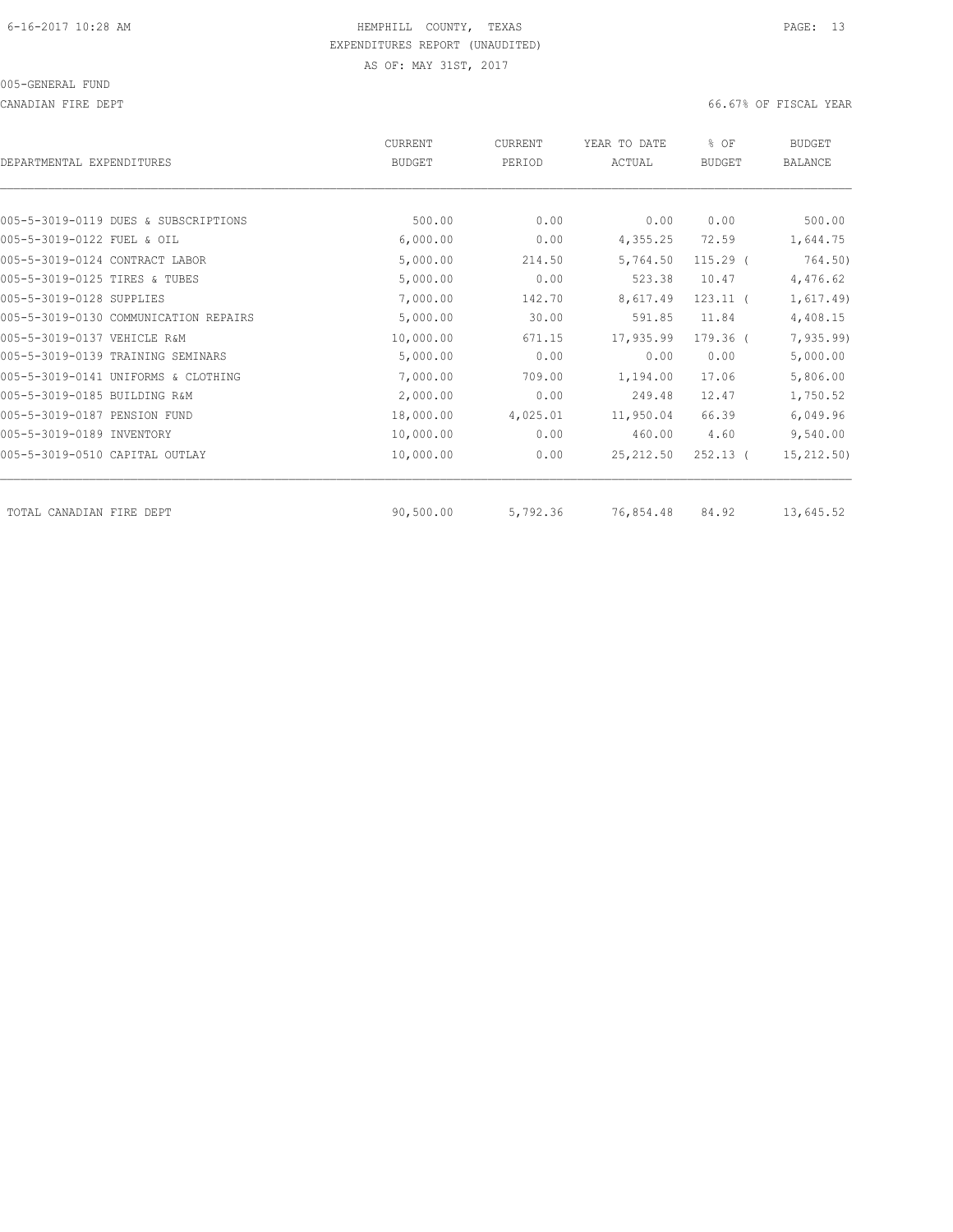LAW ENFORCEMENT 66.67% OF FISCAL YEAR

| 005-5-3500-0080 SHERIFF-LEWIS<br>64,000.00<br>5,333.34<br>42,666.72<br>66.67<br>005-5-3500-0081 CHIEF DEPUTY-CLAPP<br>54,590.00<br>4,549.16<br>36, 393.28<br>66.67<br>005-5-3500-0082 OVERTIME<br>6,000.00<br>103.13<br>609.38<br>10.16<br>005-5-3500-0083 CERTIFICATE PAY<br>12,000.00<br>1,600.00<br>12,203.13<br>$101.69$ (<br>0.00<br>005-5-3500-0084 OVERTIME FOREST SERVICE CONTRA<br>3,500.00<br>0.00<br>0.00<br>005-5-3500-0087 DEPUTY-GREGORY<br>49,440.00<br>4,120.00<br>32,960.00<br>66.67<br>66.67<br>005-5-3500-0088 DEPUTY-JL ORTEGA<br>49,440.00<br>4,120.00<br>32,960.00<br>66.70<br>005-5-3500-0089 DEPUTY-O. ORTEGA<br>49,440.00<br>4,120.00<br>32,975.00<br>005-5-3500-0090 DEPUTY-MOSELEY<br>49,440.00<br>4,120.00<br>30,633.13<br>61.96<br>005-5-3500-0091 DEPUTY- J. T. MOORE<br>10,300.00<br>20.83<br>49,440.00<br>4,120.00<br>005-5-3500-0092 DEPUTY<br>49,440.00<br>32,963.89<br>66.67<br>0.00<br>0.00<br>005-5-3500-0093 DEPUTY<br>49,440.00<br>0.00<br>0.00<br>005-5-3500-0096 LONGEVITY<br>4,000.00<br>0.00<br>70.00<br>1.75<br>005-5-3500-0097 ADMINISTRATIVE ASST-SCHAFER<br>37,080.00<br>3,090.00<br>24,843.75<br>67.00<br>005-5-3500-0098 PART TIME HELP<br>0.00<br>0.00<br>0.00<br>0.00<br>41,000.00<br>20,959.91<br>005-5-3500-0101 SOCIAL SECURITY/MEDICARE<br>2,510.27<br>51.12<br>66,500.00<br>59.09<br>005-5-3500-0102 RETIREMENT<br>3,538.26<br>39,292.82<br>005-5-3500-0103 GROUP TERM LIFE<br>2,200.00<br>84.92<br>778.52<br>35.39<br>85,000.00<br>4,813.71<br>41.53<br>005-5-3500-0104 GROUP INSURANCE<br>35, 301.34<br>2,000.00<br>16.00<br>005-5-3500-0105 UNEMPLOYMENT INSURANCE<br>0.00<br>320.03<br>005-5-3500-0106 WORKERS' COMPENSATION<br>7,000.00<br>3,126.00<br>9,378.00<br>$133.97$ (<br>005-5-3500-0109 POSTAGE<br>1,000.00<br>145.67<br>719.07<br>71.91<br>12,000.00<br>60.31<br>005-5-3500-0112 TRAVEL & EDUCATION<br>2,524.85<br>7,236.99<br>0.00<br>0.00<br>0.00<br>005-5-3500-0114 LAW TRAINING CENTER<br>0.00<br>005-5-3500-0119 DUES & SUBSCRIPTIONS<br>1,100.00<br>25.00<br>505.83<br>45.98<br>005-5-3500-0122 FUEL & OIL<br>40,000.00<br>2,156.27<br>12,596.42<br>31.49<br>005-5-3500-0130 COMMUNICATION EXPENSES<br>$2,000.00$ (<br>212.50<br>10.63<br>206.03)<br>2,500.00<br>1,612.04<br>2,485.74<br>99.43<br>005-5-3500-0131 OTHER EXPENSE<br>14,000.00<br>005-5-3500-0132 TELEPHONE<br>1,170.16<br>8,714.01<br>62.24<br>005-5-3500-0137 VEHICLE REPAIRS & MAIN.<br>12,000.00<br>47.20<br>1,099.01<br>5,664.05<br>005-5-3500-0141 UNIFORMS<br>2,000.00<br>101.76<br>11,770.98<br>$588.55$ (<br>005-5-3500-0142 MAINTENANCE CONTRACTS<br>30,000.00<br>2,557.00<br>76.52<br>22,954.95<br>005-5-3500-0143 JANITORIAL SUPPLIES<br>300.00<br>0.00<br>0.00<br>0.00<br>0.00<br>005-5-3500-0160 YOUTH PROGRAM<br>6,000.00<br>51.26<br>3,075.55 | <b>BUDGET</b><br>BALANCE |
|----------------------------------------------------------------------------------------------------------------------------------------------------------------------------------------------------------------------------------------------------------------------------------------------------------------------------------------------------------------------------------------------------------------------------------------------------------------------------------------------------------------------------------------------------------------------------------------------------------------------------------------------------------------------------------------------------------------------------------------------------------------------------------------------------------------------------------------------------------------------------------------------------------------------------------------------------------------------------------------------------------------------------------------------------------------------------------------------------------------------------------------------------------------------------------------------------------------------------------------------------------------------------------------------------------------------------------------------------------------------------------------------------------------------------------------------------------------------------------------------------------------------------------------------------------------------------------------------------------------------------------------------------------------------------------------------------------------------------------------------------------------------------------------------------------------------------------------------------------------------------------------------------------------------------------------------------------------------------------------------------------------------------------------------------------------------------------------------------------------------------------------------------------------------------------------------------------------------------------------------------------------------------------------------------------------------------------------------------------------------------------------------------------------------------------------------------------------------------------------------------------------------------------------------------------------------------------------------------------------------------------------------------------------------------------------------------------------------------------------------------------------------------------------------------------|--------------------------|
|                                                                                                                                                                                                                                                                                                                                                                                                                                                                                                                                                                                                                                                                                                                                                                                                                                                                                                                                                                                                                                                                                                                                                                                                                                                                                                                                                                                                                                                                                                                                                                                                                                                                                                                                                                                                                                                                                                                                                                                                                                                                                                                                                                                                                                                                                                                                                                                                                                                                                                                                                                                                                                                                                                                                                                                                          |                          |
|                                                                                                                                                                                                                                                                                                                                                                                                                                                                                                                                                                                                                                                                                                                                                                                                                                                                                                                                                                                                                                                                                                                                                                                                                                                                                                                                                                                                                                                                                                                                                                                                                                                                                                                                                                                                                                                                                                                                                                                                                                                                                                                                                                                                                                                                                                                                                                                                                                                                                                                                                                                                                                                                                                                                                                                                          | 21,333.28                |
|                                                                                                                                                                                                                                                                                                                                                                                                                                                                                                                                                                                                                                                                                                                                                                                                                                                                                                                                                                                                                                                                                                                                                                                                                                                                                                                                                                                                                                                                                                                                                                                                                                                                                                                                                                                                                                                                                                                                                                                                                                                                                                                                                                                                                                                                                                                                                                                                                                                                                                                                                                                                                                                                                                                                                                                                          | 18,196.72                |
|                                                                                                                                                                                                                                                                                                                                                                                                                                                                                                                                                                                                                                                                                                                                                                                                                                                                                                                                                                                                                                                                                                                                                                                                                                                                                                                                                                                                                                                                                                                                                                                                                                                                                                                                                                                                                                                                                                                                                                                                                                                                                                                                                                                                                                                                                                                                                                                                                                                                                                                                                                                                                                                                                                                                                                                                          | 5,390.62                 |
|                                                                                                                                                                                                                                                                                                                                                                                                                                                                                                                                                                                                                                                                                                                                                                                                                                                                                                                                                                                                                                                                                                                                                                                                                                                                                                                                                                                                                                                                                                                                                                                                                                                                                                                                                                                                                                                                                                                                                                                                                                                                                                                                                                                                                                                                                                                                                                                                                                                                                                                                                                                                                                                                                                                                                                                                          | 203.13)                  |
|                                                                                                                                                                                                                                                                                                                                                                                                                                                                                                                                                                                                                                                                                                                                                                                                                                                                                                                                                                                                                                                                                                                                                                                                                                                                                                                                                                                                                                                                                                                                                                                                                                                                                                                                                                                                                                                                                                                                                                                                                                                                                                                                                                                                                                                                                                                                                                                                                                                                                                                                                                                                                                                                                                                                                                                                          | 3,500.00                 |
|                                                                                                                                                                                                                                                                                                                                                                                                                                                                                                                                                                                                                                                                                                                                                                                                                                                                                                                                                                                                                                                                                                                                                                                                                                                                                                                                                                                                                                                                                                                                                                                                                                                                                                                                                                                                                                                                                                                                                                                                                                                                                                                                                                                                                                                                                                                                                                                                                                                                                                                                                                                                                                                                                                                                                                                                          | 16,480.00                |
|                                                                                                                                                                                                                                                                                                                                                                                                                                                                                                                                                                                                                                                                                                                                                                                                                                                                                                                                                                                                                                                                                                                                                                                                                                                                                                                                                                                                                                                                                                                                                                                                                                                                                                                                                                                                                                                                                                                                                                                                                                                                                                                                                                                                                                                                                                                                                                                                                                                                                                                                                                                                                                                                                                                                                                                                          | 16,480.00                |
|                                                                                                                                                                                                                                                                                                                                                                                                                                                                                                                                                                                                                                                                                                                                                                                                                                                                                                                                                                                                                                                                                                                                                                                                                                                                                                                                                                                                                                                                                                                                                                                                                                                                                                                                                                                                                                                                                                                                                                                                                                                                                                                                                                                                                                                                                                                                                                                                                                                                                                                                                                                                                                                                                                                                                                                                          | 16,465.00                |
|                                                                                                                                                                                                                                                                                                                                                                                                                                                                                                                                                                                                                                                                                                                                                                                                                                                                                                                                                                                                                                                                                                                                                                                                                                                                                                                                                                                                                                                                                                                                                                                                                                                                                                                                                                                                                                                                                                                                                                                                                                                                                                                                                                                                                                                                                                                                                                                                                                                                                                                                                                                                                                                                                                                                                                                                          | 18,806.87                |
|                                                                                                                                                                                                                                                                                                                                                                                                                                                                                                                                                                                                                                                                                                                                                                                                                                                                                                                                                                                                                                                                                                                                                                                                                                                                                                                                                                                                                                                                                                                                                                                                                                                                                                                                                                                                                                                                                                                                                                                                                                                                                                                                                                                                                                                                                                                                                                                                                                                                                                                                                                                                                                                                                                                                                                                                          | 39,140.00                |
|                                                                                                                                                                                                                                                                                                                                                                                                                                                                                                                                                                                                                                                                                                                                                                                                                                                                                                                                                                                                                                                                                                                                                                                                                                                                                                                                                                                                                                                                                                                                                                                                                                                                                                                                                                                                                                                                                                                                                                                                                                                                                                                                                                                                                                                                                                                                                                                                                                                                                                                                                                                                                                                                                                                                                                                                          | 16,476.11                |
|                                                                                                                                                                                                                                                                                                                                                                                                                                                                                                                                                                                                                                                                                                                                                                                                                                                                                                                                                                                                                                                                                                                                                                                                                                                                                                                                                                                                                                                                                                                                                                                                                                                                                                                                                                                                                                                                                                                                                                                                                                                                                                                                                                                                                                                                                                                                                                                                                                                                                                                                                                                                                                                                                                                                                                                                          | 49,440.00                |
|                                                                                                                                                                                                                                                                                                                                                                                                                                                                                                                                                                                                                                                                                                                                                                                                                                                                                                                                                                                                                                                                                                                                                                                                                                                                                                                                                                                                                                                                                                                                                                                                                                                                                                                                                                                                                                                                                                                                                                                                                                                                                                                                                                                                                                                                                                                                                                                                                                                                                                                                                                                                                                                                                                                                                                                                          | 3,930.00                 |
|                                                                                                                                                                                                                                                                                                                                                                                                                                                                                                                                                                                                                                                                                                                                                                                                                                                                                                                                                                                                                                                                                                                                                                                                                                                                                                                                                                                                                                                                                                                                                                                                                                                                                                                                                                                                                                                                                                                                                                                                                                                                                                                                                                                                                                                                                                                                                                                                                                                                                                                                                                                                                                                                                                                                                                                                          | 12,236.25                |
|                                                                                                                                                                                                                                                                                                                                                                                                                                                                                                                                                                                                                                                                                                                                                                                                                                                                                                                                                                                                                                                                                                                                                                                                                                                                                                                                                                                                                                                                                                                                                                                                                                                                                                                                                                                                                                                                                                                                                                                                                                                                                                                                                                                                                                                                                                                                                                                                                                                                                                                                                                                                                                                                                                                                                                                                          | 0.00                     |
|                                                                                                                                                                                                                                                                                                                                                                                                                                                                                                                                                                                                                                                                                                                                                                                                                                                                                                                                                                                                                                                                                                                                                                                                                                                                                                                                                                                                                                                                                                                                                                                                                                                                                                                                                                                                                                                                                                                                                                                                                                                                                                                                                                                                                                                                                                                                                                                                                                                                                                                                                                                                                                                                                                                                                                                                          | 20,040.09                |
|                                                                                                                                                                                                                                                                                                                                                                                                                                                                                                                                                                                                                                                                                                                                                                                                                                                                                                                                                                                                                                                                                                                                                                                                                                                                                                                                                                                                                                                                                                                                                                                                                                                                                                                                                                                                                                                                                                                                                                                                                                                                                                                                                                                                                                                                                                                                                                                                                                                                                                                                                                                                                                                                                                                                                                                                          | 27,207.18                |
|                                                                                                                                                                                                                                                                                                                                                                                                                                                                                                                                                                                                                                                                                                                                                                                                                                                                                                                                                                                                                                                                                                                                                                                                                                                                                                                                                                                                                                                                                                                                                                                                                                                                                                                                                                                                                                                                                                                                                                                                                                                                                                                                                                                                                                                                                                                                                                                                                                                                                                                                                                                                                                                                                                                                                                                                          | 1,421.48                 |
|                                                                                                                                                                                                                                                                                                                                                                                                                                                                                                                                                                                                                                                                                                                                                                                                                                                                                                                                                                                                                                                                                                                                                                                                                                                                                                                                                                                                                                                                                                                                                                                                                                                                                                                                                                                                                                                                                                                                                                                                                                                                                                                                                                                                                                                                                                                                                                                                                                                                                                                                                                                                                                                                                                                                                                                                          | 49,698.66                |
|                                                                                                                                                                                                                                                                                                                                                                                                                                                                                                                                                                                                                                                                                                                                                                                                                                                                                                                                                                                                                                                                                                                                                                                                                                                                                                                                                                                                                                                                                                                                                                                                                                                                                                                                                                                                                                                                                                                                                                                                                                                                                                                                                                                                                                                                                                                                                                                                                                                                                                                                                                                                                                                                                                                                                                                                          | 1,679.97                 |
|                                                                                                                                                                                                                                                                                                                                                                                                                                                                                                                                                                                                                                                                                                                                                                                                                                                                                                                                                                                                                                                                                                                                                                                                                                                                                                                                                                                                                                                                                                                                                                                                                                                                                                                                                                                                                                                                                                                                                                                                                                                                                                                                                                                                                                                                                                                                                                                                                                                                                                                                                                                                                                                                                                                                                                                                          | 2,378.00                 |
|                                                                                                                                                                                                                                                                                                                                                                                                                                                                                                                                                                                                                                                                                                                                                                                                                                                                                                                                                                                                                                                                                                                                                                                                                                                                                                                                                                                                                                                                                                                                                                                                                                                                                                                                                                                                                                                                                                                                                                                                                                                                                                                                                                                                                                                                                                                                                                                                                                                                                                                                                                                                                                                                                                                                                                                                          | 280.93                   |
|                                                                                                                                                                                                                                                                                                                                                                                                                                                                                                                                                                                                                                                                                                                                                                                                                                                                                                                                                                                                                                                                                                                                                                                                                                                                                                                                                                                                                                                                                                                                                                                                                                                                                                                                                                                                                                                                                                                                                                                                                                                                                                                                                                                                                                                                                                                                                                                                                                                                                                                                                                                                                                                                                                                                                                                                          | 4,763.01                 |
|                                                                                                                                                                                                                                                                                                                                                                                                                                                                                                                                                                                                                                                                                                                                                                                                                                                                                                                                                                                                                                                                                                                                                                                                                                                                                                                                                                                                                                                                                                                                                                                                                                                                                                                                                                                                                                                                                                                                                                                                                                                                                                                                                                                                                                                                                                                                                                                                                                                                                                                                                                                                                                                                                                                                                                                                          | 0.00                     |
|                                                                                                                                                                                                                                                                                                                                                                                                                                                                                                                                                                                                                                                                                                                                                                                                                                                                                                                                                                                                                                                                                                                                                                                                                                                                                                                                                                                                                                                                                                                                                                                                                                                                                                                                                                                                                                                                                                                                                                                                                                                                                                                                                                                                                                                                                                                                                                                                                                                                                                                                                                                                                                                                                                                                                                                                          | 594.17                   |
|                                                                                                                                                                                                                                                                                                                                                                                                                                                                                                                                                                                                                                                                                                                                                                                                                                                                                                                                                                                                                                                                                                                                                                                                                                                                                                                                                                                                                                                                                                                                                                                                                                                                                                                                                                                                                                                                                                                                                                                                                                                                                                                                                                                                                                                                                                                                                                                                                                                                                                                                                                                                                                                                                                                                                                                                          | 27,403.58                |
|                                                                                                                                                                                                                                                                                                                                                                                                                                                                                                                                                                                                                                                                                                                                                                                                                                                                                                                                                                                                                                                                                                                                                                                                                                                                                                                                                                                                                                                                                                                                                                                                                                                                                                                                                                                                                                                                                                                                                                                                                                                                                                                                                                                                                                                                                                                                                                                                                                                                                                                                                                                                                                                                                                                                                                                                          | 1,787.50                 |
|                                                                                                                                                                                                                                                                                                                                                                                                                                                                                                                                                                                                                                                                                                                                                                                                                                                                                                                                                                                                                                                                                                                                                                                                                                                                                                                                                                                                                                                                                                                                                                                                                                                                                                                                                                                                                                                                                                                                                                                                                                                                                                                                                                                                                                                                                                                                                                                                                                                                                                                                                                                                                                                                                                                                                                                                          | 14.26                    |
|                                                                                                                                                                                                                                                                                                                                                                                                                                                                                                                                                                                                                                                                                                                                                                                                                                                                                                                                                                                                                                                                                                                                                                                                                                                                                                                                                                                                                                                                                                                                                                                                                                                                                                                                                                                                                                                                                                                                                                                                                                                                                                                                                                                                                                                                                                                                                                                                                                                                                                                                                                                                                                                                                                                                                                                                          | 5,285.99                 |
|                                                                                                                                                                                                                                                                                                                                                                                                                                                                                                                                                                                                                                                                                                                                                                                                                                                                                                                                                                                                                                                                                                                                                                                                                                                                                                                                                                                                                                                                                                                                                                                                                                                                                                                                                                                                                                                                                                                                                                                                                                                                                                                                                                                                                                                                                                                                                                                                                                                                                                                                                                                                                                                                                                                                                                                                          | 6,335.95                 |
|                                                                                                                                                                                                                                                                                                                                                                                                                                                                                                                                                                                                                                                                                                                                                                                                                                                                                                                                                                                                                                                                                                                                                                                                                                                                                                                                                                                                                                                                                                                                                                                                                                                                                                                                                                                                                                                                                                                                                                                                                                                                                                                                                                                                                                                                                                                                                                                                                                                                                                                                                                                                                                                                                                                                                                                                          | 9,770.98)                |
|                                                                                                                                                                                                                                                                                                                                                                                                                                                                                                                                                                                                                                                                                                                                                                                                                                                                                                                                                                                                                                                                                                                                                                                                                                                                                                                                                                                                                                                                                                                                                                                                                                                                                                                                                                                                                                                                                                                                                                                                                                                                                                                                                                                                                                                                                                                                                                                                                                                                                                                                                                                                                                                                                                                                                                                                          | 7,045.05                 |
|                                                                                                                                                                                                                                                                                                                                                                                                                                                                                                                                                                                                                                                                                                                                                                                                                                                                                                                                                                                                                                                                                                                                                                                                                                                                                                                                                                                                                                                                                                                                                                                                                                                                                                                                                                                                                                                                                                                                                                                                                                                                                                                                                                                                                                                                                                                                                                                                                                                                                                                                                                                                                                                                                                                                                                                                          | 300.00                   |
|                                                                                                                                                                                                                                                                                                                                                                                                                                                                                                                                                                                                                                                                                                                                                                                                                                                                                                                                                                                                                                                                                                                                                                                                                                                                                                                                                                                                                                                                                                                                                                                                                                                                                                                                                                                                                                                                                                                                                                                                                                                                                                                                                                                                                                                                                                                                                                                                                                                                                                                                                                                                                                                                                                                                                                                                          | 2,924.45                 |
| 005-5-3500-0165 K-9 MAINTENANCE<br>0.00<br>0.00<br>0.00<br>0.00                                                                                                                                                                                                                                                                                                                                                                                                                                                                                                                                                                                                                                                                                                                                                                                                                                                                                                                                                                                                                                                                                                                                                                                                                                                                                                                                                                                                                                                                                                                                                                                                                                                                                                                                                                                                                                                                                                                                                                                                                                                                                                                                                                                                                                                                                                                                                                                                                                                                                                                                                                                                                                                                                                                                          | 0.00                     |
| 005-5-3500-0183 REPAIRS-MAINTENANCE<br>2,500.00<br>2,092.32<br>83.69<br>857.14                                                                                                                                                                                                                                                                                                                                                                                                                                                                                                                                                                                                                                                                                                                                                                                                                                                                                                                                                                                                                                                                                                                                                                                                                                                                                                                                                                                                                                                                                                                                                                                                                                                                                                                                                                                                                                                                                                                                                                                                                                                                                                                                                                                                                                                                                                                                                                                                                                                                                                                                                                                                                                                                                                                           | 407.68                   |
| 005-5-3500-0188 OFFICE SUPPLIES<br>2,500.00<br>477.03<br>3,559.94<br>142.40 (                                                                                                                                                                                                                                                                                                                                                                                                                                                                                                                                                                                                                                                                                                                                                                                                                                                                                                                                                                                                                                                                                                                                                                                                                                                                                                                                                                                                                                                                                                                                                                                                                                                                                                                                                                                                                                                                                                                                                                                                                                                                                                                                                                                                                                                                                                                                                                                                                                                                                                                                                                                                                                                                                                                            | 1,059.94)                |
| 005-5-3500-0189 INVENTORY/EQUIPMENT<br>25,000.00<br>2,566.58<br>20,859.99<br>83.44                                                                                                                                                                                                                                                                                                                                                                                                                                                                                                                                                                                                                                                                                                                                                                                                                                                                                                                                                                                                                                                                                                                                                                                                                                                                                                                                                                                                                                                                                                                                                                                                                                                                                                                                                                                                                                                                                                                                                                                                                                                                                                                                                                                                                                                                                                                                                                                                                                                                                                                                                                                                                                                                                                                       | 4,140.01                 |
| 005-5-3500-0510 CAPITAL OUTLAY<br>40,000.00<br>27,115.00<br>27, 115.00<br>67.79                                                                                                                                                                                                                                                                                                                                                                                                                                                                                                                                                                                                                                                                                                                                                                                                                                                                                                                                                                                                                                                                                                                                                                                                                                                                                                                                                                                                                                                                                                                                                                                                                                                                                                                                                                                                                                                                                                                                                                                                                                                                                                                                                                                                                                                                                                                                                                                                                                                                                                                                                                                                                                                                                                                          | 12,885.00                |
| 923,850.00<br>91,550.27<br>525, 172.24<br>56.85<br>TOTAL LAW ENFORCEMENT                                                                                                                                                                                                                                                                                                                                                                                                                                                                                                                                                                                                                                                                                                                                                                                                                                                                                                                                                                                                                                                                                                                                                                                                                                                                                                                                                                                                                                                                                                                                                                                                                                                                                                                                                                                                                                                                                                                                                                                                                                                                                                                                                                                                                                                                                                                                                                                                                                                                                                                                                                                                                                                                                                                                 | 398,677.76               |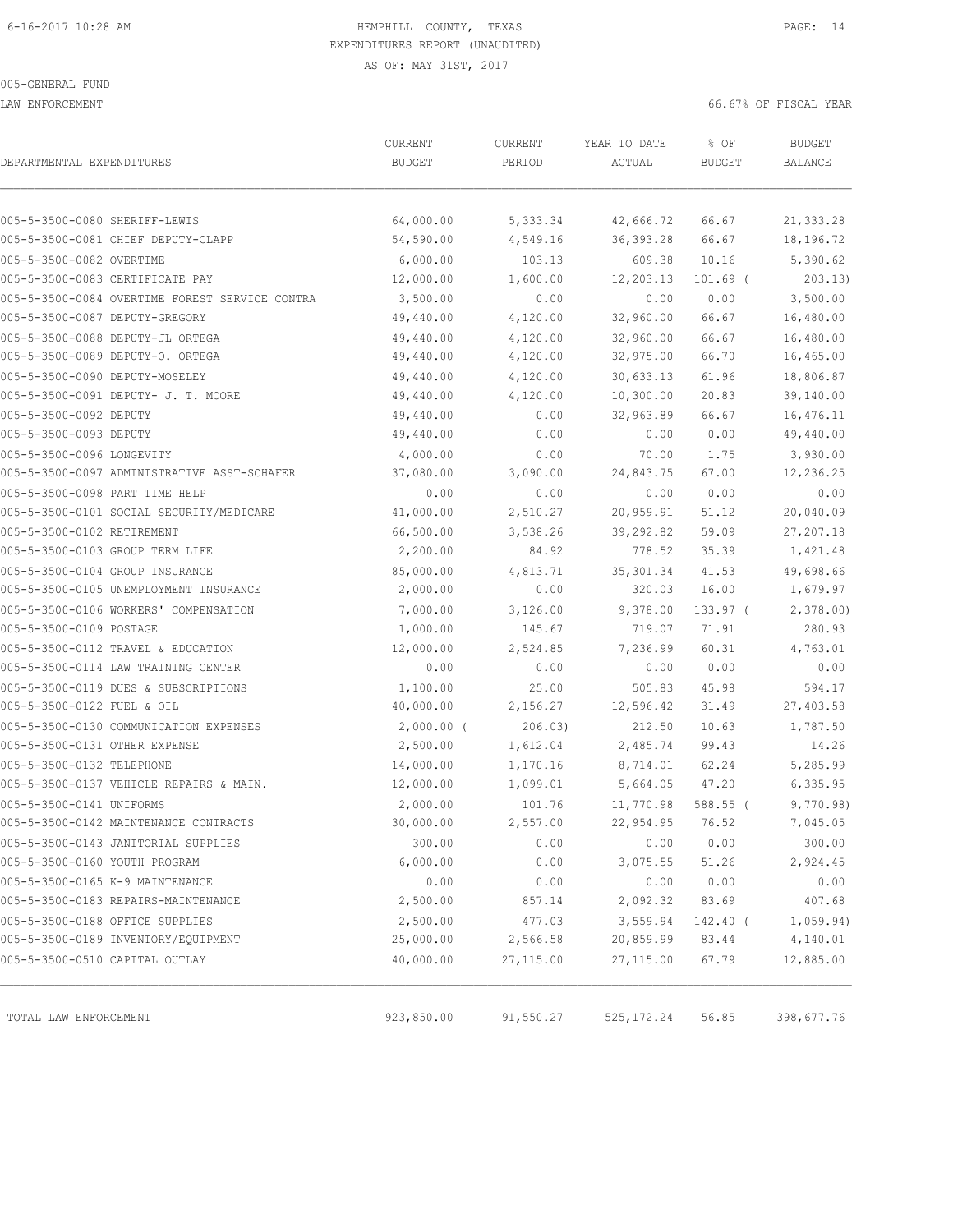LAW/JAIL OPERATIONS 66.67% OF FISCAL YEAR

| DEPARTMENTAL EXPENDITURES       |                                          | CURRENT<br><b>BUDGET</b> | <b>CURRENT</b><br>PERIOD | YEAR TO DATE<br>ACTUAL | % OF<br><b>BUDGET</b> | <b>BUDGET</b><br><b>BALANCE</b> |
|---------------------------------|------------------------------------------|--------------------------|--------------------------|------------------------|-----------------------|---------------------------------|
|                                 |                                          |                          |                          |                        |                       |                                 |
| 005-5-3600-0082 OVERTIME PAY    |                                          | 2,000.00                 | 0.00                     | 0.00                   | 0.00                  | 2,000.00                        |
|                                 | 005-5-3600-0083 CERTIFICATE PAY          | 6,000.00                 | 500.00                   | 3,950.00               | 65.83                 | 2,050.00                        |
|                                 | 005-5-3600-0090 DISPATCHER-WILLIAMSON    | 40,685.00                | 3,390.42                 | 26, 244.37             | 64.51                 | 14,440.63                       |
|                                 | 005-5-3600-0091 CHIEF DISPATCH-BRITTIAN  | 44,290.00                | 3,690.84                 | 29,526.64              | 66.67                 | 14,763.36                       |
|                                 | 005-5-3600-0093 DISPATCHER-OATMAN        | 40,685.00                | 3,390.42                 | 27, 123.32             | 66.67                 | 13,561.68                       |
| 005-5-3600-0094 DISPATCHER-CANO |                                          | 40,685.00                | 3,390.42                 | 27, 123.32             | 66.67                 | 13,561.68                       |
|                                 | 005-5-3600-0095 DISPATCHER-KELLS         | 40,685.00                | 3,390.42                 | 27, 123.32             | 66.67                 | 13,561.68                       |
| 005-5-3600-0096 LONGEVITY       |                                          | 5,500.00                 | 420.00                   | 3,420.00               | 62.18                 | 2,080.00                        |
|                                 | 005-5-3600-0097 DISPATCHER-CARTER        | 40,685.00                | 3,390.42                 | 27, 123.32             | 66.67                 | 13,561.68                       |
|                                 | 005-5-3600-0101 SOCIAL SECURITY/MEDICARE | 20,000.00                | 1,596.99                 | 12,694.01              | 63.47                 | 7,305.99                        |
| 005-5-3600-0102 RETIREMENT      |                                          | 39,100.00                | 2,156.28                 | 23,631.13              | 60.44                 | 15,468.87                       |
| 005-5-3600-0103 GROUP TERM LIFE |                                          | 1,200.00                 | 51.76                    | 463.67                 | 38.64                 | 736.33                          |
| 005-5-3600-0104 GROUP INSURANCE |                                          | 52,500.00                | 3,613.14                 | 26,876.30              | 51.19                 | 25,623.70                       |
|                                 | 005-5-3600-0105 UNEMPLOYMENT INSURANCE   | 2,000.00                 | 0.00                     | 174.03                 | 8.70                  | 1,825.97                        |
|                                 | 005-5-3600-0106 WORKERS' COMPENSATION    | 4,000.00                 | 900.00                   | 2,700.00               | 67.50                 | 1,300.00                        |
|                                 | 005-5-3600-0112 TRAVEL & EDUCATION       | 4,000.00                 | 1,135.59                 | 2,640.75               | 66.02                 | 1,359.25                        |
| 005-5-3600-0131 OTHER EXPENSE   |                                          | 2,000.00                 | 341.60                   | 547.64                 | 27.38                 | 1,452.36                        |
| 005-5-3600-0141 UNIFORMS        |                                          | 1,000.00                 | 0.00                     | 150.91                 | 15.09                 | 849.09                          |
|                                 | 005-5-3600-0143 PRISONER EXPENSES        | 10,000.00                | 3,157.84                 | 9,347.81               | 93.48                 | 652.19                          |
| 005-5-3600-0145 PRISONER MEALS  |                                          | 52,000.00                | 0.00                     | 30,742.48              | 59.12                 | 21, 257.52                      |
| 005-5-3600-0183 REPAIRS         |                                          | 15,000.00                | 1,147.14                 | 9,986.24               | 66.57                 | 5,013.76                        |
| 005-5-3600-0188 OFFICE SUPPLIES |                                          | 2,000.00                 | 543.32                   | 1,245.78               | 62.29                 | 754.22                          |
|                                 | 005-5-3600-0189 INVENTORY/EQUIPMENT      | 5,000.00                 | 33.87                    | 1,090.15               | 21.80                 | 3,909.85                        |
| 005-5-3600-0510 CAPITAL OUTLAY  |                                          | 5,000.00                 | 0.00                     | 0.00                   | 0.00                  | 5,000.00                        |
| TOTAL LAW/JAIL OPERATIONS       |                                          | 476,015.00               | 36,240.47                | 293, 925.19            | 61.75                 | 182,089.81                      |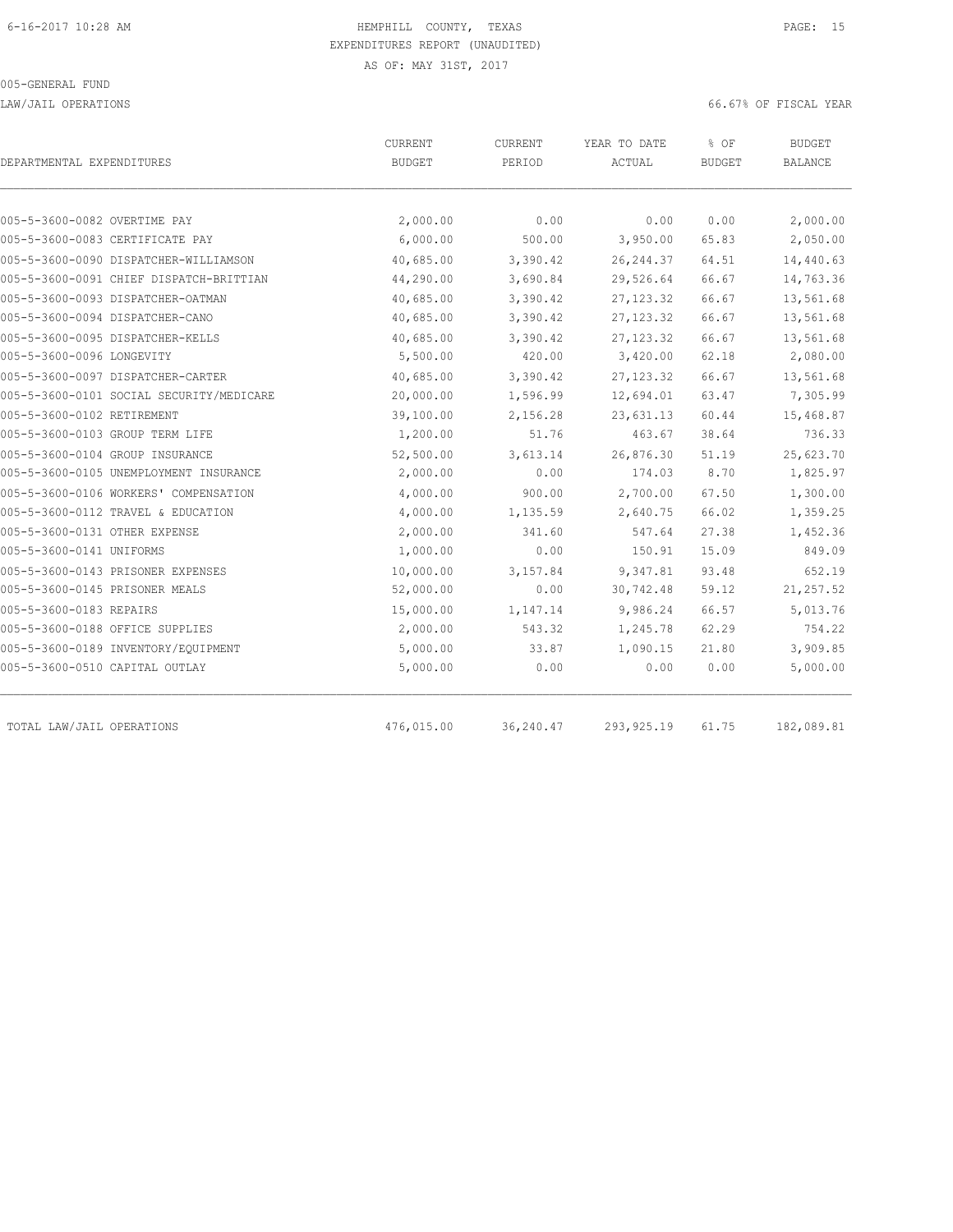|  | 6-16-2017 10:28 AM |  |
|--|--------------------|--|
|  |                    |  |

# HEMPHILL COUNTY, TEXAS **Example 20:2018 10:28 AM HEMPHILL** COUNTY, TEXAS EXPENDITURES REPORT (UNAUDITED) AS OF: MAY 31ST, 2017

SOLID WASTE DISPOSAL 66.67% OF FISCAL YEAR

| DEPARTMENTAL EXPENDITURES      | CURRENT<br><b>BUDGET</b> | CURRENT<br>PERIOD | YEAR TO DATE<br>ACTUAL | % OF<br>BUDGET | BUDGET<br>BALANCE |
|--------------------------------|--------------------------|-------------------|------------------------|----------------|-------------------|
|                                |                          |                   |                        |                |                   |
| 005-5-6025-0122 FUEL & OIL     | 25,000.00                | 840.72            | 6,374.55               | 25.50          | 18,625.45         |
| 005-5-6025-0127 TIPPING FEES   | 150,000.00               | 13,830.19         | 93,788.72              | 62.53          | 56, 211.28        |
| 005-5-6025-0510 CAPITAL OUTLAY | 0.00                     | 0.00              | 0.00                   | 0.00           | 0.00              |
|                                |                          |                   |                        |                |                   |
| TOTAL SOLID WASTE DISPOSAL     | 175,000.00               | 14,670.91         | 100, 163. 27           | 57.24          | 74,836.73         |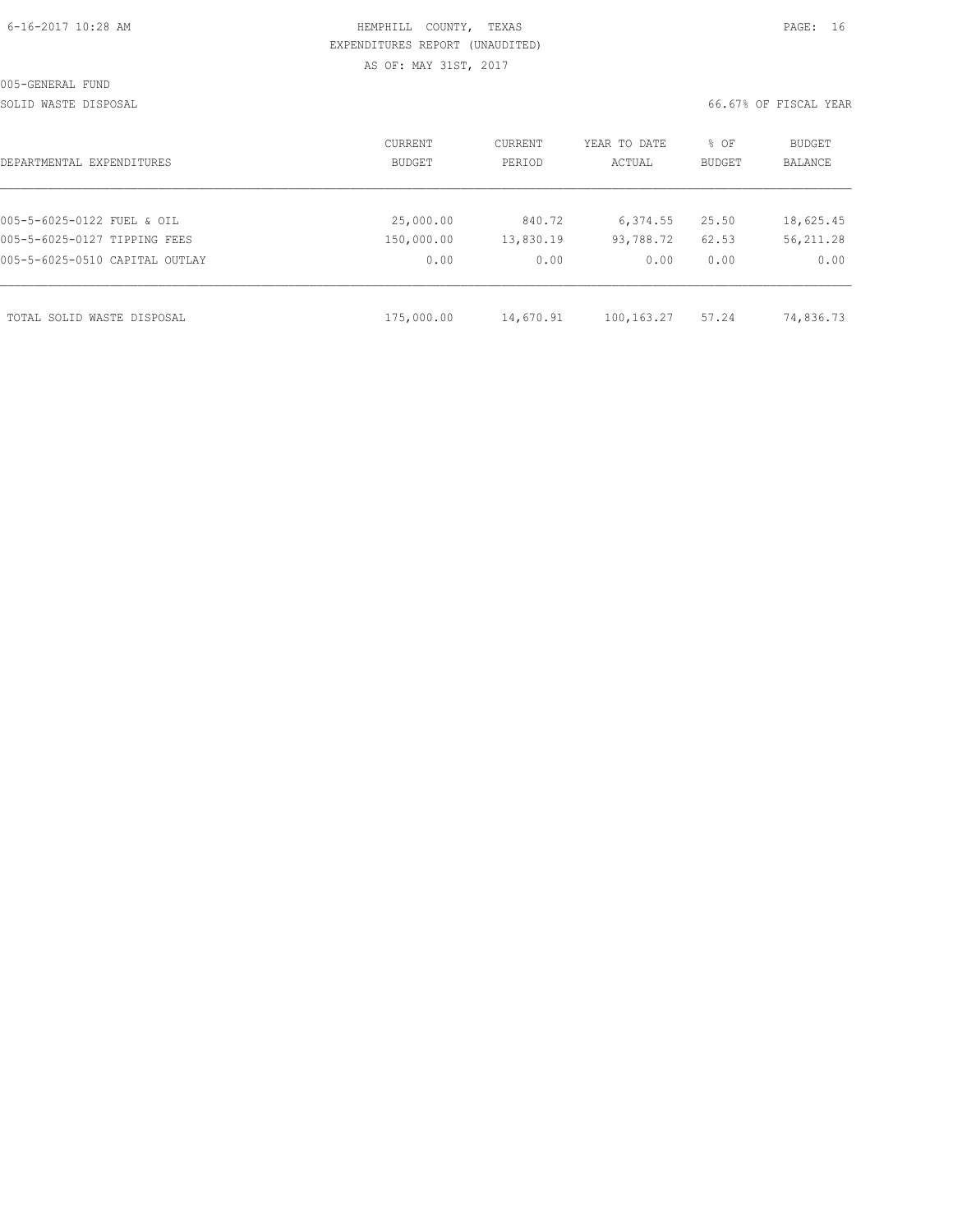PUBLIC FACILITIES 66.67% OF FISCAL YEAR

| <b>CURRENT</b><br>BUDGET | CURRENT<br>PERIOD | YEAR TO DATE<br>ACTUAL | % OF<br><b>BUDGET</b> | <b>BUDGET</b><br>BALANCE |
|--------------------------|-------------------|------------------------|-----------------------|--------------------------|
|                          |                   |                        |                       |                          |
| 12,000.00                | 0.00              | 0.00                   | 0.00                  | 12,000.00                |
| 350,000.00               | 0.00              | 0.00                   | 0.00                  | 350,000.00               |
| 13,000.00                | 2,061.91          | 7,726.01               | 59.43                 | 5,273.99                 |
| 4,000.00                 | 697.74            | 3,441.89               | 86.05                 | 558.11                   |
| 120,000.00               | 8,587.54          | 64,845.26              | 54.04                 | 55, 154.74               |
| 35,000.00                | 3,531.99          | 16, 473.17             | 47.07                 | 18,526.83                |
| 15,000.00                | 3,677.87          | 5,797.75               | 38.65                 | 9,202.25                 |
| 30,000.00                | 0.00              | 0.00                   | 0.00                  | 30,000.00                |
| 5,000.00                 | 0.00              | 297.97                 | 5.96                  | 4,702.03                 |
| 0.00                     | 0.00              | 0.00                   | 0.00                  | 0.00                     |
| 132,631.00               | 0.00              | 0.00                   | 0.00                  | 132,631.00               |
|                          |                   |                        |                       | 618,048.95               |
|                          | 716,631.00        | 18,557.05              | 98,582.05             | 13.76                    |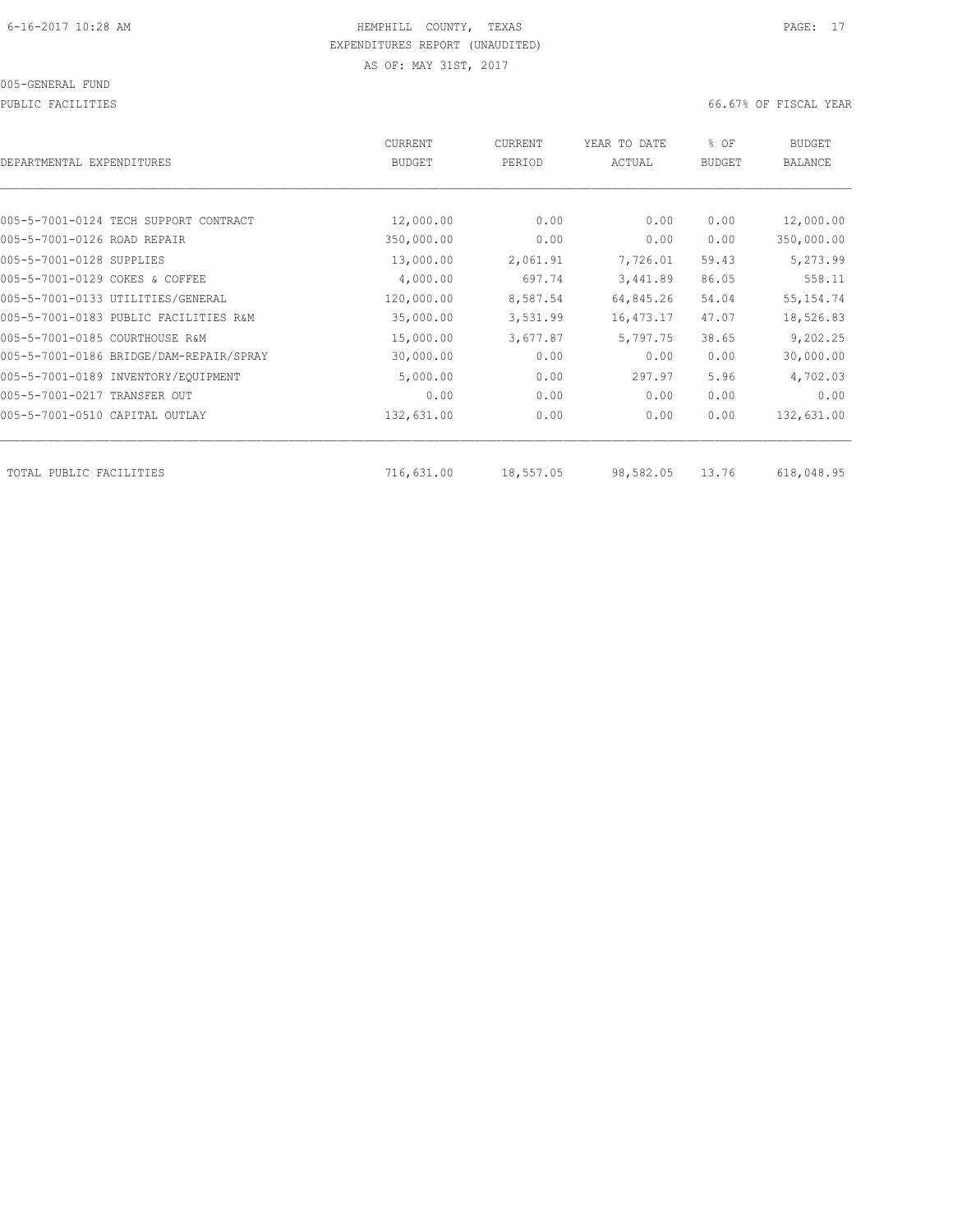005-GENERAL FUND

CEMETERY 66.67% OF FISCAL YEAR

| DEPARTMENTAL EXPENDITURES                  | <b>CURRENT</b><br><b>BUDGET</b> | CURRENT<br>PERIOD | YEAR TO DATE<br>ACTUAL | % OF<br><b>BUDGET</b> | <b>BUDGET</b><br><b>BALANCE</b> |
|--------------------------------------------|---------------------------------|-------------------|------------------------|-----------------------|---------------------------------|
|                                            |                                 |                   |                        |                       |                                 |
| 005-5-7016-0097 CEMETERY ADM-JAHNEL        | 7,500.00                        | 0.00              | 4,950.00               | 66.00                 | 2,550.00                        |
| 005-5-7016-0101 SOCIAL SECURITY/MEDICARE   | 600.00                          | 0.00              | 378.67                 | 63.11                 | 221.33                          |
| 005-5-7016-0105 UNEMPLOYMENT INSURANCE     | 100.00                          | 0.00              | 4.24                   | 4.24                  | 95.76                           |
| 005-5-7016-0114 VETERAN'S MARKERS          | 1,000.00                        | 150.00            | 150.00                 | 15.00                 | 850.00                          |
| 005-5-7016-0124 CONTRACT LABOR             | 5,000.00                        | 7,250.00          | 14,985.00              | 299.70 (              | 9,985.00                        |
| 005-5-7016-0128 SUPPLIES                   | 500.00                          | 49.39             | 116.89                 | 23.38                 | 383.11                          |
| 005-5-7016-0130 UNMARKED GRAVES            | 1,000.00                        | 0.00              | 0.00                   | 0.00                  | 1,000.00                        |
| 005-5-7016-0133 UTILITIES                  | 300.00                          | 10.27             | 79.19                  | 26.40                 | 220.81                          |
| 005-5-7016-0140 LANDSCAPING                | 2,000.00                        | 0.00              | 0.00                   | 0.00                  | 2,000.00                        |
| 005-5-7016-0142 CONTRACT MOWING & PCTs 3&4 | 46,000.00                       | 6,587.50          | 20,650.00              | 44.89                 | 25,350.00                       |
| 005-5-7016-0510 CAPITAL OUTLAY             | 0.00                            | 0.00              | 0.00                   | 0.00                  | 0.00                            |
| TOTAL CEMETERY                             | 64,000.00                       | 14,047.16         | 41,313.99              | 64.55                 | 22,686.01                       |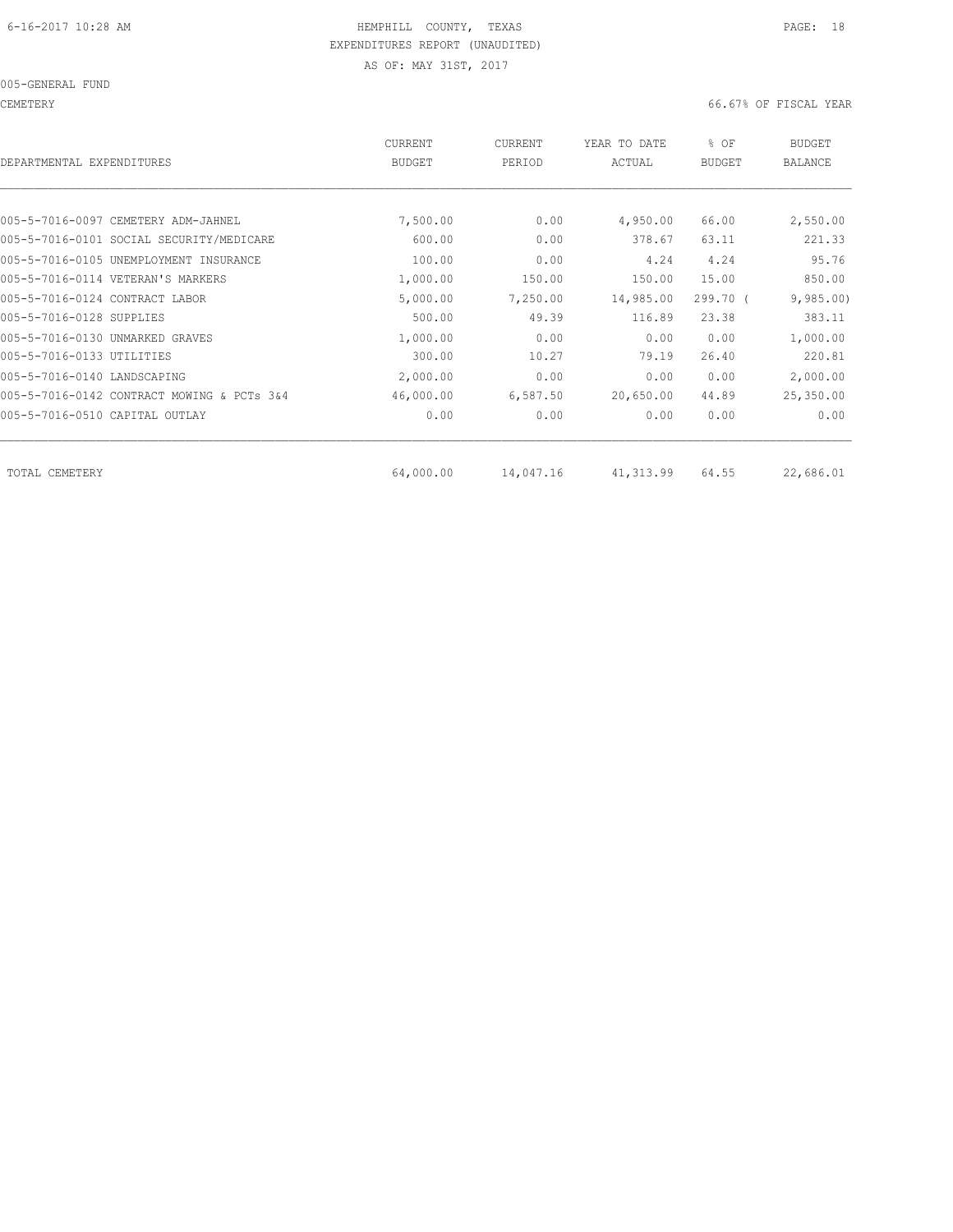OTHER COMPLEXES 66.67% OF FISCAL YEAR

| DEPARTMENTAL EXPENDITURES                | <b>CURRENT</b><br><b>BUDGET</b> | <b>CURRENT</b><br>PERIOD | YEAR TO DATE<br>ACTUAL | % OF<br><b>BUDGET</b> | <b>BUDGET</b><br><b>BALANCE</b> |
|------------------------------------------|---------------------------------|--------------------------|------------------------|-----------------------|---------------------------------|
|                                          |                                 |                          |                        |                       |                                 |
| 005-5-7018-0082 OVERTIME                 | 1,500.00                        | 0.00                     | 0.00                   | 0.00                  | 1,500.00                        |
| 005-5-7018-0091 COMPLEX SUPERVISOR-LYNCH | 52,530.00                       | 4,377.50                 | 35,020.00              | 66.67                 | 17,510.00                       |
| 005-5-7018-0092 COMPLEX ROADHAND-YARNOLD | 47,380.00                       | 3,948.34                 | 31,586.64              | 66.67                 | 15,793.36                       |
| 005-5-7018-0096 LONGEVITY                | 4,000.00                        | 330.00                   | 2,610.00               | 65.25                 | 1,390.00                        |
| 005-5-7018-0098 PART-TIME HELP           | 8,000.00                        | 247.00                   | 247.00                 | 3.09                  | 7,753.00                        |
| 005-5-7018-0101 SOCIAL SECURITY/MEDICARE | 8,600.00                        | 681.11                   | 5, 314.36              | 61.79                 | 3,285.64                        |
| 005-5-7018-0102 RETIREMENT               | 14,500.00                       | 868.60                   | 9,548.47               | 65.85                 | 4,951.53                        |
| 005-5-7018-0103 GROUP TERM LIFE          | 400.00                          | 20.84                    | 187.48                 | 46.87                 | 212.52                          |
| 005-5-7018-0104 GROUP INSURANCE          | 16,000.00                       | 1,203.05                 | 9,785.51               | 61.16                 | 6,214.49                        |
| 005-5-7018-0105 UNEMPLOYMENT INSURANCE   | 500.00                          | 0.00                     | 67.85                  | 13.57                 | 432.15                          |
| 005-5-7018-0106 WORKERS' COMPENSATION    | 1,400.00                        | 500.00                   | 1,500.00               | $107.14$ (            | 100.00)                         |
| 005-5-7018-0122 FUEL & OIL               | 15,000.00                       | 1,052.18                 | 5,648.32               | 37.66                 | 9,351.68                        |
| 005-5-7018-0124 MACHINE HIRE/CONT LABOR  | 1,500.00                        | 4,206.55                 | 4,845.82               | $323.05$ (            | 3,345.82)                       |
| 005-5-7018-0125 TIRES & TUBES            | 1,500.00                        | 0.00                     | 363.90                 | 24.26                 | 1,136.10                        |
| 005-5-7018-0128 MATERIAL & SUPPLIES      | 10,000.00                       | 659.75                   | 5,952.51               | 59.53                 | 4,047.49                        |
| 005-5-7018-0132 TELEPHONE                | 700.00                          | 30.00                    | 240.00                 | 34.29                 | 460.00                          |
| 005-5-7018-0183 REPAIRS & MAINTENANCE    | 15,000.00                       | 1,741.74                 | 1,741.74               | 11.61                 | 13,258.26                       |
| 005-5-7018-0185 TREES                    | 0.00                            | 0.00                     | 0.00                   | 0.00                  | 0.00                            |
| 005-5-7018-0189 INVENTORY                | 12,000.00                       | 0.00                     | 1,575.00               | 13.13                 | 10,425.00                       |
| 005-5-7018-0206 CHEMICALS                | 3,000.00                        | 0.00                     | 585.00                 | 19.50                 | 2,415.00                        |
| 005-5-7018-0510 CAPITAL OUTLAY           | 20,000.00                       | 0.00                     | 0.00                   | 0.00                  | 20,000.00                       |
| TOTAL OTHER COMPLEXES                    | 233,510.00                      | 19,866.66                | 116,819.60             | 50.03                 | 116,690.40                      |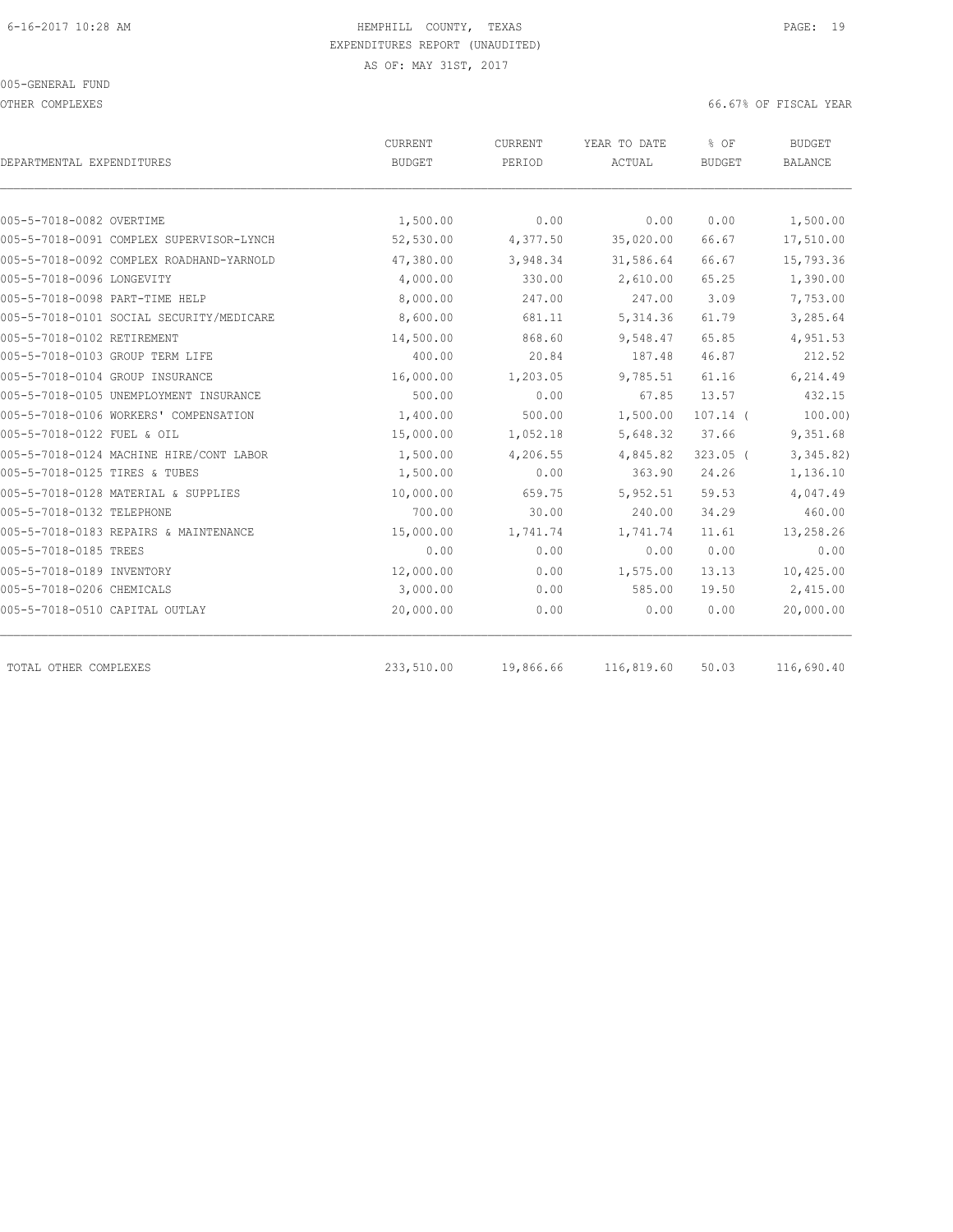LIBRARY 66.67% OF FISCAL YEAR

| DEPARTMENTAL EXPENDITURES                   | CURRENT<br><b>BUDGET</b> | CURRENT<br>PERIOD | YEAR TO DATE<br>ACTUAL | % OF<br><b>BUDGET</b> | <b>BUDGET</b><br><b>BALANCE</b> |
|---------------------------------------------|--------------------------|-------------------|------------------------|-----------------------|---------------------------------|
| 005-5-7041-0090 LIBRARIAN-DILLON            | 52,530.00                | 4,377.50          | 35,020.00              | 66.67                 | 17,510.00                       |
| 005-5-7041-0095 CLERK-GARCIA                | 33,000.00                | 2,750.00          | 22,000.00              | 66.67                 | 11,000.00                       |
| 005-5-7041-0096 LONGEVITY                   | 3,850.00                 | 280.00            | 2,160.00               | 56.10                 | 1,690.00                        |
| 005-5-7041-0097 CLERK/PT-LIBRARY CLERK      | 33,000.00                | 2,899.45          | 18,967.25              | 57.48                 | 14,032.75                       |
| 005-5-7041-0098 CLERK-POWELL                | 31,518.00                | 2,626.50          | 21,012.00              | 66.67                 | 10,506.00                       |
| 005-5-7041-0101 SOCIAL SECURITY/MEDICARE    | 12,000.00                | 942.38            | 7,214.40               | 60.12                 | 4,785.60                        |
| 005-5-7041-0102 RETIREMENT                  | 19,500.00                | 1,214.49          | 13,021.37              | 66.78                 | 6,478.63                        |
| 005-5-7041-0103 GROUP TERM LIFE             | 600.00                   | 29.14             | 256.14                 | 42.69                 | 343.86                          |
| 005-5-7041-0104 GROUP INSURANCE             | 24,000.00                | 1,806.57          | 13,514.48              | 56.31                 | 10,485.52                       |
| 005-5-7041-0105 UNEMPLOYMENT INSURANCE      | 1,000.00                 | 0.00              | 94.37                  | 9.44                  | 905.63                          |
| 005-5-7041-0106 WORKERS' COMPENSATION       | 2,500.00                 | 675.00            | 2,025.00               | 81.00                 | 475.00                          |
| 005-5-7041-0112 TRAVEL                      | 3,000.00                 | 632.32            | 1,329.36               | 44.31                 | 1,670.64                        |
| 005-5-7041-0119 DUES                        | 2,000.00                 | 255.00            | 1,061.47               | 53.07                 | 938.53                          |
| 005-5-7041-0128 SUPPLIES                    | 8,000.00                 | 1,029.94          | 4,888.75               | 61.11                 | 3, 111.25                       |
| 005-5-7041-0132 TELEPHONE                   | 7,100.00                 | 629.08            | 4,456.87               | 62.77                 | 2,643.13                        |
| 005-5-7041-0142 HARRINGTON L. CONSORTIUM    | 9,050.00                 | 0.00              | 10,238.87              | $113.14$ (            | 1,188.87)                       |
| 005-5-7041-0168 BOOKS                       | 22,000.00                | 2,150.51          | 15,470.40              | 70.32                 | 6,529.60                        |
| 005-5-7041-0169 LIBRARY MEMORIALS/DONATIONS | 4,000.00                 | 300.00            | 360.78                 | 9.02                  | 3,639.22                        |
| 005-5-7041-0181 TECH SUPPORT                | 4,500.00                 | 1,400.00          | 2,775.56               | 61.68                 | 1,724.44                        |
| 005-5-7041-0189 INVENTORY                   | 3,000.00                 | 567.99            | 689.27                 | 22.98                 | 2,310.73                        |
| TOTAL LIBRARY                               | 276,148.00               | 24,565.87         | 176,556.34             | 63.94                 | 99,591.66                       |
| TOTAL EXPENDITURES                          | 5,969,833.00             | 550,501.24        | 3,401,626.73           | 56.98                 | 2,568,206.27                    |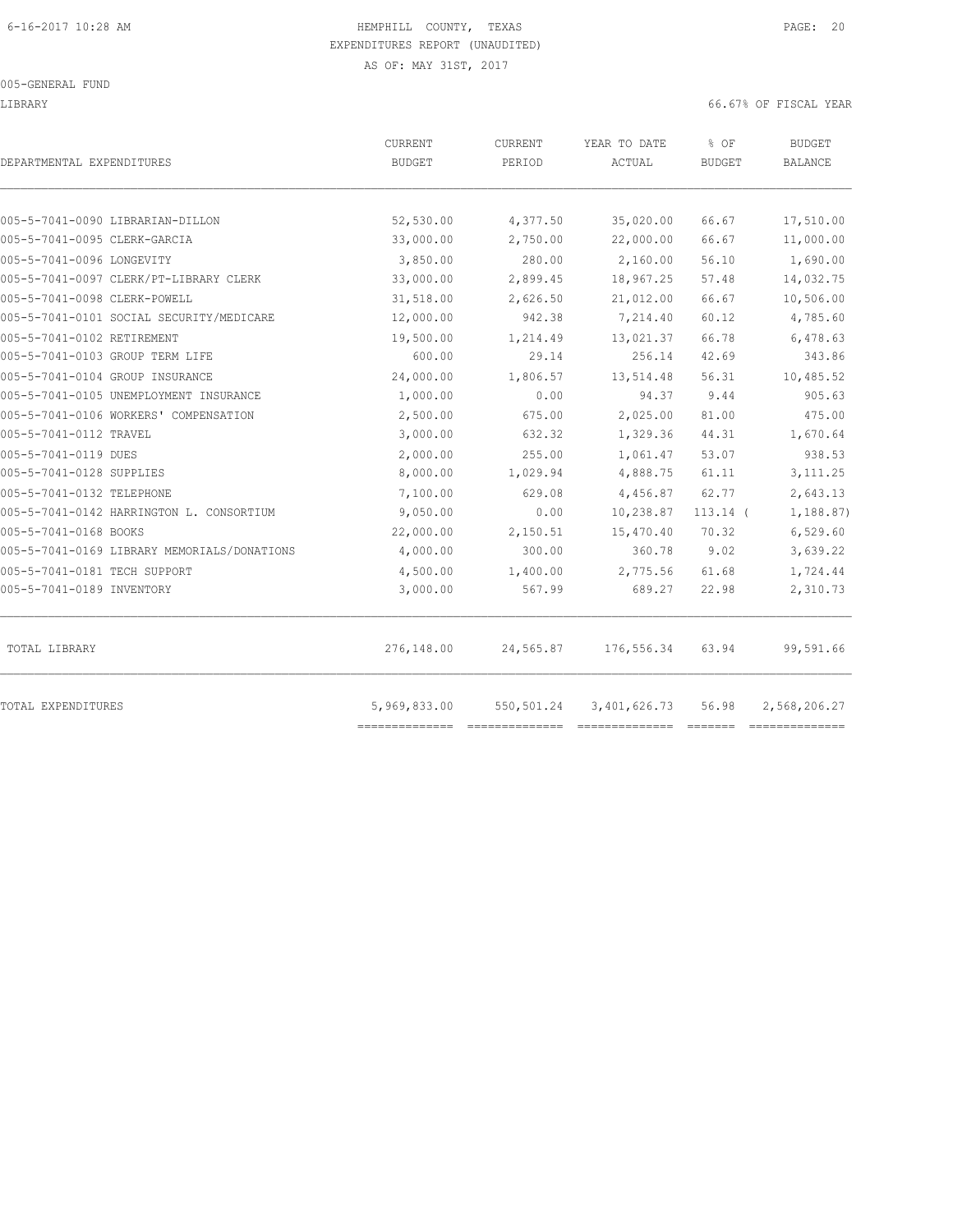| DEPARTMENTAL EXPENDITURES            | CURRENT<br><b>BUDGET</b>       | CURRENT<br>PERIOD | YEAR TO DATE<br>ACTUAL | % OF<br><b>BUDGET</b> | <b>BUDGET</b><br><b>BALANCE</b> |
|--------------------------------------|--------------------------------|-------------------|------------------------|-----------------------|---------------------------------|
| 008-5-2008-0114 LAW LIBRARY EXPENSES | 2,000.00                       | 0.00              | 686.00                 | 34.30                 | 1,314.00                        |
| TOTAL LAW LIBRARY                    | 2,000.00                       | 0.00              | 686.00                 | 34.30                 | 1,314.00                        |
| TOTAL EXPENDITURES                   | 2,000.00<br>-------------<br>. | 0.00              | 686.00                 | 34.30                 | 1,314.00<br>________            |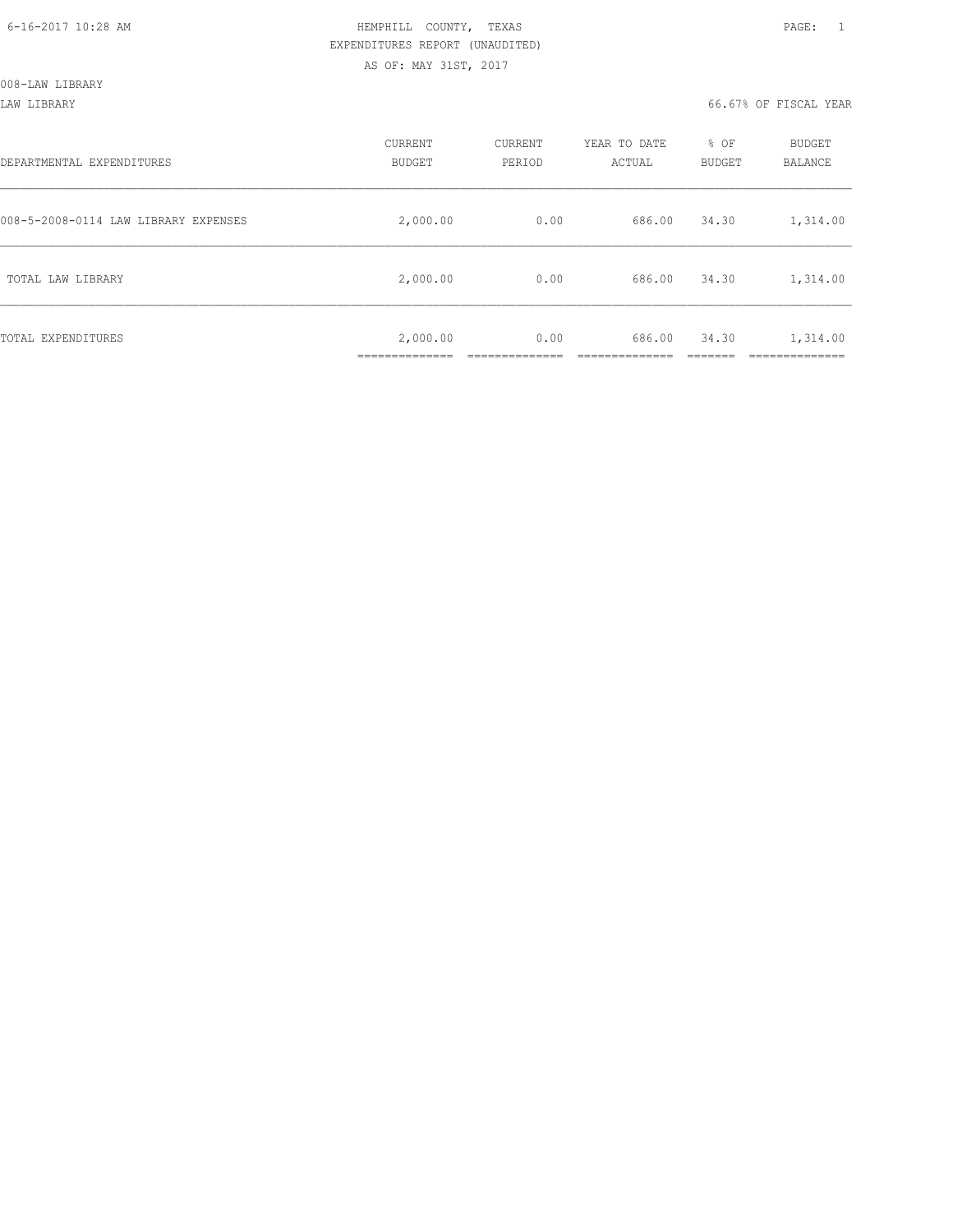| 6-16-2017 10:28 AM |  |
|--------------------|--|
|                    |  |

# HEMPHILL COUNTY, TEXAS **Example 20:28 AM HEMPHILL** COUNTY, TEXAS EXPENDITURES REPORT (UNAUDITED) AS OF: MAY 31ST, 2017

CO COURTHOUSE SECURITY CONTROLLED TO A SECURITY CONTROLLER SECURITY OF FISCAL YEAR

| DEPARTMENTAL EXPENDITURES          | CURRENT<br><b>BUDGET</b>                    | CURRENT<br>PERIOD | YEAR TO DATE<br>ACTUAL | % OF<br><b>BUDGET</b> | <b>BUDGET</b><br>BALANCE |
|------------------------------------|---------------------------------------------|-------------------|------------------------|-----------------------|--------------------------|
| 009-5-3009-0114 CRTHS SECURITY EXP | 54,000.00                                   | 0.00              | 0.00                   | 0.00                  | 54,000.00                |
| TOTAL CO COURTHOUSE SECURITY       | 54,000.00                                   | 0.00              | 0.00                   | 0.00                  | 54,000.00                |
| TOTAL EXPENDITURES                 | 54,000.00<br>------------<br>______________ | 0.00              | 0.00                   | 0.00                  | 54,000.00                |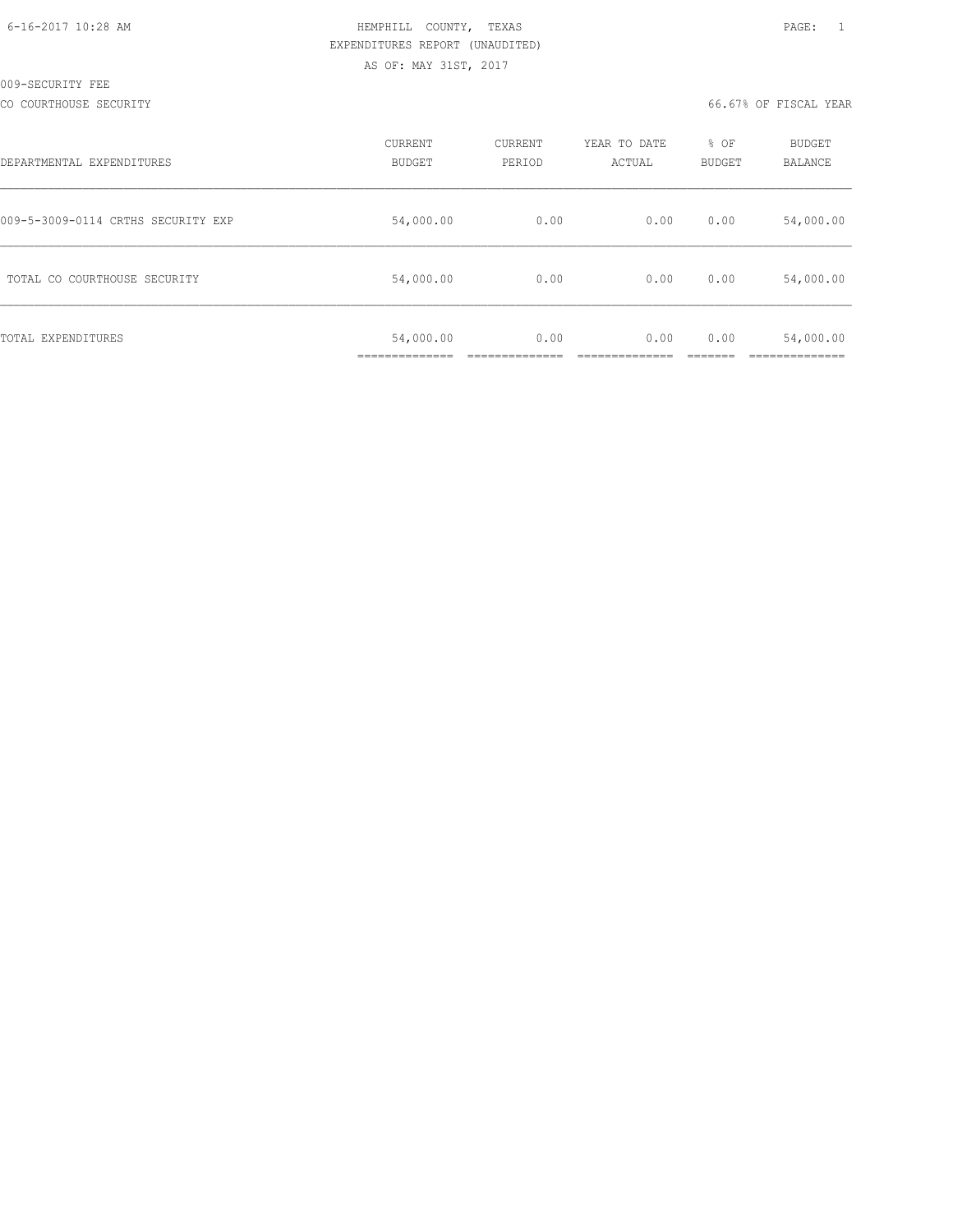AS OF: MAY 31ST, 2017

010-AIRPORT

AIRPORT 66.67% OF FISCAL YEAR

| DEPARTMENTAL EXPENDITURES                     | <b>CURRENT</b><br><b>BUDGET</b> | CURRENT<br>PERIOD | YEAR TO DATE<br>ACTUAL | % OF<br><b>BUDGET</b> | <b>BUDGET</b><br><b>BALANCE</b> |
|-----------------------------------------------|---------------------------------|-------------------|------------------------|-----------------------|---------------------------------|
|                                               |                                 |                   |                        |                       |                                 |
| 010-5-7010-0109 POSTAGE                       | 200.00                          | 0.00              | 47.00                  | 23.50                 | 153.00                          |
| 010-5-7010-0112 TRAVEL/DUES/PUBLICATIONS      | 800.00                          | 568.00            | 768.00                 | 96.00                 | 32.00                           |
| 010-5-7010-0122 FUEL & OIL                    | 75,000.00                       | 25,923.23         | 81,883.21              | $109.18$ (            | 6,883.21)                       |
| 010-5-7010-0124 AIRPORT MGR CONTRACT          | 56,000.00                       | 4,614.00          | 36,612.28              | 65.38                 | 19,387.72                       |
| 010-5-7010-0127 FUEL SYSTEM MAINTENANCE       | 5,000.00                        | 0.00              | 995.00                 | 19.90                 | 4,005.00                        |
| 010-5-7010-0131 OTHER EXPENSE                 | 2,000.00                        | 84.75             | 1,078.29               | 53.91                 | 921.71                          |
| 010-5-7010-0132 AWOS SATELLITE LINK/TELEPHONE | 5,000.00                        | 0.00              | 1,078.66               | 21.57                 | 3,921.34                        |
| 010-5-7010-0133 UTILITIES                     | 7,500.00                        | 709.44            | 4,415.98               | 58.88                 | 3,084.02                        |
| 010-5-7010-0134 BONDS & INSURANCE             | 2,500.00                        | 0.00              | 2,010.00               | 80.40                 | 490.00                          |
| 010-5-7010-0140 SATELLITE TELEVISION          | 1,100.00                        | 0.00              | 1,008.60               | 91.69                 | 91.40                           |
| 010-5-7010-0168 MOWING EQUIP./MAINT.          | 2,500.00                        | 0.00              | 294.95                 | 11.80                 | 2,205.05                        |
| 010-5-7010-0173 NAVIGATION EOUIP/MAINT        | 3,000.00                        | 337.60            | 761.33                 | 25.38                 | 2,238.67                        |
| 010-5-7010-0183 HANGAR-LOUNGE R&M             | 6.000.00                        | 482.36            | 3,370.79               | 56.18                 | 2,629.21                        |
| 010-5-7010-0185 WSI WEATHER                   | 1,500.00                        | 0.00              | 1,251.00               | 83.40                 | 249.00                          |
| 010-5-7010-0189 INVENTORY                     | 3,000.00                        | 0.00              | 364.64                 | 12.15                 | 2,635.36                        |
| 010-5-7010-0510 CAPITAL OUTLAY                | 17,020.00                       | 0.00              | 0.00                   | 0.00                  | 17,020.00                       |
| TOTAL AIRPORT                                 | 188,120.00                      | 32,719.38         | 135,939.73             | 72.26                 | 52,180.27                       |
| <b>TOTAL EXPENDITURES</b>                     | 188,120.00<br>==============    | 32,719.38         | 135,939.73             | 72.26                 | 52,180.27                       |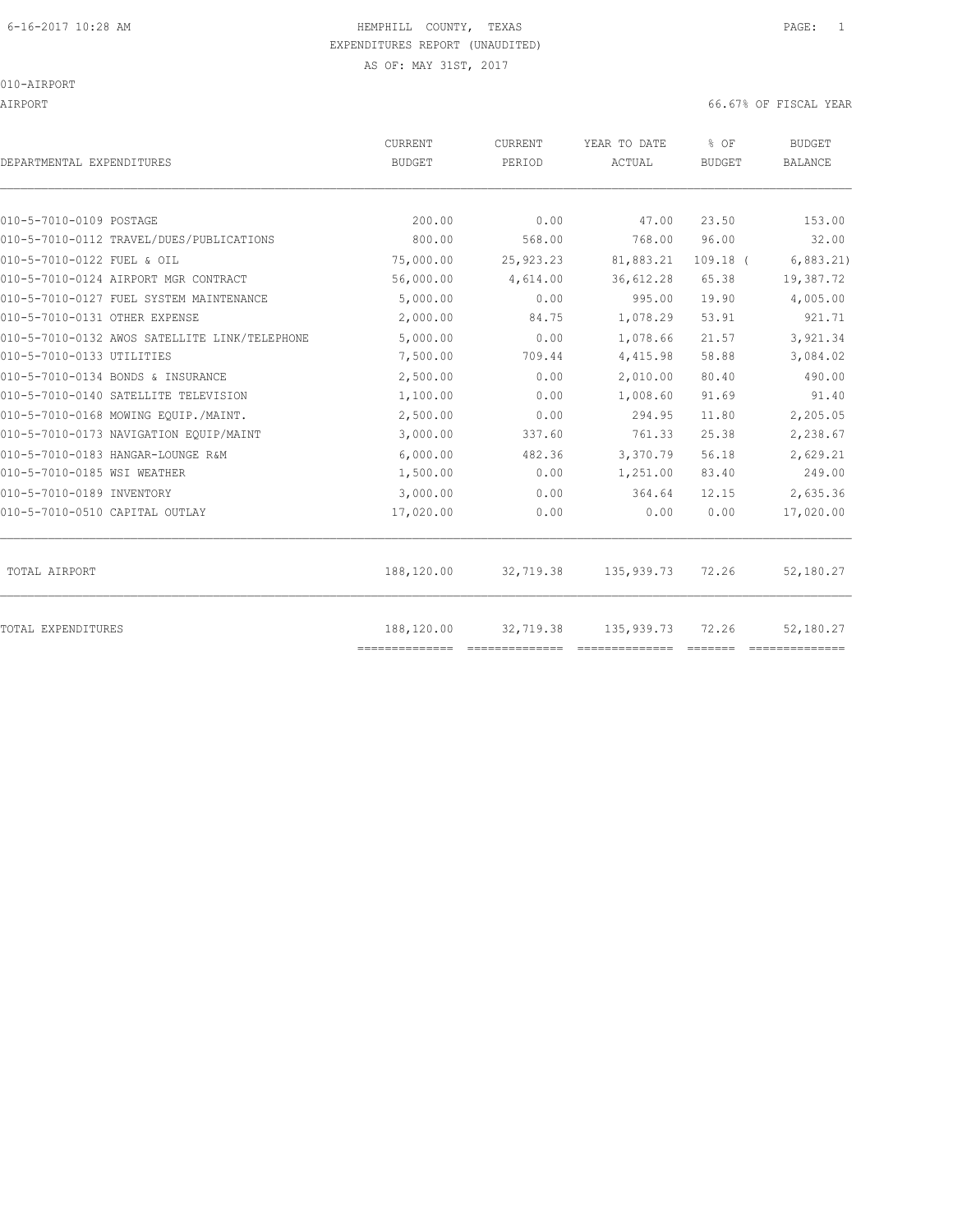011-ROAD & BRIDGE PCT 1

ROAD & BRIDGE 1 66.67% OF FISCAL YEAR (1999) AND ROAD & SOLUTION OF SALES AND ROAD & SOLUTION OF SOLUTION OF SOLUTION OF SALES AND RESOLUTION OF SOLUTION OF SOLUTION OF SOLUTION OF SOLUTION OF SOLUTION OF SOLUTION OF SOLUT

| DEPARTMENTAL EXPENDITURES                     | <b>CURRENT</b><br><b>BUDGET</b> | CURRENT<br>PERIOD | YEAR TO DATE<br>ACTUAL | % OF<br><b>BUDGET</b> | <b>BUDGET</b><br><b>BALANCE</b> |
|-----------------------------------------------|---------------------------------|-------------------|------------------------|-----------------------|---------------------------------|
| 011-5-4011-0082 OVERTIME                      | 2,500.00                        | 0.00              | 0.00                   | 0.00                  | 2,500.00                        |
| 011-5-4011-0090 COMMISSIONER-WEBB             | 37,595.00                       | 3,132.92          | 25,063.32              | 66.67                 | 12,531.68                       |
| 011-5-4011-0092 SR MAINTENANCE TECH-CERVANTES | 52,530.00                       | 4,377.50          | 35,020.00              | 66.67                 | 17,510.00                       |
| 011-5-4011-0095 MAINTENANCE TECH-BILLENWILLMS | 47,380.00                       | 3,948.18          | 35,841.27              | 75.65                 | 11,538.73                       |
| 011-5-4011-0096 LONGEVITY                     | 3,500.00                        | 130.00            | 1,430.00               | 40.86                 | 2,070.00                        |
| 011-5-4011-0101 SOCIAL SECURITY/MEDICARE      | 11,000.00                       | 875.01            | 7,291.26               | 66.28                 | 3,708.74                        |
| 011-5-4011-0102 RETIREMENT                    | 18,000.00                       | 1,172.08          | 12,849.15              | 71.38                 | 5,150.85                        |
| 011-5-4011-0103 GROUP TERM LIFE               | 500.00                          | 28.13             | 251.53                 | 50.31                 | 248.47                          |
| 011-5-4011-0104 GROUP INSURANCE               | 23,200.00                       | 1,806.57          | 11,520.22              | 49.66                 | 11,679.78                       |
| 011-5-4011-0105 UNEMPLOYMENT INSURANCE        | 400.00                          | 0.00              | 67.52                  | 16.88                 | 332.48                          |
| 011-5-4011-0106 WORKERS' COMPENSATION         | 1,800.00                        | 750.00            | 2,250.00               | $125.00$ (            | 450.00)                         |
| 011-5-4011-0110 FREIGHT                       | 200.00                          | 0.00              | 0.00                   | 0.00                  | 200.00                          |
| 011-5-4011-0112 TRAVEL                        | 3,000.00                        | 728.48            | 1,038.31               | 34.61                 | 1,961.69                        |
| 011-5-4011-0122 FUEL & OIL                    | 32,000.00                       | 1,875.07          | 13,995.61              | 43.74                 | 18,004.39                       |
| 011-5-4011-0124 MACHINE HIRE/CONT LABOR       | 15,000.00                       | 121.82            | 1,527.93               | 10.19                 | 13,472.07                       |
| 011-5-4011-0125 TIRES & TUBES                 | 8,000.00                        | 0.00              | 1,953.02               | 24.41                 | 6,046.98                        |
| 011-5-4011-0126 CALICHE & GRAVEL              | 25,000.00                       | 6,620.86          | 25,680.83              | $102.72$ (            | 680.83)                         |
| 011-5-4011-0128 MATERIAL & SUPPLIES           | 10,000.00                       | 717.99            | 3, 127. 75             | 31.28                 | 6,872.25                        |
| 011-5-4011-0130 COMMUNICATION REPAIRS         | 500.00                          | 0.00              | 0.00                   | 0.00                  | 500.00                          |
| 011-5-4011-0131 OTHER EXPENSE                 | 1,000.00                        | 0.00              | 0.00                   | 0.00                  | 1,000.00                        |
| 011-5-4011-0132 TELEPHONE                     | 1,700.00                        | 65.63             | 488.37                 | 28.73                 | 1,211.63                        |
| 011-5-4011-0133 UTILITIES/PCT 1               | 3,500.00                        | 217.81            | 1,940.92               | 55.45                 | 1,559.08                        |
| 011-5-4011-0137 VEHICLE R&M                   | 6,000.00                        | 102.43            | 1,288.36               | 21.47                 | 4,711.64                        |
| 011-5-4011-0144 TIN HORNS/CATTLE GUARDS/CHEM  | 7,000.00                        | 0.00              | 700.00                 | 10.00                 | 6,300.00                        |
| 011-5-4011-0173 HEAVY EOUIP - R&M             | 20,000.00                       | 3,973.93          | 12,699.34              | 63.50                 | 7,300.66                        |
| 011-5-4011-0189 INVENTORY                     | 4,000.00                        | 0.00              | 320.98                 | 8.02                  | 3,679.02                        |
| 011-5-4011-0190 ROAD GRANT PROJECTS           | 0.00                            | 0.00              | 0.00                   | 0.00                  | 0.00                            |
| 011-5-4011-0510 CAPITAL OUTLAY                | 54,000.00                       | 4,995.00          | 4,995.00               | 9.25                  | 49,005.00                       |
| TOTAL ROAD & BRIDGE 1                         | 389,305.00                      | 35,639.41         | 201,340.69             | 51.72                 | 187,964.31                      |
| <b>TOTAL EXPENDITURES</b>                     | 389,305.00                      | 35,639.41         | 201,340.69             | 51.72                 | 187,964.31                      |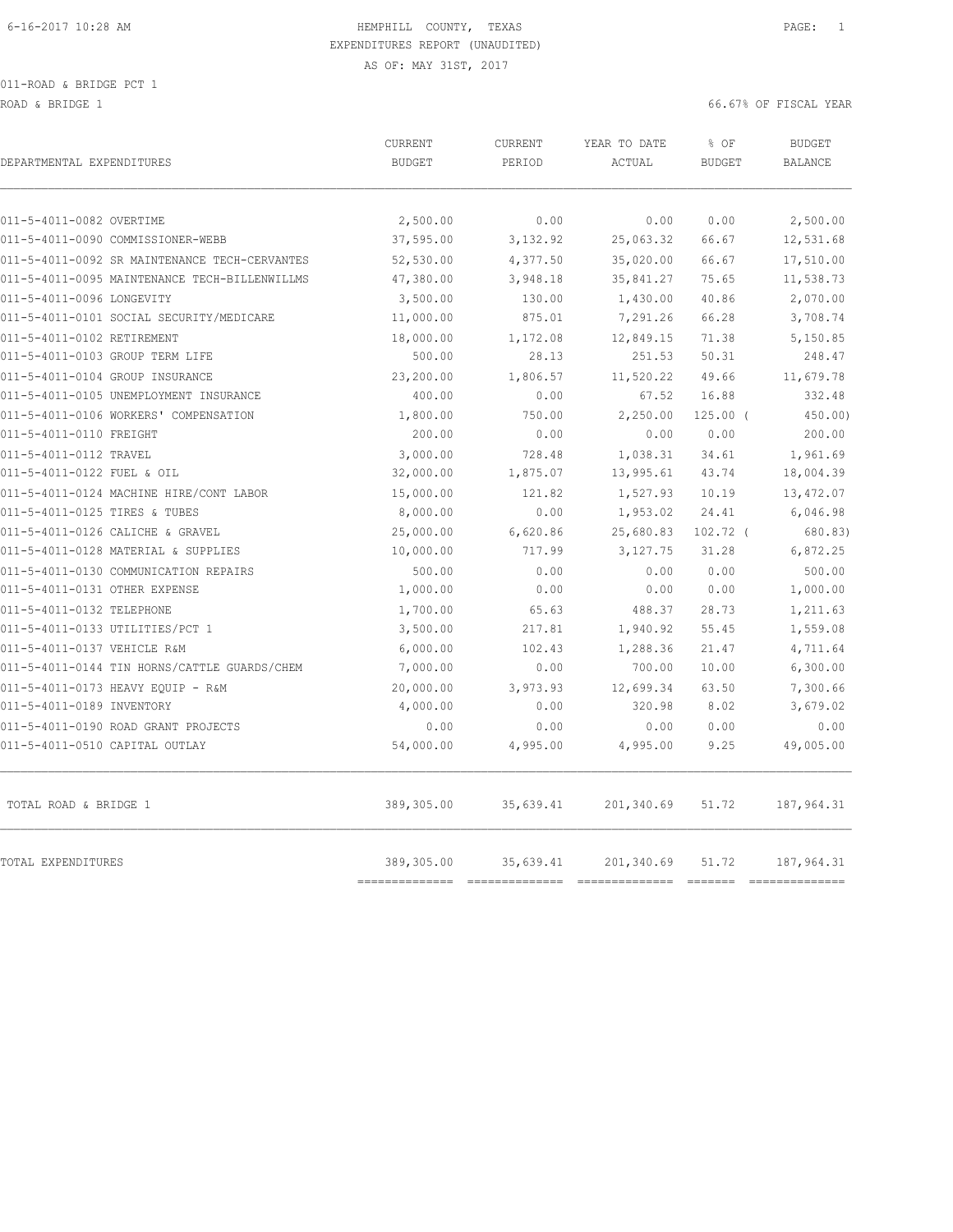012-ROAD & BRIDGE PCT 2 ROAD & BRIDGE 2 66.67% OF FISCAL YEAR (1999) AND ROAD & SOLUTION OF SALES AND ROAD & SOLUTION OF SOLUTION OF SOLUTION OF SALES AND RESOLUTION OF SOLUTION OF SOLUTION OF SOLUTION OF SOLUTION OF SOLUTION OF SOLUTION OF SOLUT

|                                            | <b>CURRENT</b>               | CURRENT   | YEAR TO DATE | % OF          | <b>BUDGET</b>                 |
|--------------------------------------------|------------------------------|-----------|--------------|---------------|-------------------------------|
| DEPARTMENTAL EXPENDITURES                  | <b>BUDGET</b>                | PERIOD    | ACTUAL       | <b>BUDGET</b> | <b>BALANCE</b>                |
|                                            |                              |           |              |               |                               |
| 012-5-4012-0090 COMMISSIONER-ALEXANDER     | 37,595.00                    | 3,132.92  | 25,063.32    | 66.67         | 12,531.68                     |
| 012-5-4012-0092 SR MAINTENANCE TECH-WALSER | 52,530.00                    | 4,377.50  | 35,020.00    | 66.67         | 17,510.00                     |
| 012-5-4012-0095 MAINTENANCE TECH-SCHAFER   | 47,380.00                    | 3,948.34  | 31,586.64    | 66.67         | 15,793.36                     |
| 012-5-4012-0096 LONGEVITY                  | 1,500.00                     | 140.00    | 1,000.00     | 66.67         | 500.00                        |
| 012-5-4012-0097 MAINTENANCE TECH-PT/OT     | 2,500.00                     | 0.00      | 0.00         | 0.00          | 2,500.00                      |
| 012-5-4012-0101 SOCIAL SECURITY/MEDICARE   | 11,000.00                    | 770.20    | 6,414.14     | 58.31         | 4,585.86                      |
| 012-5-4012-0102 RETIREMENT                 | 18,000.00                    | 1,167.10  | 12,818.40    | 71.21         | 5,181.60                      |
| 012-5-4012-0103 GROUP TERM LIFE            | 600.00                       | 28.00     | 251.69       | 41.95         | 348.31                        |
| 012-5-4012-0104 GROUP INSURANCE            | 22,000.00                    | 1,806.57  | 13,518.53    | 61.45         | 8,481.47                      |
| 012-5-4012-0105 UNEMPLOYMENT INSURANCE     | 400.00                       | 0.00      | 73.32        | 18.33         | 326.68                        |
| 012-5-4012-0106 WORKERS' COMPENSATION      | 1,800.00                     | 750.00    | 2,250.00     | $125.00$ (    | 450.00)                       |
| 012-5-4012-0110 FREIGHT                    | 100.00                       | 0.00      | 0.00         | 0.00          | 100.00                        |
| 012-5-4012-0112 TRAVEL                     | 2,500.00                     | 728.48    | 2,607.76     | $104.31$ (    | 107.76)                       |
| 012-5-4012-0122 FUEL & OIL                 | 32,000.00                    | 504.16    | 14,058.01    | 43.93         | 17,941.99                     |
| 012-5-4012-0124 MACHINE HIRE/CONT LABOR    | 2,000.00                     | 539.20    | 539.20       | 26.96         | 1,460.80                      |
| 012-5-4012-0125 TIRES & TUBES              | 10,000.00                    | 12.00     | 1,428.05     | 14.28         | 8,571.95                      |
| 012-5-4012-0126 CALICHE & GRAVEL           | 10,000.00                    | 880.00    | 7,020.00     | 70.20         | 2,980.00                      |
| 012-5-4012-0128 MATERIAL & SUPPLIES        | 7,500.00                     | 489.49    | 2,278.48     | 30.38         | 5,221.52                      |
| 012-5-4012-0130 COMMUNICATIONS EXPENSE     | 500.00                       | 0.00      | 78.70        | 15.74         | 421.30                        |
| 012-5-4012-0132 TELEPHONE                  | 1,200.00                     | 108.64    | 475.98       | 39.67         | 724.02                        |
| 012-5-4012-0133 UTILITIES/PCT 2            | 2,000.00                     | 85.18     | 1,347.50     | 67.38         | 652.50                        |
| 012-5-4012-0137 VEHICLE R&M                | 3,000.00                     | 30.00     | 312.98       | 10.43         | 2,687.02                      |
| 012-5-4012-0144 TIN HORN/CATTLE GUARD/CHEM | 8,000.00                     | 0.00      | 0.00         | 0.00          | 8,000.00                      |
| 012-5-4012-0173 HEAVY EQUIP - R&M          | 20,000.00                    | 487.17    | 6,959.19     | 34.80         | 13,040.81                     |
| 012-5-4012-0189 INVENTORY                  | 1,500.00                     | 0.00      | 1,637.57     | $109.17$ (    | 137.57)                       |
| 012-5-4012-0510 CAPITAL OUTLAY             | 74,245.00                    | 0.00      | 0.00         | 0.00          | 74,245.00                     |
| TOTAL ROAD & BRIDGE 2                      | 369,850.00                   | 19,984.95 | 166,739.46   | 45.08         | 203, 110.54                   |
| TOTAL EXPENDITURES                         | 369,850.00<br>-------------- | 19,984.95 | 166,739.46   | 45.08         | 203,110.54<br>--------------- |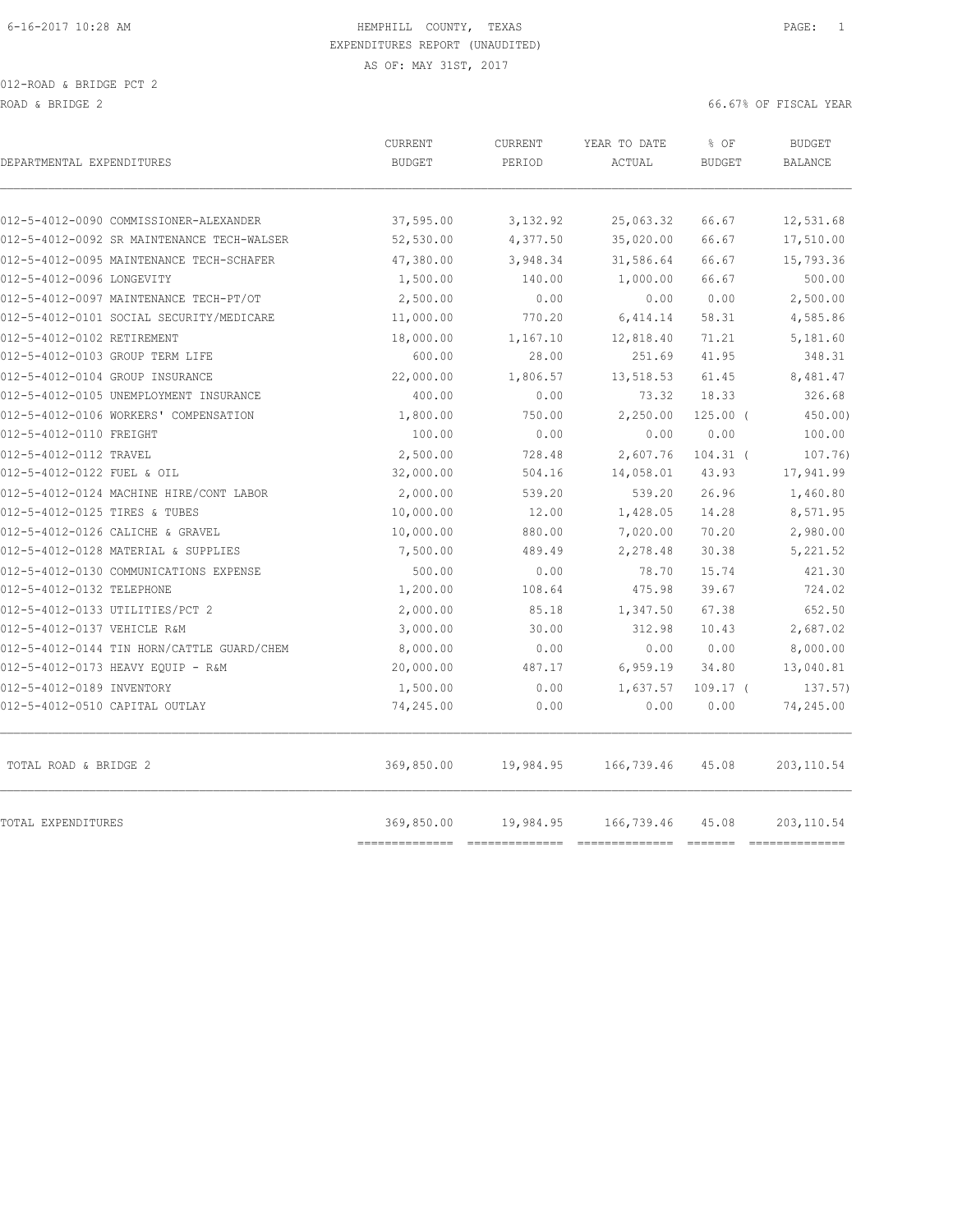| DEPARTMENTAL EXPENDITURES                  | CURRENT<br><b>BUDGET</b>     | CURRENT<br>PERIOD           | YEAR TO DATE<br>ACTUAL         | % OF<br><b>BUDGET</b>                                                                                                                                                                                                                                                                                                                                                                                                                                                                           | <b>BUDGET</b><br><b>BALANCE</b> |
|--------------------------------------------|------------------------------|-----------------------------|--------------------------------|-------------------------------------------------------------------------------------------------------------------------------------------------------------------------------------------------------------------------------------------------------------------------------------------------------------------------------------------------------------------------------------------------------------------------------------------------------------------------------------------------|---------------------------------|
| 013-5-4013-0082 OVERTIME                   | 5,000.00                     | 0.00                        | 0.00                           | 0.00                                                                                                                                                                                                                                                                                                                                                                                                                                                                                            | 5,000.00                        |
| 013-5-4013-0090 COMMISSIONER-MCPHERSON     | 37,595.00                    | 3,132.92                    | 25,063.32                      | 66.67                                                                                                                                                                                                                                                                                                                                                                                                                                                                                           | 12,531.68                       |
| 013-5-4013-0092 SR MAINTENANCE TECH-CLARK  | 52,530.00                    | 4,377.50                    | 35,020.00                      | 66.67                                                                                                                                                                                                                                                                                                                                                                                                                                                                                           | 17,510.00                       |
| 013-5-4013-0094 MAINTENANCE TECH-ARCHER    | 47,380.00                    | 3,948.34                    | 31,586.64                      | 66.67                                                                                                                                                                                                                                                                                                                                                                                                                                                                                           | 15,793.36                       |
| 013-5-4013-0096 LONGEVITY                  | 1,500.00                     | 130.00                      | 935.00                         | 62.33                                                                                                                                                                                                                                                                                                                                                                                                                                                                                           | 565.00                          |
| 013-5-4013-0097 MAINTENANCE TECH-FARRAR    | 47,380.00                    | 3,948.34                    | 31,586.64                      | 66.67                                                                                                                                                                                                                                                                                                                                                                                                                                                                                           | 15,793.36                       |
| 013-5-4013-0098 MAINTENANCE TECH-PARSLEY   | 47,380.00                    | 3,948.34                    | 31,586.64                      | 66.67                                                                                                                                                                                                                                                                                                                                                                                                                                                                                           | 15,793.36                       |
| 013-5-4013-0101 SOCIAL SECURITY/MEDICARE   | 18,500.00                    | 1,344.09                    | 10,956.76                      | 59.23                                                                                                                                                                                                                                                                                                                                                                                                                                                                                           | 7,543.24                        |
| 013-5-4013-0102 RETIREMENT                 | 29,950.00                    | 1,970.78                    | 21,650.84                      | 72.29                                                                                                                                                                                                                                                                                                                                                                                                                                                                                           | 8,299.16                        |
| 013-5-4013-0103 GROUP TERM LIFE            | 1,000.00                     | 47.29                       | 425.12                         | 42.51                                                                                                                                                                                                                                                                                                                                                                                                                                                                                           | 574.88                          |
| 013-5-4013-0104 GROUP INSURANCE            | 40,000.00                    | 3,010.95                    | 24,479.86                      | 61.20                                                                                                                                                                                                                                                                                                                                                                                                                                                                                           | 15,520.14                       |
| 013-5-4013-0105 UNEMPLOYMENT INSURANCE     | 1,000.00                     | 4,175.99                    | 4,314.71                       | 431.47 (                                                                                                                                                                                                                                                                                                                                                                                                                                                                                        | 3,314.71)                       |
| 013-5-4013-0106 WORKERS' COMPENSATION      | 4,000.00                     | 1,250.00                    | 3,750.00                       | 93.75                                                                                                                                                                                                                                                                                                                                                                                                                                                                                           | 250.00                          |
| 013-5-4013-0110 FREIGHT                    | 100.00                       | 59.33                       | 59.33                          | 59.33                                                                                                                                                                                                                                                                                                                                                                                                                                                                                           | 40.67                           |
| 013-5-4013-0112 TRAVEL                     | 3,000.00                     | 728.48                      | 2,103.33                       | 70.11                                                                                                                                                                                                                                                                                                                                                                                                                                                                                           | 896.67                          |
| 013-5-4013-0122 FUEL & OIL                 | 65,000.00                    | 1,351.94                    | 25,753.55                      | 39.62                                                                                                                                                                                                                                                                                                                                                                                                                                                                                           | 39,246.45                       |
| 013-5-4013-0124 MACHINE HIRE/CONT LABOR    | 15,000.00                    | 120.00                      | 4,755.13                       | 31.70                                                                                                                                                                                                                                                                                                                                                                                                                                                                                           | 10,244.87                       |
| 013-5-4013-0125 TIRES & TUBES              | 12,000.00                    | 0.00                        | 4,141.02                       | 34.51                                                                                                                                                                                                                                                                                                                                                                                                                                                                                           | 7,858.98                        |
| 013-5-4013-0126 CALICHE & GRAVEL           | 45,000.00                    | 9,476.12                    | 59,898.43                      | $133.11$ (                                                                                                                                                                                                                                                                                                                                                                                                                                                                                      | 14,898.43)                      |
| 013-5-4013-0128 MATERIAL & SUPPLIES        | 20,000.00                    | 803.81                      | 7,195.07                       | 35.98                                                                                                                                                                                                                                                                                                                                                                                                                                                                                           | 12,804.93                       |
| 013-5-4013-0130 COMMUNICATIONS EXPENSES    | 500.00                       | 0.00                        | 282.00                         | 56.40                                                                                                                                                                                                                                                                                                                                                                                                                                                                                           | 218.00                          |
| 013-5-4013-0131 OTHER EXPENSE              | 1,000.00                     | 0.00                        | 0.00                           | 0.00                                                                                                                                                                                                                                                                                                                                                                                                                                                                                            | 1,000.00                        |
| 013-5-4013-0132 TELEPHONE                  | $600.00$ (                   | $489.28$ ) (                | 279.28)                        | $46.55 -$                                                                                                                                                                                                                                                                                                                                                                                                                                                                                       | 879.28                          |
| 013-5-4013-0133 UTILITIES/PCT 3            | 3,000.00                     | 124.99                      | 1,657.17                       | 55.24                                                                                                                                                                                                                                                                                                                                                                                                                                                                                           | 1,342.83                        |
| 013-5-4013-0137 VEHICLE R&M                | 15,000.00                    | 106.44                      | 5,481.56                       | 36.54                                                                                                                                                                                                                                                                                                                                                                                                                                                                                           | 9,518.44                        |
| 013-5-4013-0144 TIN HORN/CATTLE GUARD/CHEM | 7,000.00                     | 0.00                        | 0.00                           | 0.00                                                                                                                                                                                                                                                                                                                                                                                                                                                                                            | 7,000.00                        |
| 013-5-4013-0173 HEAVY EQUIP - R&M          | 40,000.00                    | 6,900.53                    | 27, 277.34                     | 68.19                                                                                                                                                                                                                                                                                                                                                                                                                                                                                           | 12,722.66                       |
| 013-5-4013-0189 INVENTORY                  | 10,000.00                    | 0.00                        | 329.95                         | 3.30                                                                                                                                                                                                                                                                                                                                                                                                                                                                                            | 9,670.05                        |
| 013-5-4013-0190 ROAD GRANT PROJECTS        | 0.00                         | 0.00                        | 0.00                           | 0.00                                                                                                                                                                                                                                                                                                                                                                                                                                                                                            | 0.00                            |
| 013-5-4013-0510 CAPITAL OUTLAY             | 110,135.00                   | 0.00                        | 6,940.00                       | 6.30                                                                                                                                                                                                                                                                                                                                                                                                                                                                                            | 103,195.00                      |
| TOTAL ROAD & BRIDGE 3                      | 680,550.00                   | 50,466.90                   | 366,950.13                     | 53.92                                                                                                                                                                                                                                                                                                                                                                                                                                                                                           | 313,599.87                      |
| TOTAL EXPENDITURES                         | 680,550.00<br>============== | 50,466.90<br>============== | 366, 950.13<br>--------------- | 53.92<br>$\begin{array}{cccccccccc} \multicolumn{2}{c}{} & \multicolumn{2}{c}{} & \multicolumn{2}{c}{} & \multicolumn{2}{c}{} & \multicolumn{2}{c}{} & \multicolumn{2}{c}{} & \multicolumn{2}{c}{} & \multicolumn{2}{c}{} & \multicolumn{2}{c}{} & \multicolumn{2}{c}{} & \multicolumn{2}{c}{} & \multicolumn{2}{c}{} & \multicolumn{2}{c}{} & \multicolumn{2}{c}{} & \multicolumn{2}{c}{} & \multicolumn{2}{c}{} & \multicolumn{2}{c}{} & \multicolumn{2}{c}{} & \multicolumn{2}{c}{} & \mult$ | 313,599.87<br>--------------    |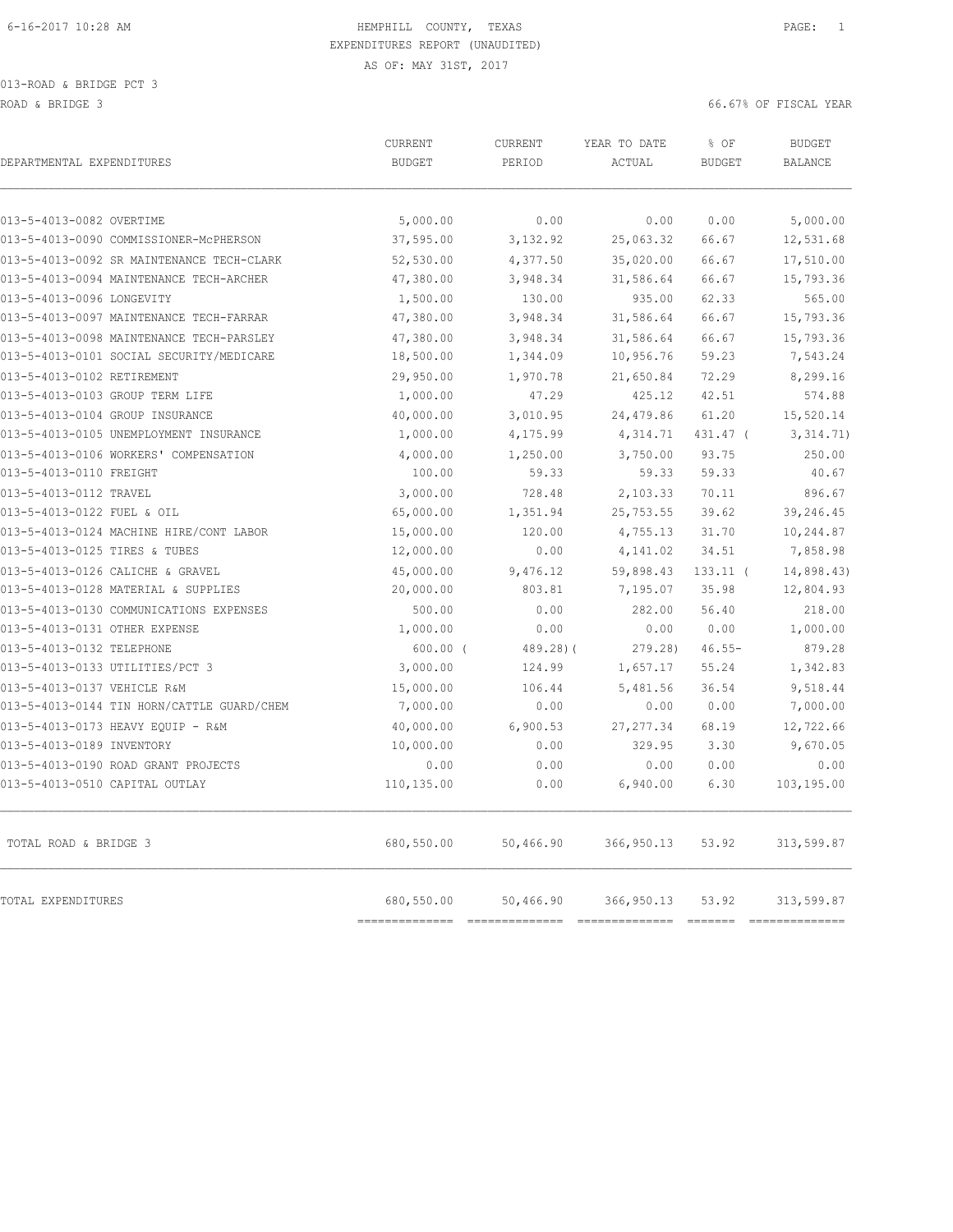014-ROAD & BRIDGE PCT 4

ROAD & BRIDGE 4 66.67% OF FISCAL YEAR

| 014-5-4014-0082 PART-TIME/OVERTIME<br>5,000.00<br>0.00<br>014-5-4014-0090 COMMISSIONER-THOMAS<br>37,595.00<br>3,132.92<br>014-5-4014-0092 SR MAINTENANCE TECH-CROSGROVE<br>52,530.00<br>4,377.50 | 0.00<br>25,063.32<br>35,020.00<br>31,586.64<br>31,586.64<br>1,505.00 | 0.00<br>66.67<br>66.67<br>66.67                                                                                                                                                                                                                                                                                                                                                                                                                                                                 | 5,000.00<br>12,531.68<br>17,510.00 |
|--------------------------------------------------------------------------------------------------------------------------------------------------------------------------------------------------|----------------------------------------------------------------------|-------------------------------------------------------------------------------------------------------------------------------------------------------------------------------------------------------------------------------------------------------------------------------------------------------------------------------------------------------------------------------------------------------------------------------------------------------------------------------------------------|------------------------------------|
|                                                                                                                                                                                                  |                                                                      |                                                                                                                                                                                                                                                                                                                                                                                                                                                                                                 |                                    |
|                                                                                                                                                                                                  |                                                                      |                                                                                                                                                                                                                                                                                                                                                                                                                                                                                                 |                                    |
|                                                                                                                                                                                                  |                                                                      |                                                                                                                                                                                                                                                                                                                                                                                                                                                                                                 |                                    |
| 014-5-4014-0094 MAINTENANCE TECH-SCOTT<br>47,380.00<br>3,948.34                                                                                                                                  |                                                                      |                                                                                                                                                                                                                                                                                                                                                                                                                                                                                                 | 15,793.36                          |
| 014-5-4014-0095 MAINTENANCE TECH-WRIGHT<br>47,380.00<br>3,948.34                                                                                                                                 |                                                                      | 66.67                                                                                                                                                                                                                                                                                                                                                                                                                                                                                           | 15,793.36                          |
| 2,400.00<br>220.00<br>014-5-4014-0096 LONGEVITY                                                                                                                                                  |                                                                      | 62.71                                                                                                                                                                                                                                                                                                                                                                                                                                                                                           | 895.00                             |
| 014-5-4014-0097 MAINTENANCE TECH-HARRISON<br>47,380.00<br>3,948.34                                                                                                                               | 23,689.96                                                            | 50.00                                                                                                                                                                                                                                                                                                                                                                                                                                                                                           | 23,690.04                          |
| 18,500.00<br>014-5-4014-0101 SOCIAL SECURITY/MEDICARE<br>1,420.61                                                                                                                                | 10,907.67                                                            | 58.96                                                                                                                                                                                                                                                                                                                                                                                                                                                                                           | 7,592.33                           |
| 014-5-4014-0102 RETIREMENT<br>29,900.00<br>1,981.58                                                                                                                                              | 20,330.53                                                            | 68.00                                                                                                                                                                                                                                                                                                                                                                                                                                                                                           | 9,569.47                           |
| 014-5-4014-0103 GROUP TERM LIFE<br>1,000.00<br>47.56                                                                                                                                             | 402.82                                                               | 40.28                                                                                                                                                                                                                                                                                                                                                                                                                                                                                           | 597.18                             |
| 32,000.00<br>014-5-4014-0104 GROUP INSURANCE<br>3,010.95                                                                                                                                         | 23, 258.99                                                           | 72.68                                                                                                                                                                                                                                                                                                                                                                                                                                                                                           | 8,741.01                           |
| 014-5-4014-0105 UNEMPLOYMENT INSURANCE<br>1,500.00<br>0.00                                                                                                                                       | 117.84                                                               | 7.86                                                                                                                                                                                                                                                                                                                                                                                                                                                                                            | 1,382.16                           |
| 014-5-4014-0106 WORKERS' COMPENSATION<br>3,500.00<br>1,250.00                                                                                                                                    | 3,750.00                                                             | $107.14$ (                                                                                                                                                                                                                                                                                                                                                                                                                                                                                      | 250.00                             |
| 014-5-4014-0110 FREIGHT<br>0.00<br>0.00                                                                                                                                                          | 0.00                                                                 | 0.00                                                                                                                                                                                                                                                                                                                                                                                                                                                                                            | 0.00                               |
| 014-5-4014-0112 TRAVEL<br>3,000.00<br>736.48                                                                                                                                                     | 1,379.65                                                             | 45.99                                                                                                                                                                                                                                                                                                                                                                                                                                                                                           | 1,620.35                           |
| 014-5-4014-0122 FUEL & OIL<br>65,000.00<br>41.55                                                                                                                                                 | 22, 193.61                                                           | 34.14                                                                                                                                                                                                                                                                                                                                                                                                                                                                                           | 42,806.39                          |
| 014-5-4014-0124 MACHINE HIRE/CONT LABOR<br>3,000.00<br>0.00                                                                                                                                      | 258.35                                                               | 8.61                                                                                                                                                                                                                                                                                                                                                                                                                                                                                            | 2,741.65                           |
| 014-5-4014-0125 TIRES & TUBES<br>10,000.00<br>3,560.59                                                                                                                                           | 4,232.98                                                             | 42.33                                                                                                                                                                                                                                                                                                                                                                                                                                                                                           | 5,767.02                           |
| 014-5-4014-0126 CALICHE & GRAVEL<br>45,000.00<br>0.00                                                                                                                                            | 10,971.93                                                            | 24.38                                                                                                                                                                                                                                                                                                                                                                                                                                                                                           | 34,028.07                          |
| 014-5-4014-0128 MATERIAL & SUPPLIES<br>10,000.00<br>595.57                                                                                                                                       | 3,985.87                                                             | 39.86                                                                                                                                                                                                                                                                                                                                                                                                                                                                                           | 6,014.13                           |
| 1,000.00<br>0.00<br>014-5-4014-0130 COMMUNICATIONS EXPENSES                                                                                                                                      | 143.94                                                               | 14.39                                                                                                                                                                                                                                                                                                                                                                                                                                                                                           | 856.06                             |
| 75.00<br>014-5-4014-0131 OTHER EXPENSE<br>0.00                                                                                                                                                   | 75.00                                                                | $0.00$ (                                                                                                                                                                                                                                                                                                                                                                                                                                                                                        | 75.00)                             |
| 2,000.00<br>239.24<br>014-5-4014-0132 TELEPHONE                                                                                                                                                  | 620.19                                                               | 31.01                                                                                                                                                                                                                                                                                                                                                                                                                                                                                           | 1,379.81                           |
| 014-5-4014-0133 UTILITIES/PCT 4<br>8,000.00<br>328.38                                                                                                                                            | 2,016.27                                                             | 25.20                                                                                                                                                                                                                                                                                                                                                                                                                                                                                           | 5,983.73                           |
| 4,000.00<br>014-5-4014-0137 VEHICLE R&M<br>1,587.73                                                                                                                                              | 2,751.97                                                             | 68.80                                                                                                                                                                                                                                                                                                                                                                                                                                                                                           | 1,248.03                           |
| 014-5-4014-0144 TIN HORNS, CATTLE GUARDS, CHEM<br>3,000.00<br>0.00                                                                                                                               | 1,485.00                                                             | 49.50                                                                                                                                                                                                                                                                                                                                                                                                                                                                                           | 1,515.00                           |
| 20,000.00<br>014-5-4014-0173 HEAVY EQUIP - R&M<br>2,912.45                                                                                                                                       | 11,838.79                                                            | 59.19                                                                                                                                                                                                                                                                                                                                                                                                                                                                                           | 8,161.21                           |
| 014-5-4014-0189 INVENTORY<br>8,000.00<br>0.00                                                                                                                                                    | 63.45                                                                | 0.79                                                                                                                                                                                                                                                                                                                                                                                                                                                                                            | 7,936.55                           |
| 014-5-4014-0190 ROAD GRANT PROJECTS<br>0.00<br>0.00                                                                                                                                              | 0.00                                                                 | 0.00                                                                                                                                                                                                                                                                                                                                                                                                                                                                                            | 0.00                               |
| 014-5-4014-0510 CAPITAL OUTLAY<br>102,935.00<br>0.00                                                                                                                                             | 60,163.48                                                            | 58.45                                                                                                                                                                                                                                                                                                                                                                                                                                                                                           | 42,771.52                          |
| 611,000.00<br>37, 363. 13<br>TOTAL ROAD & BRIDGE 4                                                                                                                                               | 329,399.89                                                           | 53.91                                                                                                                                                                                                                                                                                                                                                                                                                                                                                           | 281,600.11                         |
| 611,000.00<br>TOTAL EXPENDITURES<br>37, 363. 13<br>==============                                                                                                                                | 329,399.89<br>==============================                         | 53.91<br>$\begin{array}{cccccccccc} \multicolumn{2}{c}{} & \multicolumn{2}{c}{} & \multicolumn{2}{c}{} & \multicolumn{2}{c}{} & \multicolumn{2}{c}{} & \multicolumn{2}{c}{} & \multicolumn{2}{c}{} & \multicolumn{2}{c}{} & \multicolumn{2}{c}{} & \multicolumn{2}{c}{} & \multicolumn{2}{c}{} & \multicolumn{2}{c}{} & \multicolumn{2}{c}{} & \multicolumn{2}{c}{} & \multicolumn{2}{c}{} & \multicolumn{2}{c}{} & \multicolumn{2}{c}{} & \multicolumn{2}{c}{} & \multicolumn{2}{c}{} & \mult$ | 281,600.11<br>==============       |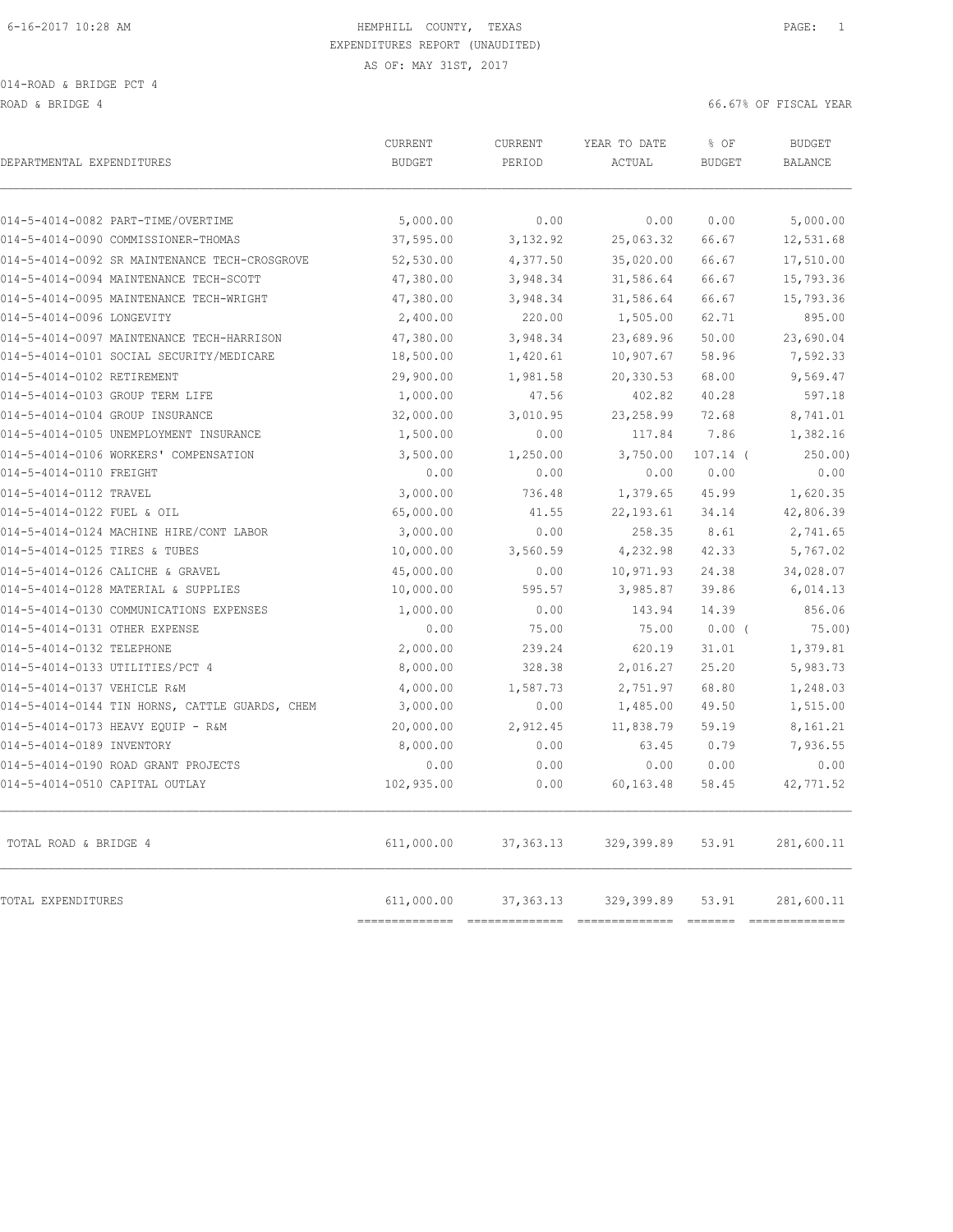|  |  | 6-16-2017 10:28 AM |  |
|--|--|--------------------|--|
|  |  |                    |  |

# HEMPHILL COUNTY, TEXAS **Example 20:28 AM HEMPHILL** COUNTY, TEXAS EXPENDITURES REPORT (UNAUDITED) AS OF: MAY 31ST, 2017

### 022-CO RECORDS PRESERVATION

CO RECORDS PRESERVATION 66.67% OF FISCAL YEAR

| DEPARTMENTAL EXPENDITURES             | CURRENT<br><b>BUDGET</b> | CURRENT<br>PERIOD | YEAR TO DATE<br>ACTUAL | % OF<br>BUDGET | BUDGET<br><b>BALANCE</b> |
|---------------------------------------|--------------------------|-------------------|------------------------|----------------|--------------------------|
| 022-5-1022-0114 COUNTY RPF-EXPENSE    | 45,000.00                | 0.00              | 0.00                   | 0.00           | 45,000.00                |
| 022-5-1022-0115 CO RECORDS MANAGEMENT | 45,000.00                | 6,545.00          | 15,223.05              | 33.83          | 29,776.95                |
| TOTAL CO RECORDS PRESERVATION         | 90,000.00                | 6,545.00          | 15,223.05              | 16.91          | 74,776.95                |
| TOTAL EXPENDITURES                    | 90,000.00                | 6,545.00          | 15,223.05              | 16.91          | 74,776.95                |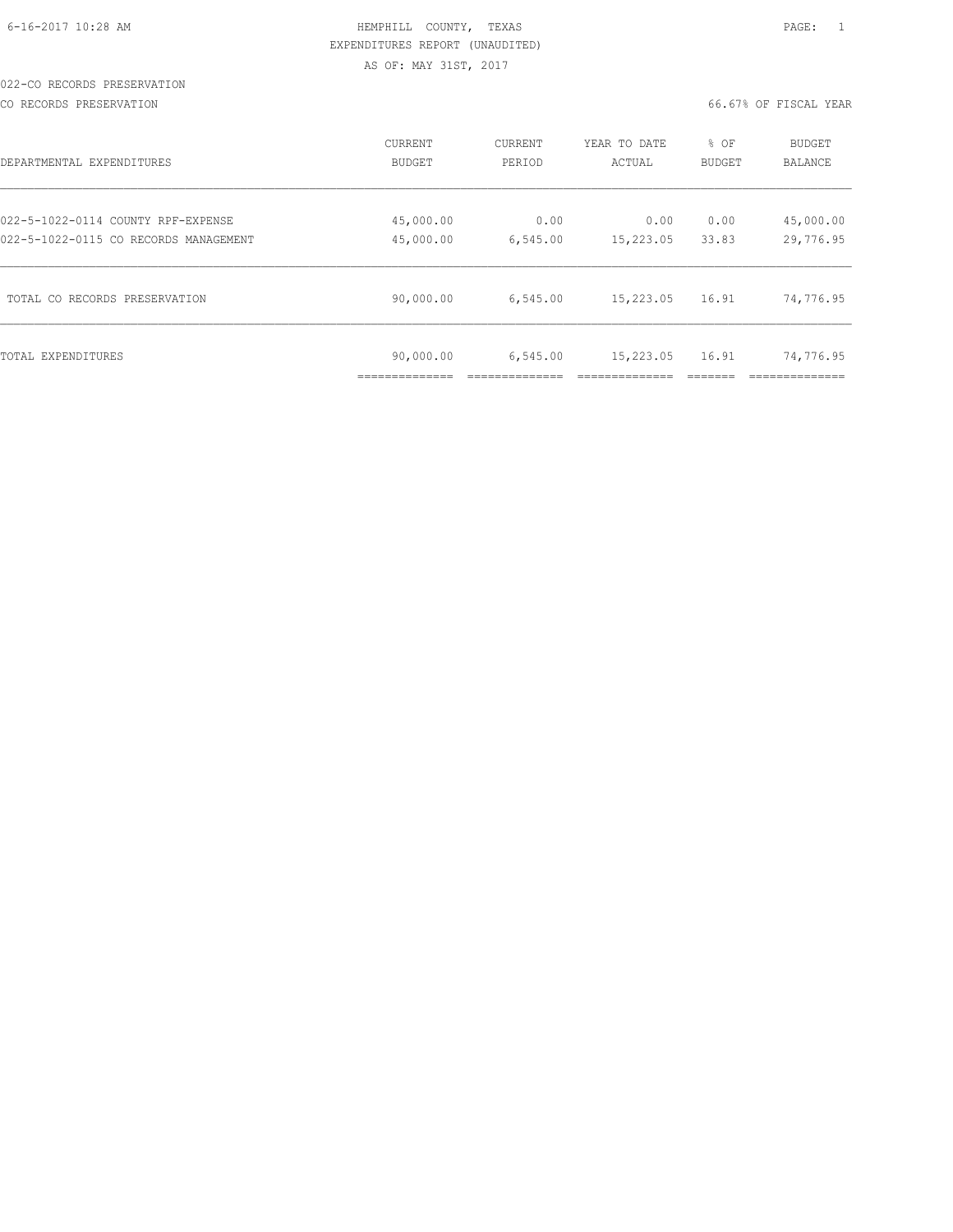|  | 6-16-2017 10:28 AM |  |  |
|--|--------------------|--|--|

# HEMPHILL COUNTY, TEXAS **Example 20:28 AM HEMPHILL** COUNTY, TEXAS EXPENDITURES REPORT (UNAUDITED) AS OF: MAY 31ST, 2017

### 023-CLK'S RECORDS PRESERVE

### CLERK REC PRESERVATION 66.67% OF FISCAL YEAR

| DEPARTMENTAL EXPENDITURES                     | <b>CURRENT</b>                            | CURRENT              | YEAR TO DATE | % OF   | BUDGET                    |
|-----------------------------------------------|-------------------------------------------|----------------------|--------------|--------|---------------------------|
|                                               | <b>BUDGET</b>                             | PERIOD               | ACTUAL       | BUDGET | <b>BALANCE</b>            |
| 023-5-1023-0114 CLK'S RECORD PRESERVATION EXP | 800.00                                    | 0.00                 | 0.00         | 0.00   | 800.00                    |
| 023-5-1023-0510 RPF-CAPITAL OUTLAY            | 0.00                                      | 0.00                 | 0.00         | 0.00   | 0.00                      |
| TOTAL CLERK                                   | 800.00                                    | 0.00                 | 0.00         | 0.00   | 800.00                    |
| TOTAL EXPENDITURES                            | 800.00<br>_____________<br>______________ | 0.00<br>____________ | 0.00         | 0.00   | 800.00<br>--------------- |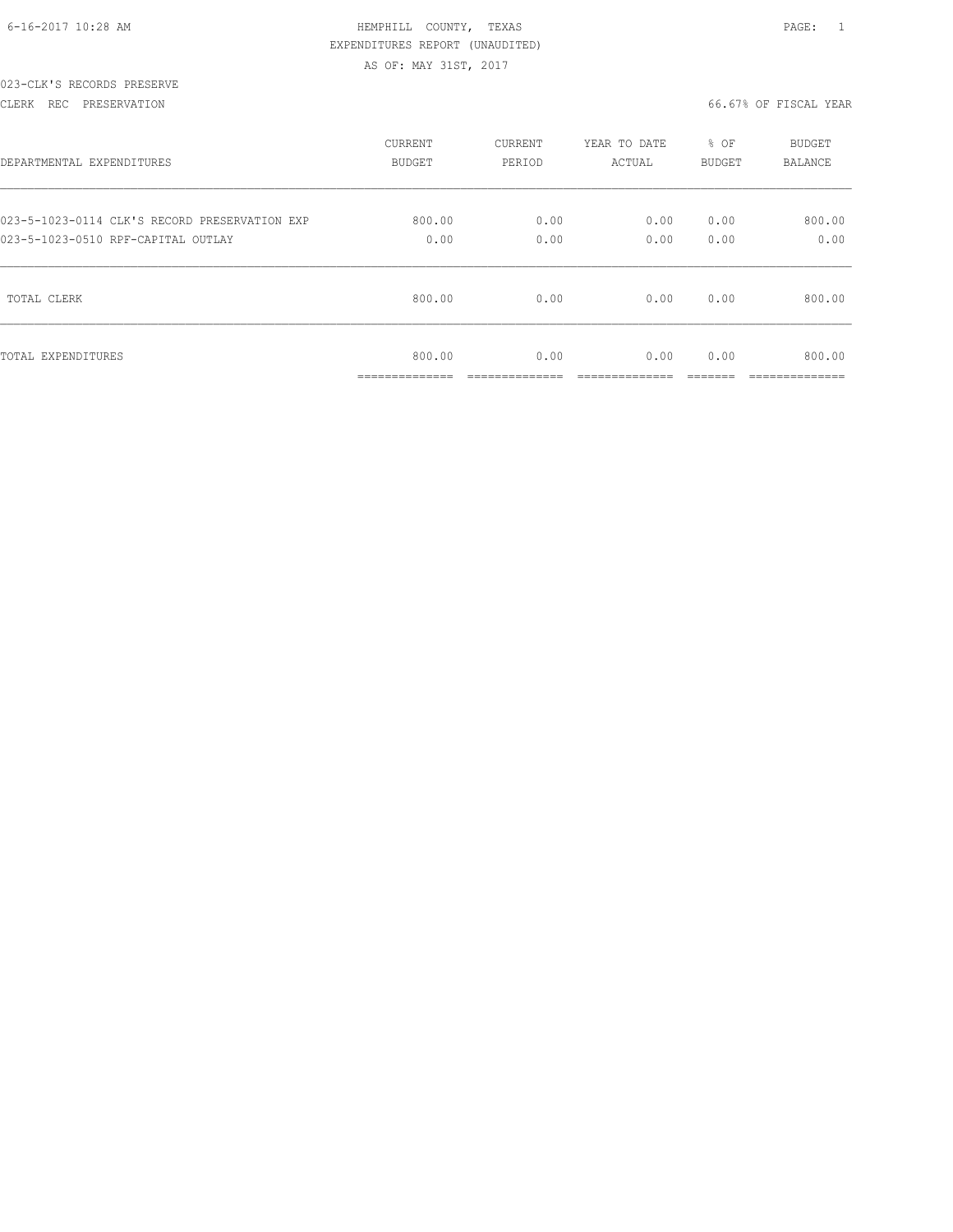### 024-JUSTICE COURT TECH FUND JUSTICE COURT TECH 66.67% OF FISCAL YEAR

| DEPARTMENTAL EXPENDITURES     | <b>CURRENT</b><br><b>BUDGET</b> | CURRENT<br>PERIOD | YEAR TO DATE<br>ACTUAL | % OF<br><b>BUDGET</b> | <b>BUDGET</b><br>BALANCE |
|-------------------------------|---------------------------------|-------------------|------------------------|-----------------------|--------------------------|
| 024-5-2024-0114 TECH EXPENSES | 10,500.00                       | 2,710.00          | 6,480.20               | 61.72                 | 4,019.80                 |
| TOTAL JUSTICE COURT TECH      | 10,500.00                       | 2,710.00          | 6,480.20               | 61.72                 | 4,019.80                 |
| TOTAL EXPENDITURES            | 10,500.00<br>_____________      | 2,710.00          | 6,480.20               | 61.72                 | 4,019.80                 |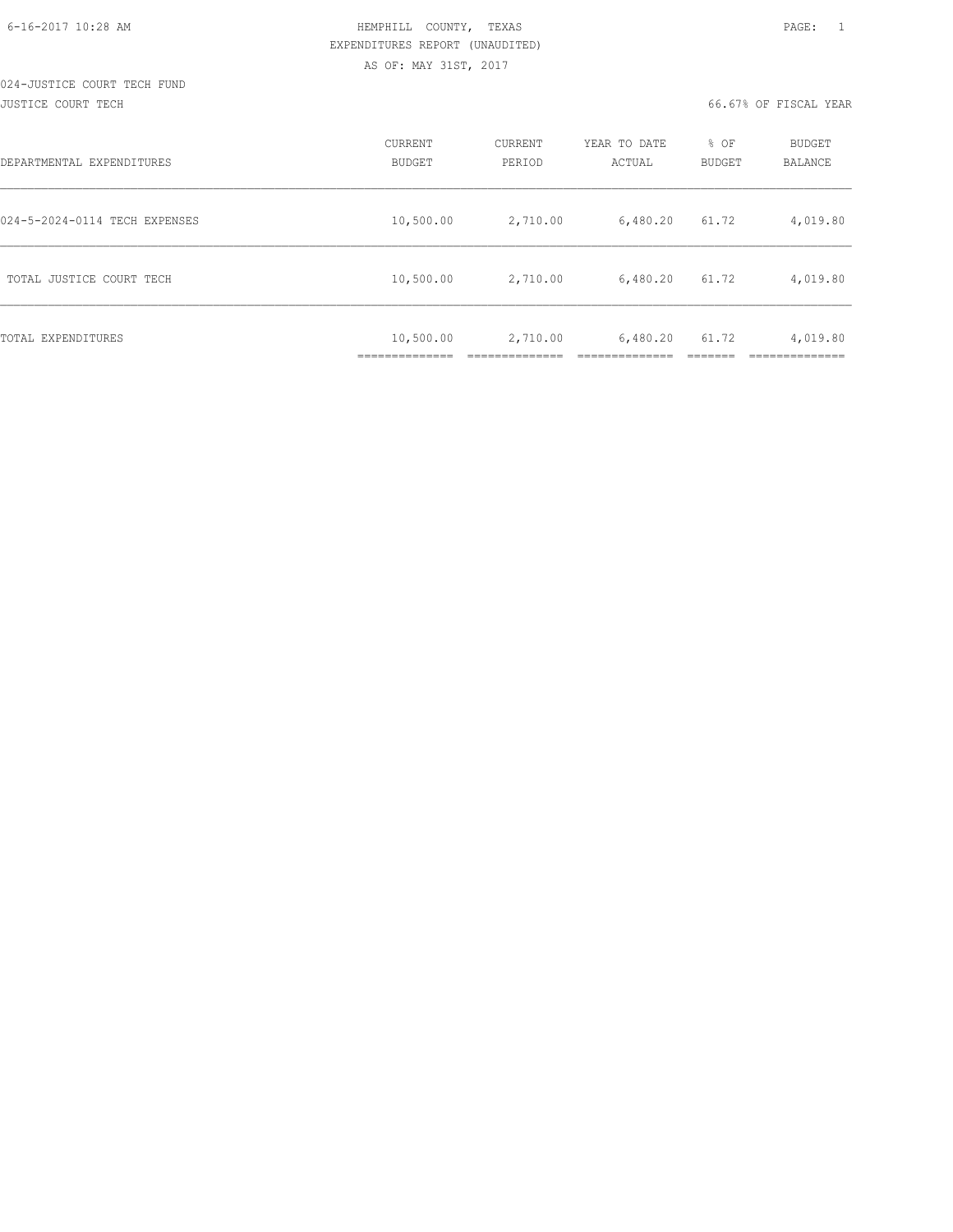# 032-CHK COLLECTION/CO ATTY

CHECK COLLECTION 66.67% OF FISCAL YEAR

| DEPARTMENTAL EXPENDITURES          | CURRENT<br><b>BUDGET</b> | CURRENT<br>PERIOD | YEAR TO DATE<br>ACTUAL | % OF<br>BUDGET | <b>BUDGET</b><br><b>BALANCE</b> |
|------------------------------------|--------------------------|-------------------|------------------------|----------------|---------------------------------|
| 032-5-2032-0109 OTHER MISC. EXP    | 5,150.00                 | 0.00              | 1,388.04               | 26.95          | 3,761.96                        |
| 032-5-2032-0128 SUPPLIES           | 0.00                     | 0.00              | 58.90                  | 0.00(          | 58.90)                          |
| 032-5-2032-0168 LAW LIBRARY- BOOKS | 0.00                     | 0.00              | 0.00                   | 0.00           | 0.00                            |
| 032-5-2032-0510 CAPITAL OUTLAY     | 12,000.00                | 0.00              | 0.00                   | 0.00           | 12,000.00                       |
| TOTAL CHECK COLLECTION             | 17,150.00                | 0.00              | 1,446.94               | 8.44           | 15,703.06                       |
| TOTAL EXPENDITURES                 | 17,150.00                | 0.00              | 1,446.94               | 8.44           | 15,703.06                       |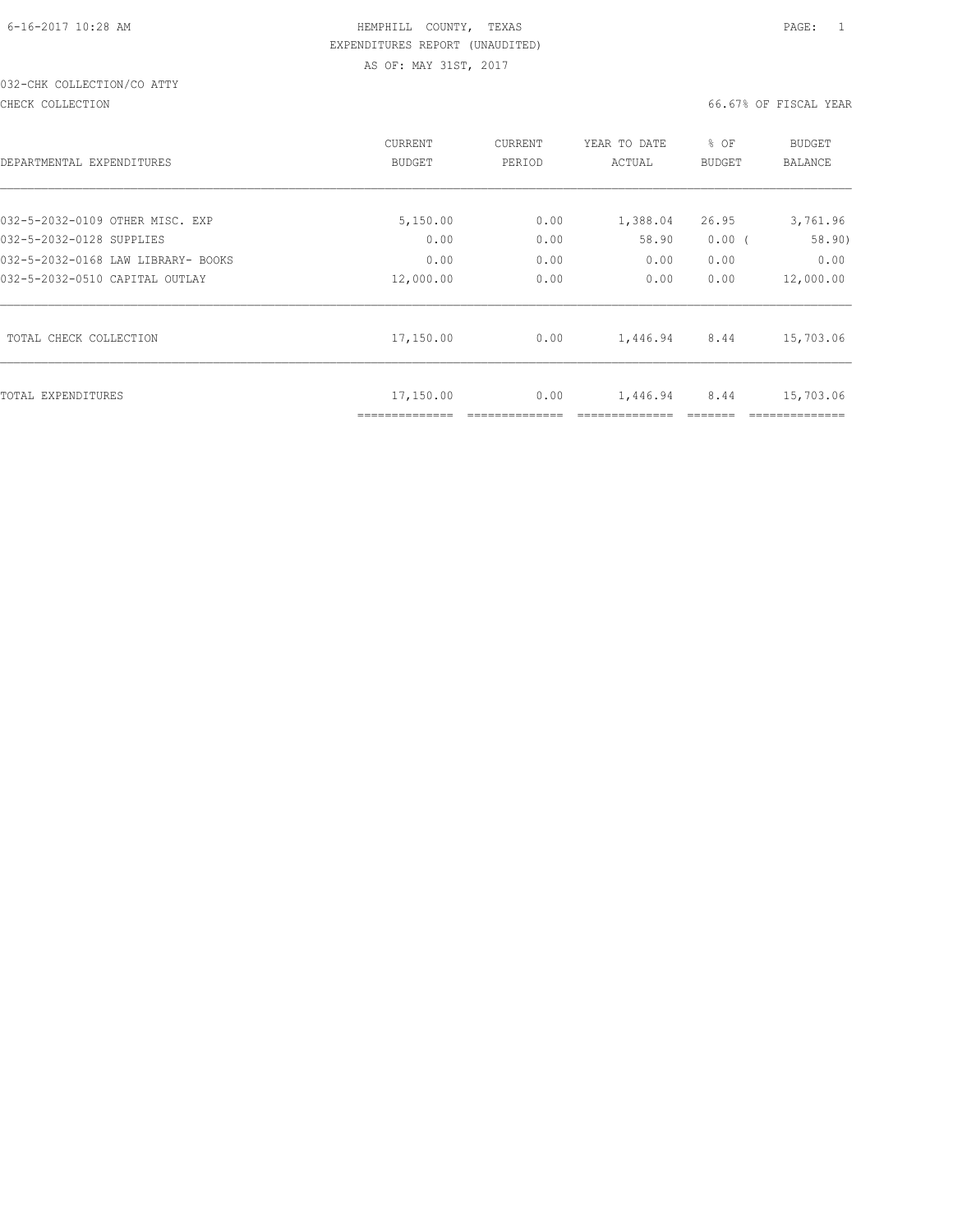### ANNUAL LEOSE/LAW 66.67% OF FISCAL YEAR

| DEPARTMENTAL EXPENDITURES            | CURRENT<br><b>BUDGET</b> | CURRENT<br>PERIOD | YEAR TO DATE<br>ACTUAL | % OF<br>BUDGET | BUDGET<br>BALANCE |
|--------------------------------------|--------------------------|-------------------|------------------------|----------------|-------------------|
| 036-5-3036-0112 CONTINUING EDUCATION | 8,000.00                 | 0.00              | 0.00                   | 0.00           | 8,000.00          |
| TOTAL ANNUAL LEOSE/LAW               | 8,000.00                 | 0.00              | 0.00                   | 0.00           | 8,000.00          |
| TOTAL EXPENDITURES                   | 8,000.00                 | 0.00              | 0.00                   | 0.00           | 8,000.00          |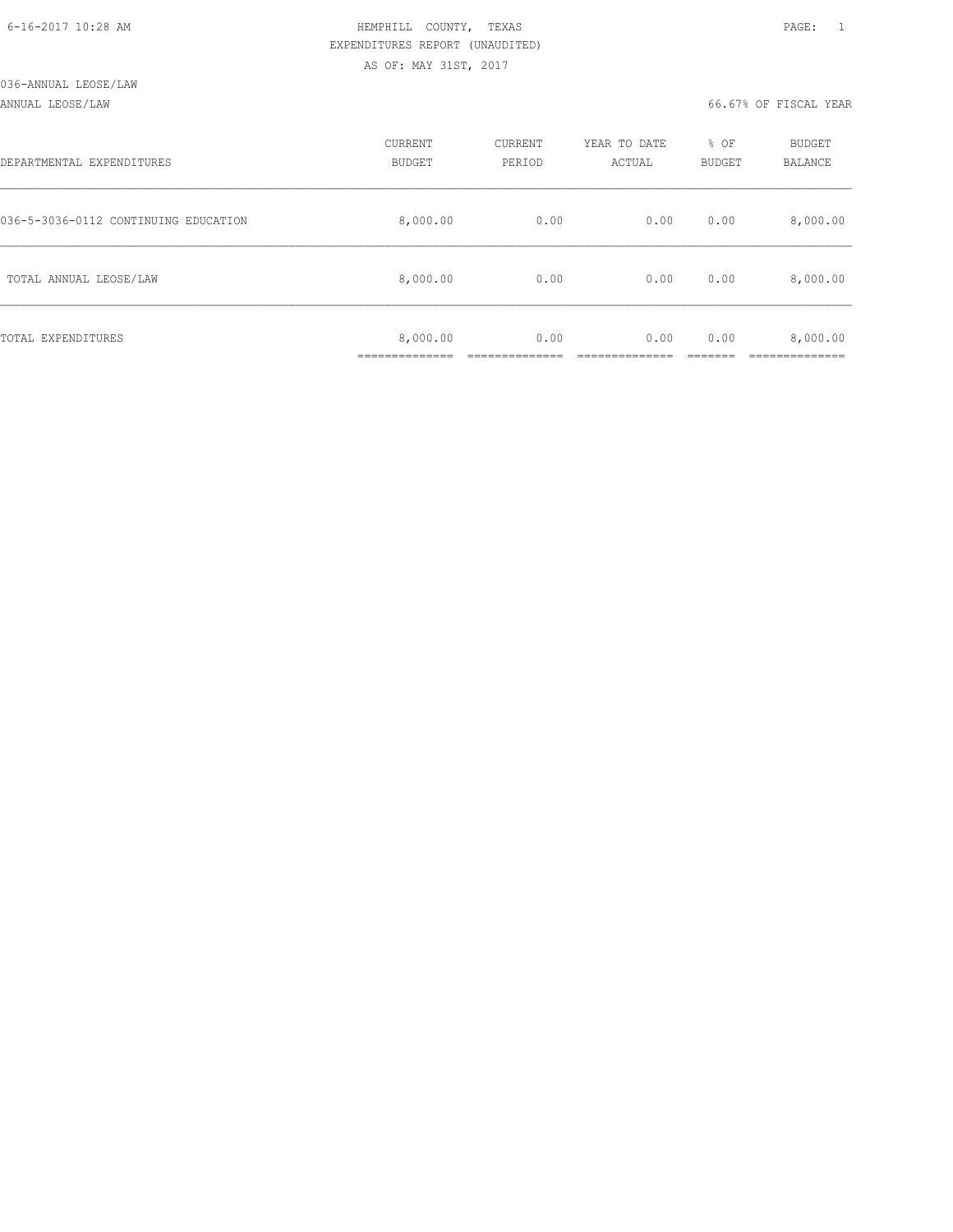046-SCAAP

SCAAP 66.67% OF FISCAL YEAR

| DEPARTMENTAL EXPENDITURES              | CURRENT       | CURRENT | YEAR TO DATE | % OF          | BUDGET    |
|----------------------------------------|---------------|---------|--------------|---------------|-----------|
|                                        | <b>BUDGET</b> | PERIOD  | ACTUAL       | <b>BUDGET</b> | BALANCE   |
| 046-5-3046-0124 CONTRACT LABOR/JBI     | 16,000.00     | 0.00    | 1,617.88     | 10.11         | 14,382.12 |
| 046-5-3046-0183 REPAIRS & IMPROVEMENTS | 35,000.00     | 0.00    | 0.00         | 0.00          | 35,000.00 |
| 046-5-3046-0185 OTHER APPROVED EXP     | 20,000.00     | 0.00    | 0.00         | 0.00          | 20,000.00 |
| TOTAL SCAAP                            | 71,000.00     | 0.00    | 1,617.88     | 2.28          | 69,382.12 |
| TOTAL EXPENDITURES                     | 71,000.00     | 0.00    | 1,617.88     | 2.28          | 69,382.12 |